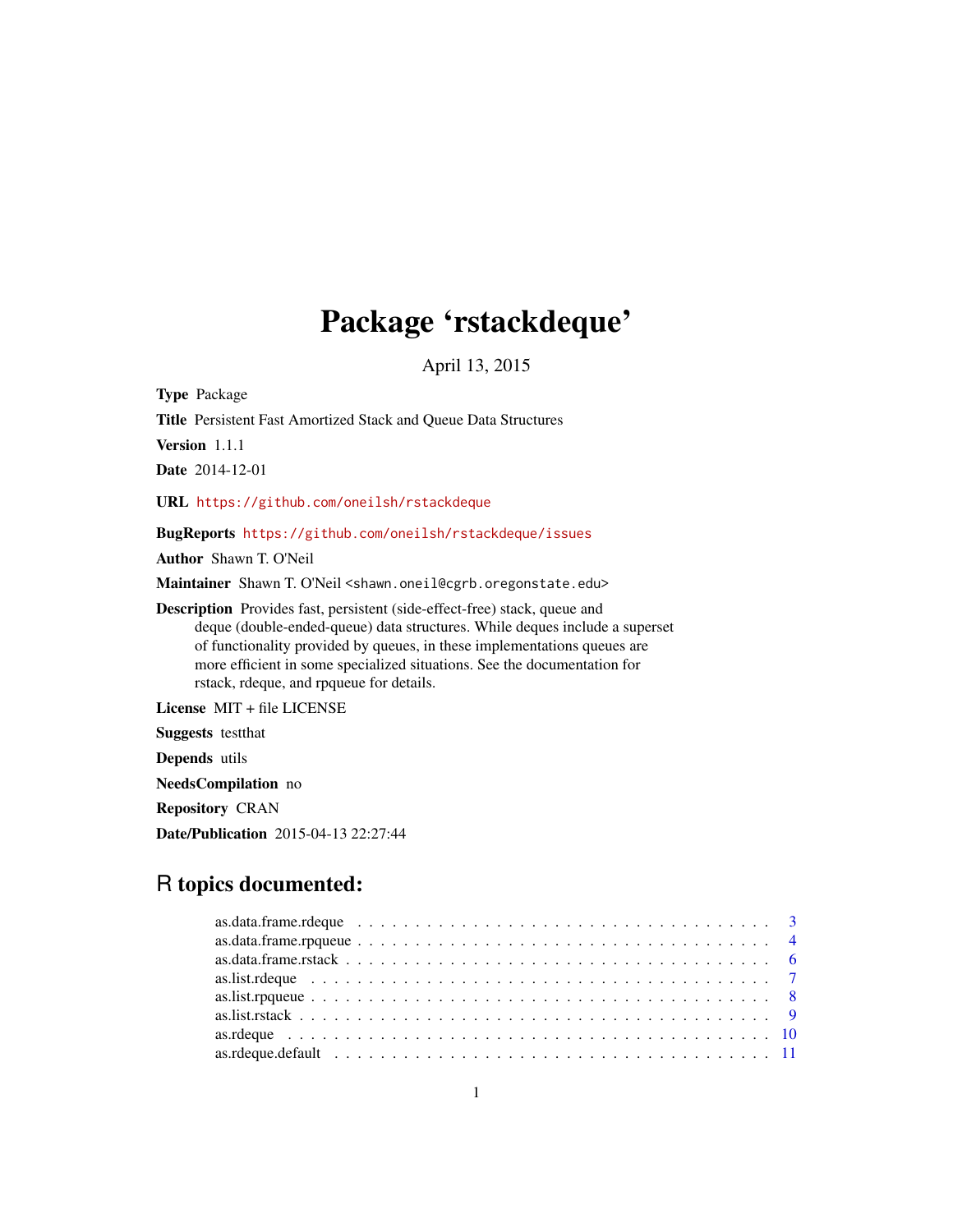|                                                                                                                                  | 12 |
|----------------------------------------------------------------------------------------------------------------------------------|----|
|                                                                                                                                  | 13 |
|                                                                                                                                  | 14 |
|                                                                                                                                  | 14 |
|                                                                                                                                  | 15 |
|                                                                                                                                  | 16 |
|                                                                                                                                  | 16 |
|                                                                                                                                  | 17 |
|                                                                                                                                  | 18 |
|                                                                                                                                  | 18 |
|                                                                                                                                  | 19 |
|                                                                                                                                  | 20 |
|                                                                                                                                  | 21 |
|                                                                                                                                  | 22 |
|                                                                                                                                  | 23 |
|                                                                                                                                  | 24 |
|                                                                                                                                  | 25 |
|                                                                                                                                  | 26 |
| $insert\_top.rstack \dots \dots \dots \dots \dots \dots \dots \dots \dots \dots \dots \dots \dots \dots \dots \dots \dots \dots$ | 27 |
|                                                                                                                                  | 28 |
|                                                                                                                                  | 28 |
|                                                                                                                                  |    |
|                                                                                                                                  |    |
|                                                                                                                                  |    |
|                                                                                                                                  | 31 |
|                                                                                                                                  | 31 |
|                                                                                                                                  |    |
|                                                                                                                                  |    |
|                                                                                                                                  |    |
|                                                                                                                                  | 35 |
|                                                                                                                                  |    |
|                                                                                                                                  |    |
|                                                                                                                                  |    |
|                                                                                                                                  |    |
|                                                                                                                                  | 40 |
|                                                                                                                                  |    |
|                                                                                                                                  |    |
| peek_top<-                                                                                                                       | 43 |
|                                                                                                                                  | 44 |
|                                                                                                                                  | 45 |
|                                                                                                                                  | 45 |
|                                                                                                                                  | 46 |
|                                                                                                                                  | 46 |
|                                                                                                                                  | 48 |
| rotate                                                                                                                           | 49 |
|                                                                                                                                  | 49 |
|                                                                                                                                  | 50 |
|                                                                                                                                  | 51 |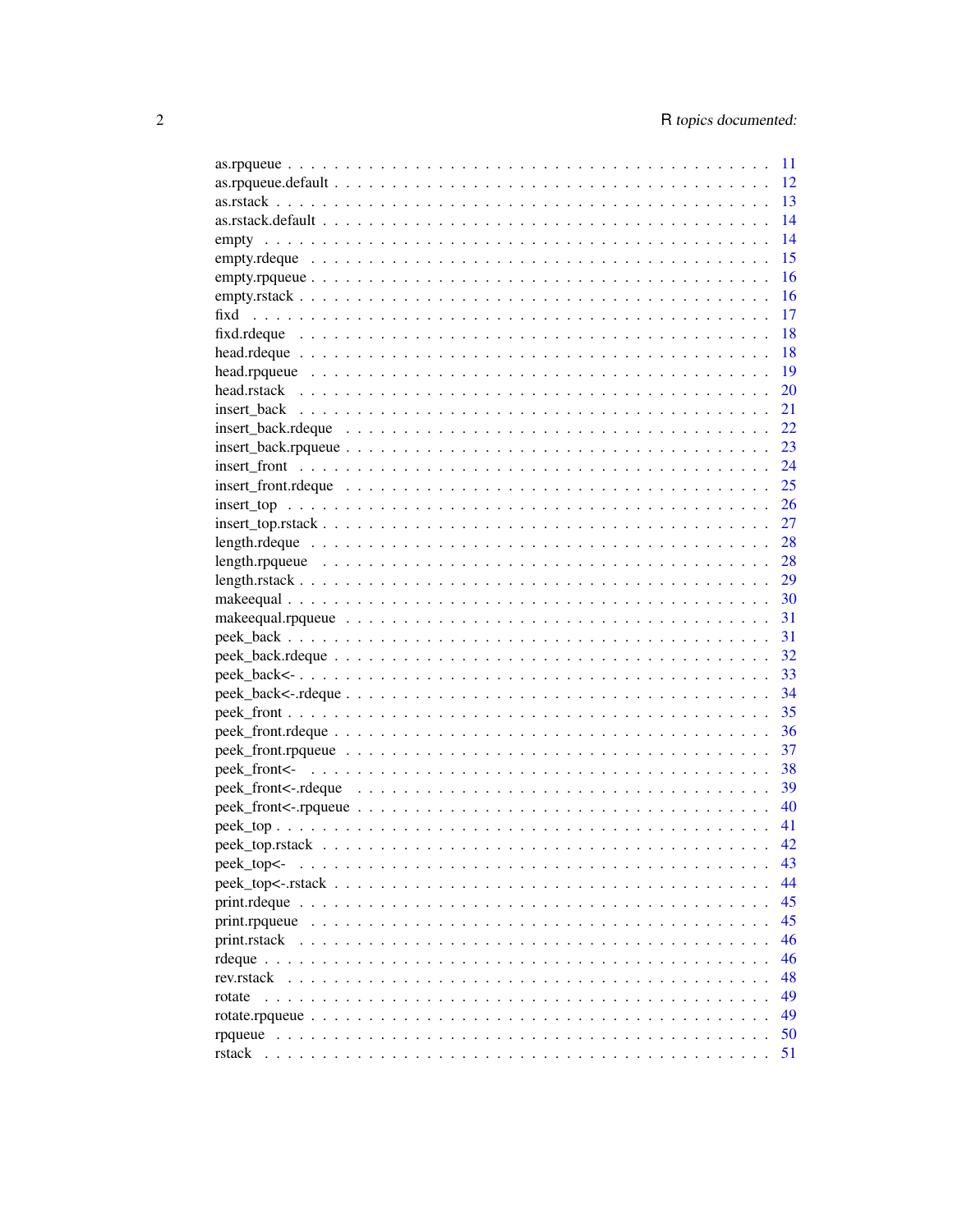### <span id="page-2-0"></span>as.data.frame.rdeque 3

| Index | 60 |
|-------|----|
|       |    |
|       |    |
|       |    |
|       |    |
|       |    |
|       |    |
|       |    |
|       |    |

as.data.frame.rdeque *Convert an rdeque to a data.frame*

#### Description

Converts the elements of an rdeque into rows of a data.frame, if this is reasonable.

### Usage

```
## S3 method for class 'rdeque'
as.data.frame(x, row.names = NULL, optional = FALSE, ...)
```
### Arguments

| $\mathsf{x}$ | rdeque to convert.                                    |
|--------------|-------------------------------------------------------|
| row.names    | passed on to as data. frame before final conversion.  |
| optional     | passed onto as data. frame before final conversion.   |
|              | passed onto as . data. frame before final conversion. |

### Details

This function runs in  $O(N)$  time in the size of the rdeque, and will only work if all elements of the deque have the same length() (e.g., same number of columns), and if any of the elements have names, then those names do not conflict (e.g., same column names where used). This is accomplished by a call to do.call("rbind", [as.list.rdeque](#page-6-1)(x)), where as.list.rdeque converts the rdeque to a list where the front element becomes the first element of the list.

#### Value

a data.frame with the first row the previous front of the deque and last row the previous back.

### See Also

[as.list.rdeque](#page-6-1) for conversion to a list and the generic [as.data.frame](#page-0-0).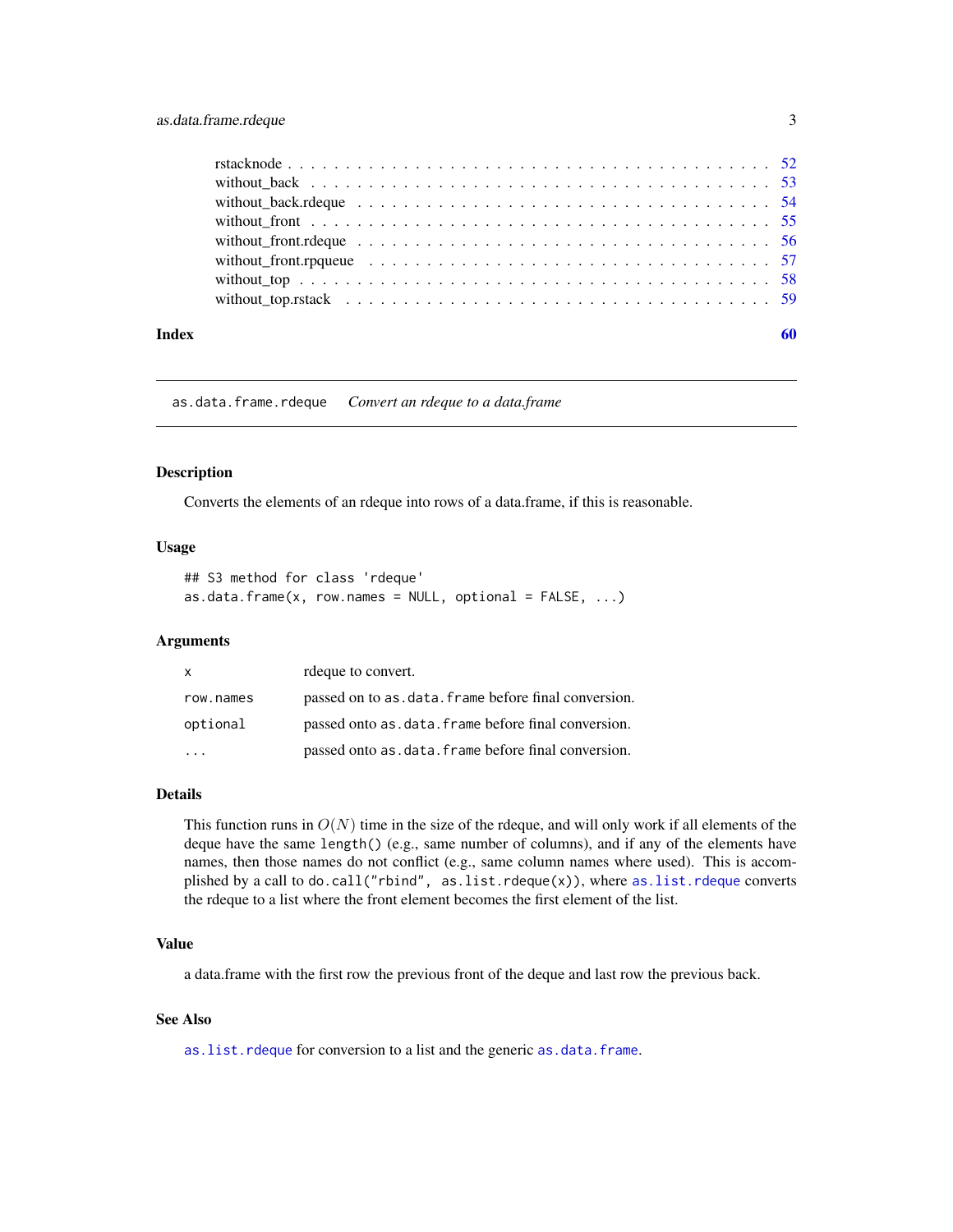#### Examples

```
d \leftarrow rdeque()
d \le insert_front(d, data.frame(names = c("Bob", "Joe"), ages = c(25, 18)))
d <- insert_front(d, data.frame(names = c("Mary", "Kate", "Ashley"), ages = c(27, 26, 21)))
print(d)
dd <- as.data.frame(d)
print(dd)
## Elements may be similarly-named lists as well, representing individual rows:
d \leq rdeque()
d \leq insert_front(d, list(name = "Bob", age = 25))
d \leq insert_front(d, list(name = "Mary", age = 24))
print(d)
dd <- as.data.frame(d)
print(dd)
## Building a deque in a loop, converting to a dataframe after the fact:
d \leftarrow rdeque()
for(i in 1:1000) {
 if(runif(1,0,1) < 0.5) {
   d \leq insert_front(d, data.frame(i = i, type = "sqrt", val = sqrt(i)))
 } else {
  d \leq insert_back(d, data.frame(i = i, type = "log", val = log(i)))
 }
 if(i %% 100 == 0) {
   print(i/1000)
 }
}
print(head(as.data.frame(d)))
```
<span id="page-3-1"></span>as.data.frame.rpqueue *Convert an rpqueue to a data.frame*

### Description

Converts the elements of an rpqueue into rows of a data.frame, if this is reasonable.

#### Usage

```
## S3 method for class 'rpqueue'
as.data.frame(x, row.names = NULL, optional = FALSE, ...)
```
#### Arguments

| X         | rpqueue to convert.                                  |
|-----------|------------------------------------------------------|
| row.names | passed on to as data. frame before final conversion. |
| optional  | passed onto as data. frame before final conversion.  |
| $\cdot$   | passed onto as data. frame before final conversion.  |

<span id="page-3-0"></span>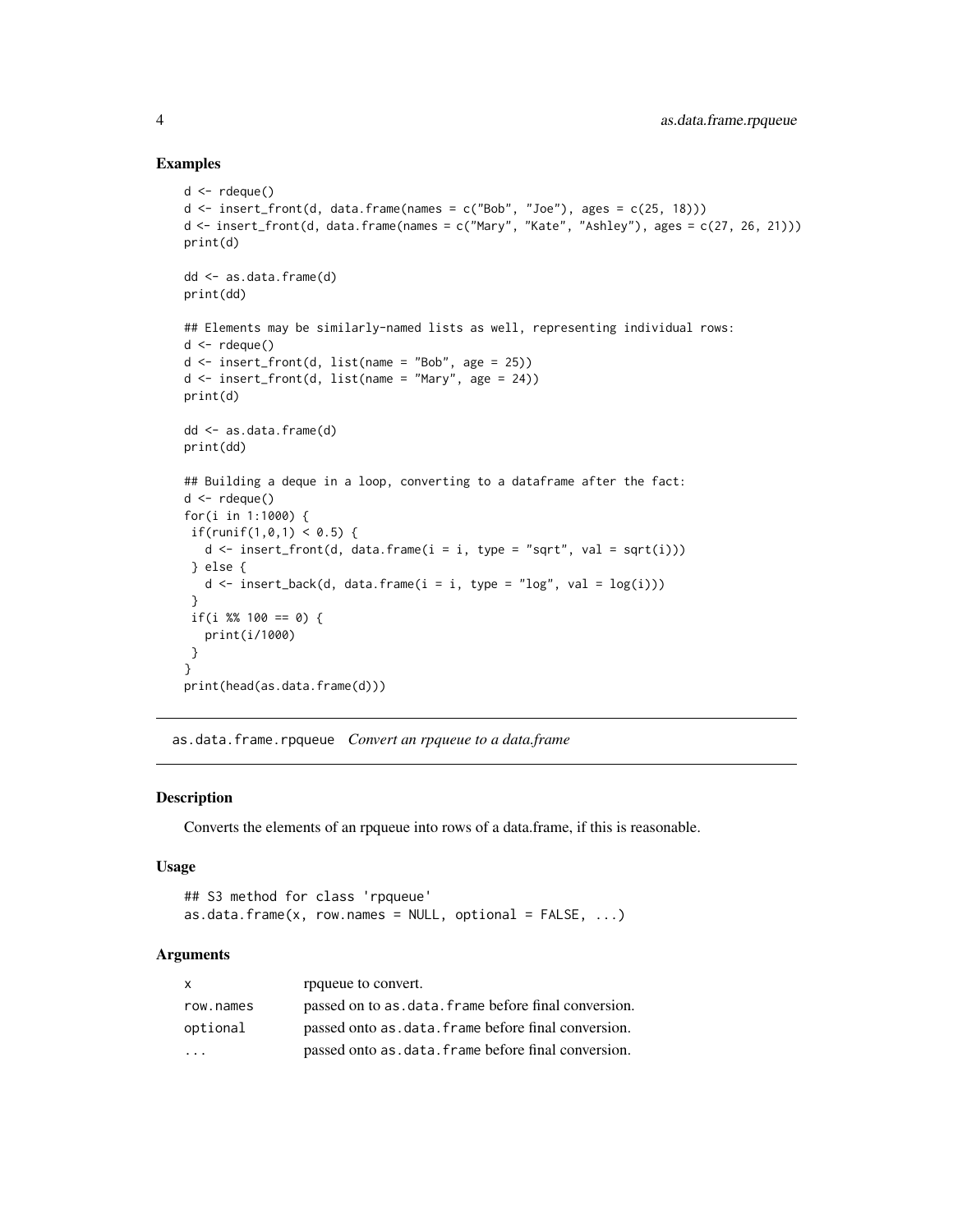#### <span id="page-4-0"></span>Details

This function runs in  $O(N)$  time in the size of the rpqueue, and will only work if all elements of the queue have the same length() (e.g., same number of columns), and if any of the elements have names, then those names do not conflict (e.g., same column names where used). This is accomplished by a call to do.call("rbind", as.list.rpqueue(x)), where [as.list.rpqueue](#page-7-1) converts the rpqueue to a list where the front element becomes the first element of the list.

#### Value

a data.frame with the first row the previous front of the queue and last row the previous back.

### See Also

as. list. rpqueue for conversion to a list and the generic as. data. frame.

```
q <- rpqueue()
q <- insert_back(q, data.frame(names = c("Bob", "Joe"), ages = c(25, 18)))
q <- insert_back(q, data.frame(names = c("Mary", "Kate", "Ashley"), ages = c(27, 26, 21)))
print(q)
qq <- as.data.frame(q)
print(qq)
## Elements may be similarly-named lists as well, representing individual rows:
q \leftarrow rpqueue()
q \leftarrow insert_back(q, list(name = "Bob", age = 25))
q \leq insert_back(q, list(name = "Mary", age = 24))
print(q)
qq <- as.data.frame(q)
print(qq)
## Building a deque in a loop, converting to a dataframe after the fact:
q \leftarrow rpqueue()
for(i in 1:1000) {
if(runif(1,0,1) < 0.5) {
  q \leq insert_back(q, data.frame(i = i, type = "sqrt", val = sqrt(i)))
 } else {
   q \leq insert_back(q, data.frame(i = i, type = "log", val = log(i)))
 }
if(i %% 100 == 0) {
   print(i/1000)
}
}
print(head(as.data.frame(q)))
```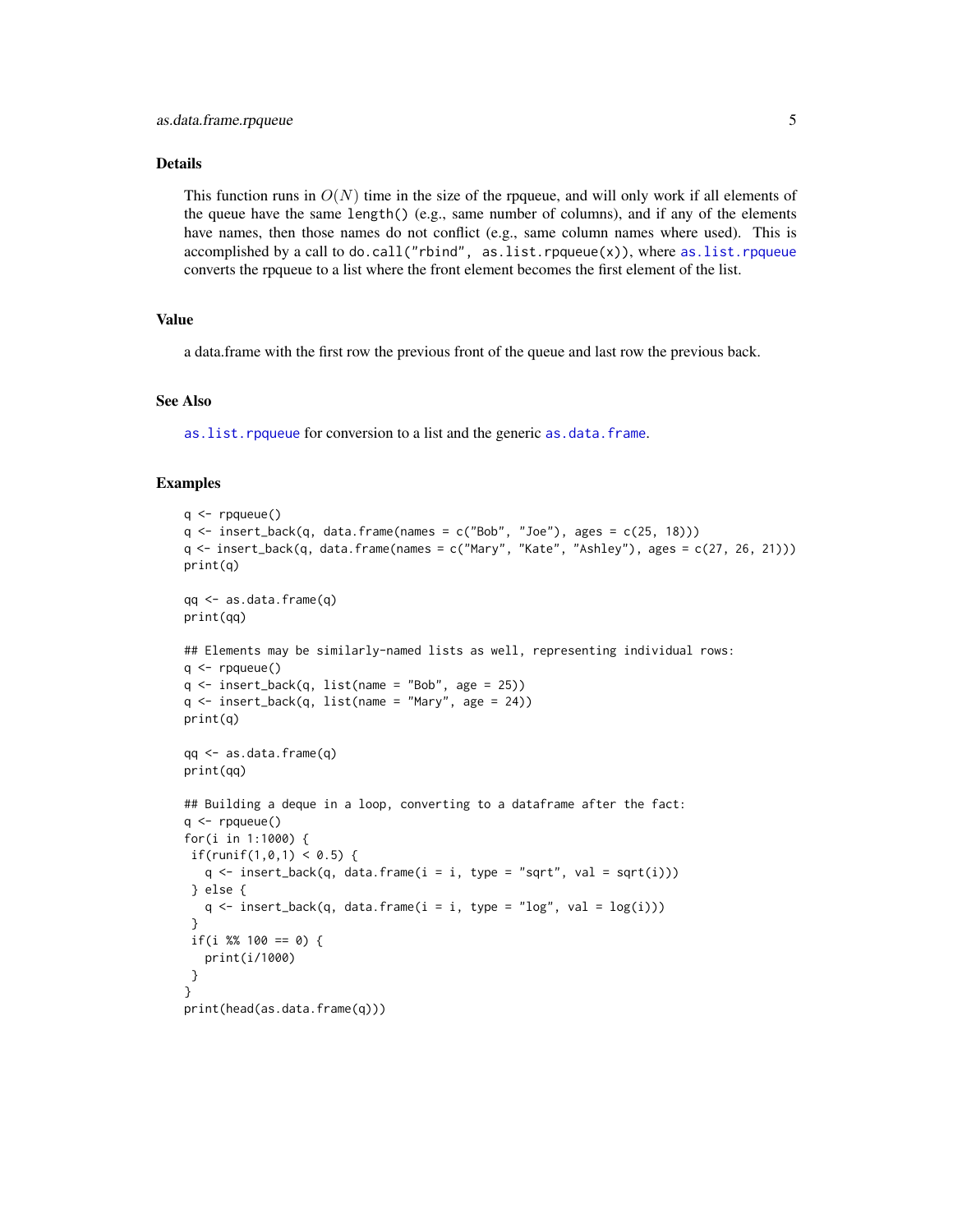<span id="page-5-1"></span><span id="page-5-0"></span>as.data.frame.rstack *Convert an rstack to a data.frame*

#### Description

Converts the elements of an rstack into rows of a data.frame, if this is reasonable.

#### Usage

```
## S3 method for class 'rstack'
as.data.frame(x, row.names = NULL, optional = FALSE, ...)
```
#### **Arguments**

| $\mathsf{x}$ | rstack to convert.                                   |
|--------------|------------------------------------------------------|
| row.names    | passed on to as data. frame before final conversion. |
| optional     | passed onto as data. frame before final conversion.  |
|              | passed onto as data. frame before final conversion.  |

#### Details

This function runs in  $O(N)$  time in the size of the rstack, and will only work if all elements of the stack have the same length() (e.g., same number of columns), and if any of the elements have names, then those names do not conflict (e.g., same column names where used). This is accomplished by a call to do.call("rbind", as.list.rstack(x)), where [as.list.rstack](#page-8-1) converts the rstack to a list where the top element becomes the first element of the list.

#### Value

a data.frame with the first row the previous top of the stack.

#### See Also

[as.list.rstack](#page-8-1) for conversion to a list and the generic [as.data.frame](#page-0-0).

```
s < -rstack()s \leq insert_top(s, data.frame(names = c("Bob", "Joe"), ages = c(25, 18)))
s <- insert_top(s, data.frame(names = c("Mary", "Kate", "Ashley"), ages = c(27, 26, 21)))
print(s)
sd <- as.data.frame(s)
print(sd)
## Elements may be similarly-named lists as well, representing individual rows:
s \leftarrow \text{rstack()}s \leq insert_top(s, list(name = "Bob", age = 25))
```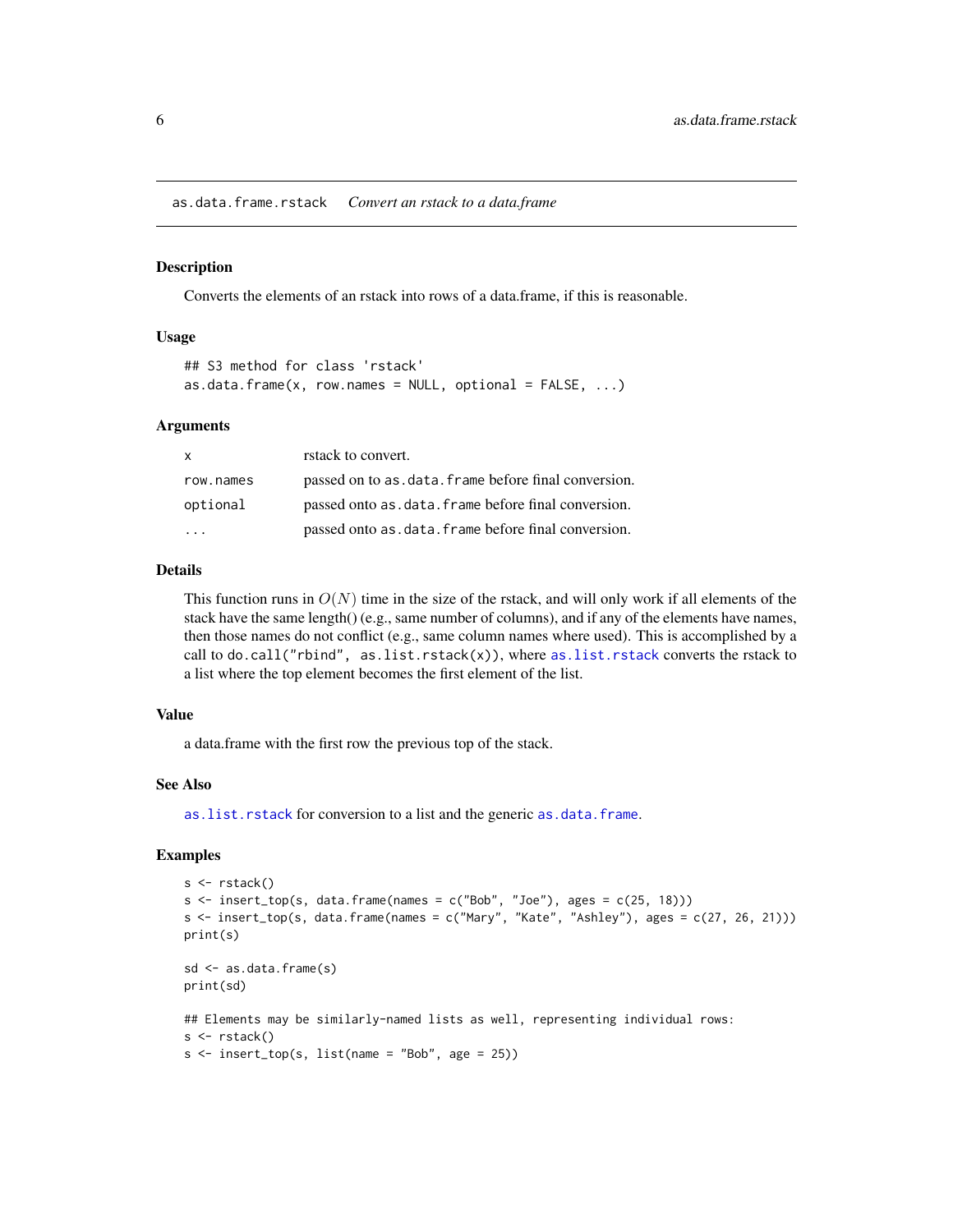### <span id="page-6-0"></span>as.list.rdeque 7

```
s \leq insert_top(s, list(name = "Mary", age = 24))
print(s)
sd <- as.data.frame(s)
print(sd)
## Building a stack in a loop, converting to a dataframe after the fact:
s \leftarrow \text{rstack()}for(i in 1:1000) {
if(runif(1,0,1) < 0.5) {
   s \leftarrow insert_top(s, data.frame(i = i, type = "sqrt", val = sqrt(i)))
} else {
   s \le insert_top(s, data.frame(i = i, type = "log", val = log(i)))
 }
if(i %% 100 == 0) {
   print(i/1000)
}
}
print(head(as.data.frame(s)))
```
<span id="page-6-1"></span>as.list.rdeque *Convert an rdeque to a list*

#### Description

Converts an rdeque to a list, where the front of the deque becomes the first element of the list, the second-from-front the second, and so on.

#### Usage

```
## S3 method for class 'rdeque'
as.list(x, ...)
```
#### **Arguments**

|          | rdeque to convert.                                                       |
|----------|--------------------------------------------------------------------------|
| $\cdots$ | additional arguments passed to as list after initial conversion to list. |

### Details

Runs in  $O(N)$  time in the size of the rdeque, but the generated list is pre-allocated for efficiency.

### Value

a list containing the elements of the rdeqeue in front-to-back order.

### See Also

[as.data.frame.rstack](#page-5-1) and the generic [as.list](#page-0-0).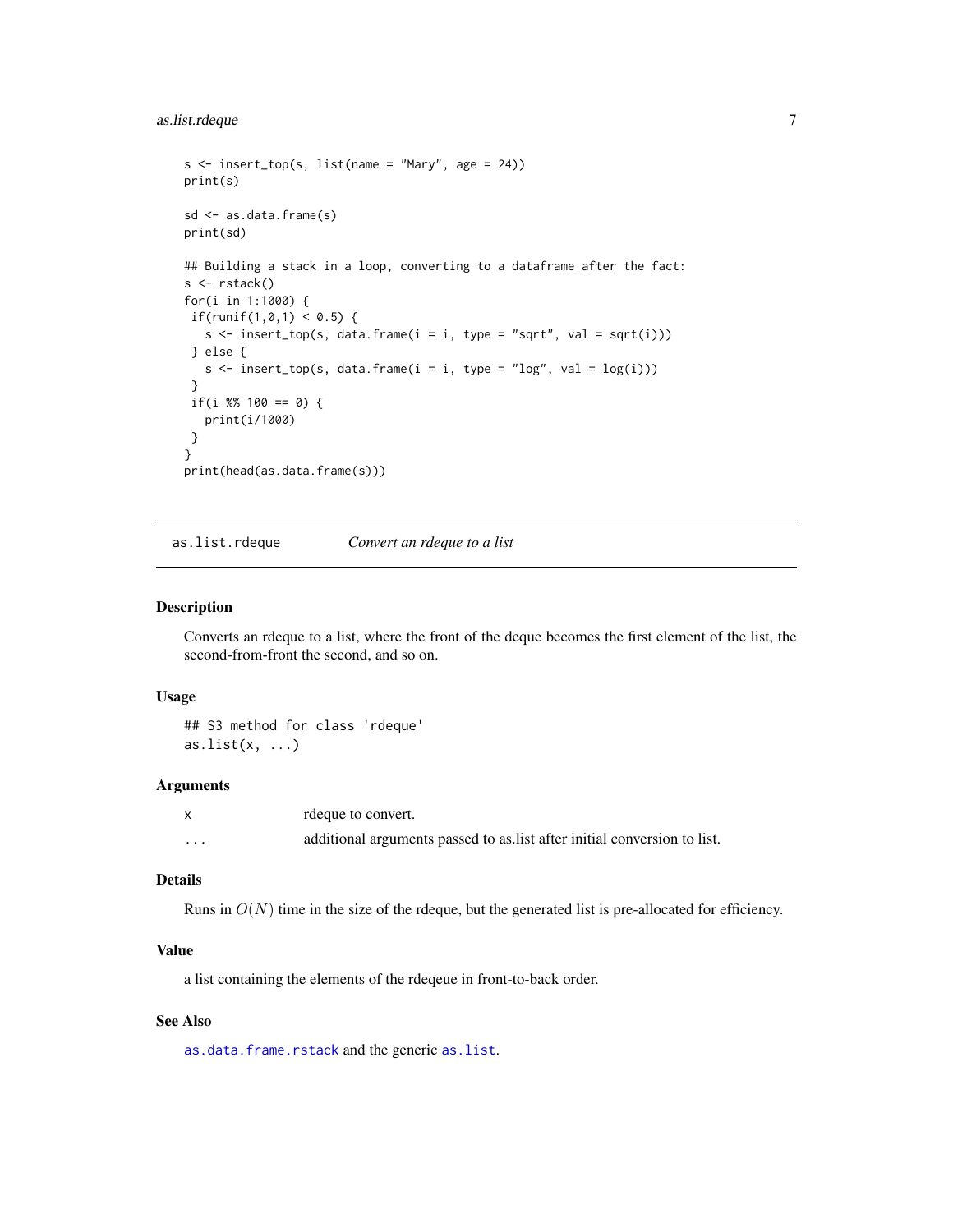### Examples

```
d \leftarrow rdeque()
d <- insert_front(d, "a")
d <- insert_front(d, "b")
dlist <- as.list(d)
print(dlist)
```
<span id="page-7-1"></span>as.list.rpqueue *Convert an rpqueue to a list*

### Description

Converts an rpqueue to a list, where the front of the queue becomes the first element of the list, the second-from-front the second, and so on.

#### Usage

## S3 method for class 'rpqueue' as.list $(x, \ldots)$ 

### Arguments

|          | rpqueue to convert.                                                      |
|----------|--------------------------------------------------------------------------|
| $\cdots$ | additional arguments passed to as list after initial conversion to list. |

### Details

Runs in  $O(N)$  time in the size of the rpqueue, but the generated list is pre-allocated for efficiency.

### Value

a list containing the elements of the rpqueue in front-to-back order.

#### See Also

[as.data.frame.rpqueue](#page-3-1) and the generic [as.list](#page-0-0).

```
q <- rpqueue()
q <- insert_back(q, "a")
q <- insert_back(q, "b")
qlist <- as.list(q)
print(qlist)
```
<span id="page-7-0"></span>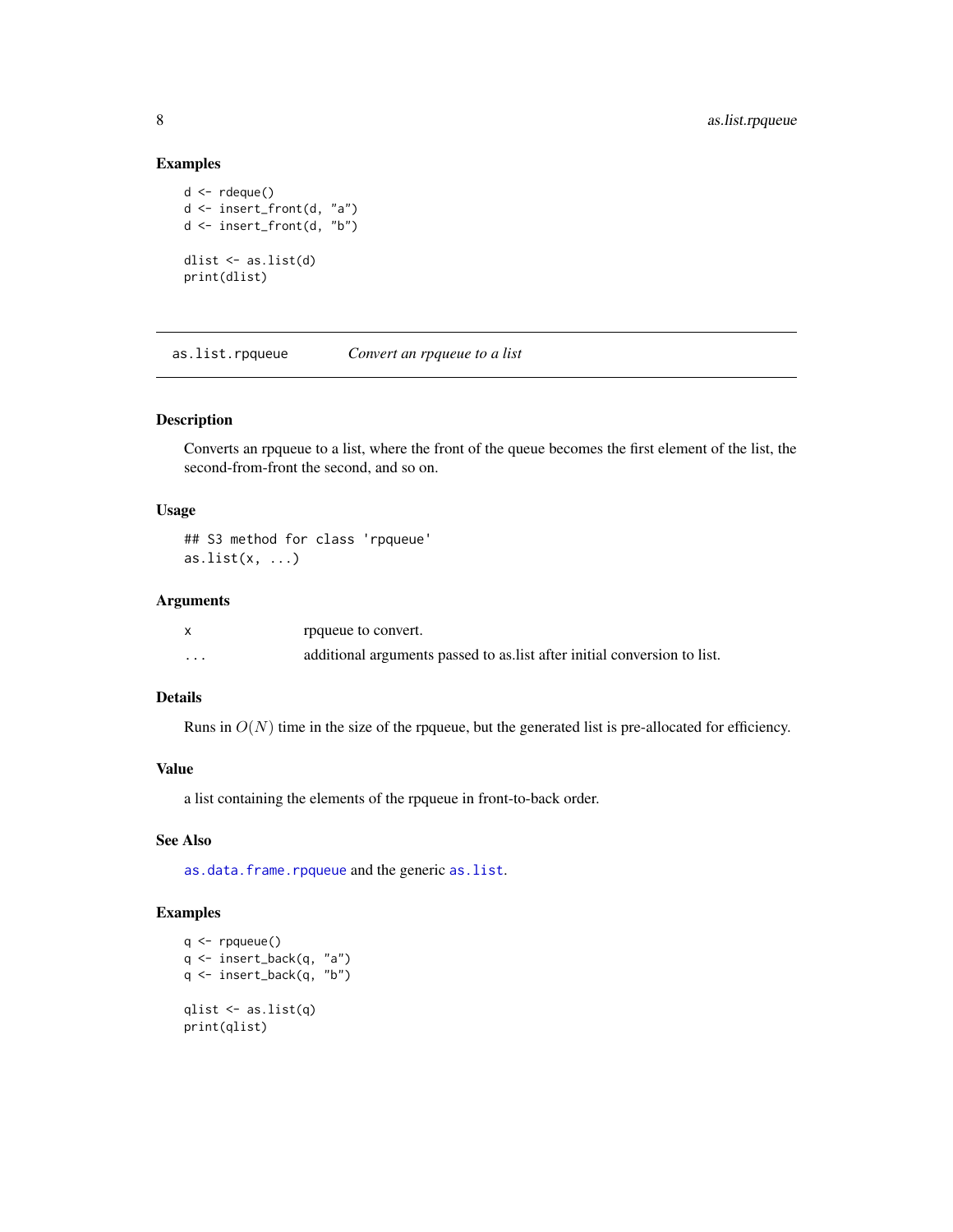<span id="page-8-1"></span><span id="page-8-0"></span>Converts an rstack to a list, where the top of the stack becomes the first element of the list, the second-from-top the second, and so on.

#### Usage

## S3 method for class 'rstack' as.list $(x, \ldots)$ 

### Arguments

|          | rstack to convert.                                                       |
|----------|--------------------------------------------------------------------------|
| $\cdots$ | additional arguments passed to as list after initial conversion to list. |

### Details

Runs in  $O(N)$  time in the size of the stack, but the generated list is pre-allocated for efficiency.

#### Value

a list containing the elements of the stack in top-to-bottom order.

### See Also

[as.data.frame.rstack](#page-5-1)

```
s <- rstack()
s <- insert_top(s, "a")
s <- insert_top(s, "b")
slist <- as.list(s)
print(slist)
```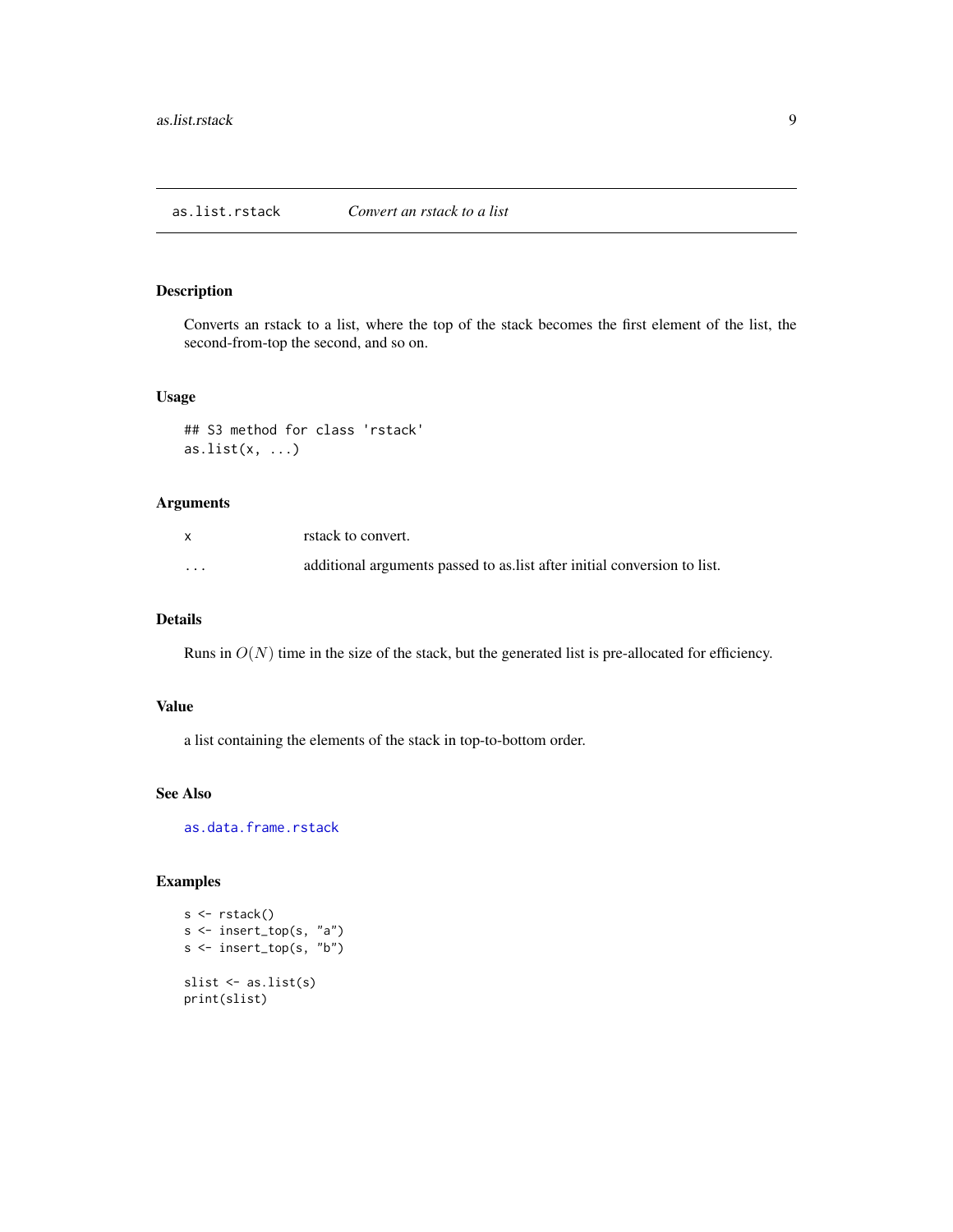<span id="page-9-1"></span><span id="page-9-0"></span>

Creates a new rdeque from a given input. Coerces input to a list first using as.list, the element at x[[1]] becomes the front of the new rdeque.

#### Usage

 $as.$ rdeque $(x, \ldots)$ 

#### Arguments

|          | input to convert to an redque.                                  |
|----------|-----------------------------------------------------------------|
| $\cdots$ | additional arguments to be passed to or from methods (ignored). |

### Details

Runs in  $O(N)$  in the size of the input. Because data.frames return a list of columns when run through as.list, running as.rdeque results in a deque of columns, rather than a deque of rows.

### Value

a new rdeque.

#### See Also

[rdeque](#page-45-1).

print(oops)

```
d <- as.rdeque(1:20)
print(d)
d <- as.rdeque(1:200000)
print(d)
## A deck with only 5 elements, one for each column
oops <- as.rdeque(iris)
```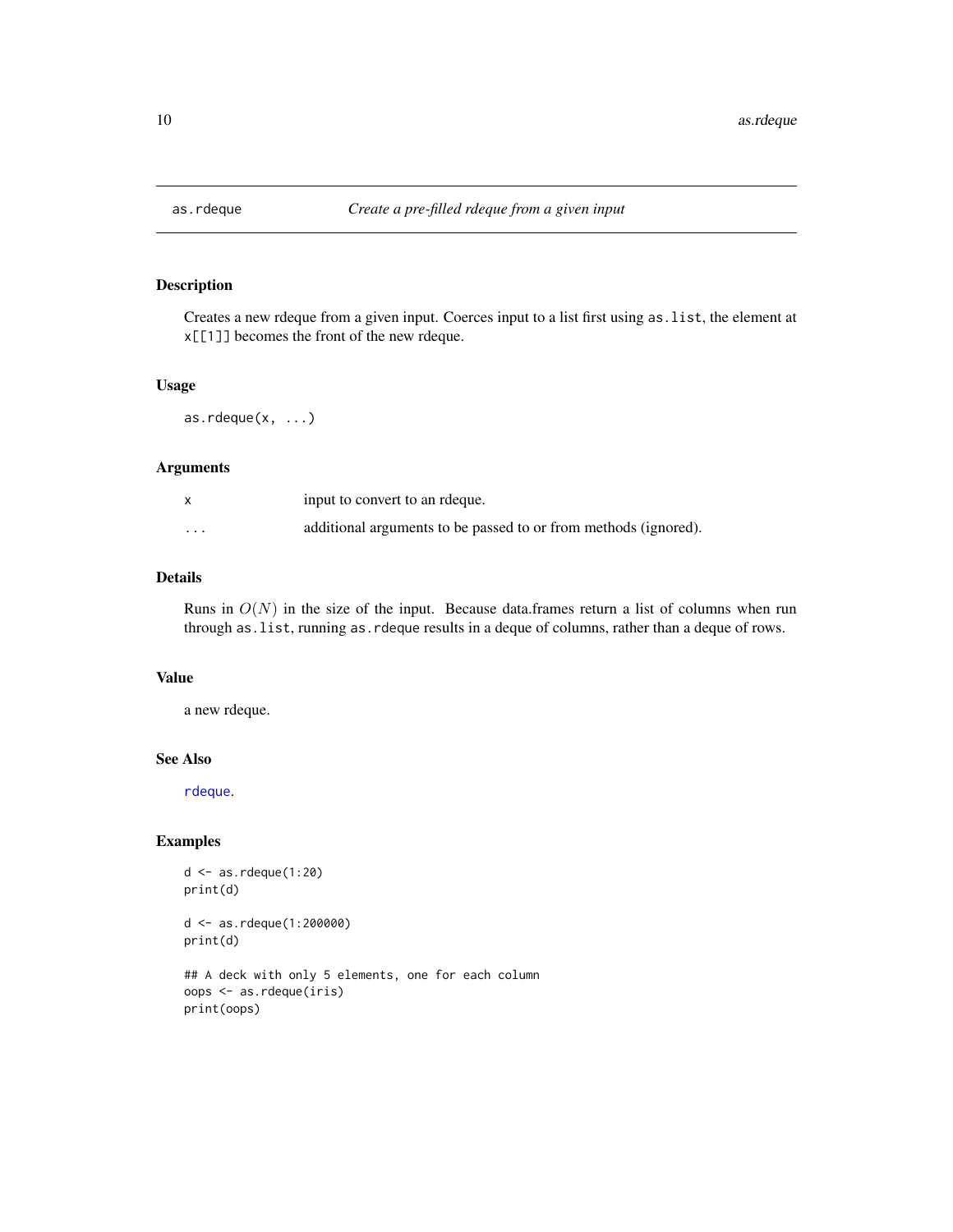<span id="page-10-0"></span>as.rdeque.default *Default method for converting to an rdeque*

### Description

Default method for converting to an rdeque.

#### Usage

```
## Default S3 method:
as.rdeque(x, \ldots)
```
#### Arguments

|          | the input to convert to an reque                           |
|----------|------------------------------------------------------------|
| $\cdots$ | arguments to be passed to or from other methods (ignored). |

### Details

Elements from the input (of any type) are first converted to a list with [as.list](#page-0-0), after this an rdeque of the appropriate size is created holding the elements. The element at x[[1]] becomes the front of the rdeque. Runs in time  $O(n)$ , in the size of the number of elements contained in the resulting rdeque.

#### Value

a filled [rdeque](#page-45-1).

### See Also

[rdeque](#page-45-1) for info about rdeques, [as.rdeque](#page-9-1) for the generic function.

<span id="page-10-1"></span>as.rpqueue *Create a pre-filled rpqueue from a given input*

### Description

Creates a new rpqueue from a given input. Coerces input to a list first using as.list, the element at x[[1]] becomes the front of the new queue.

#### Usage

as.rpqueue $(x, \ldots)$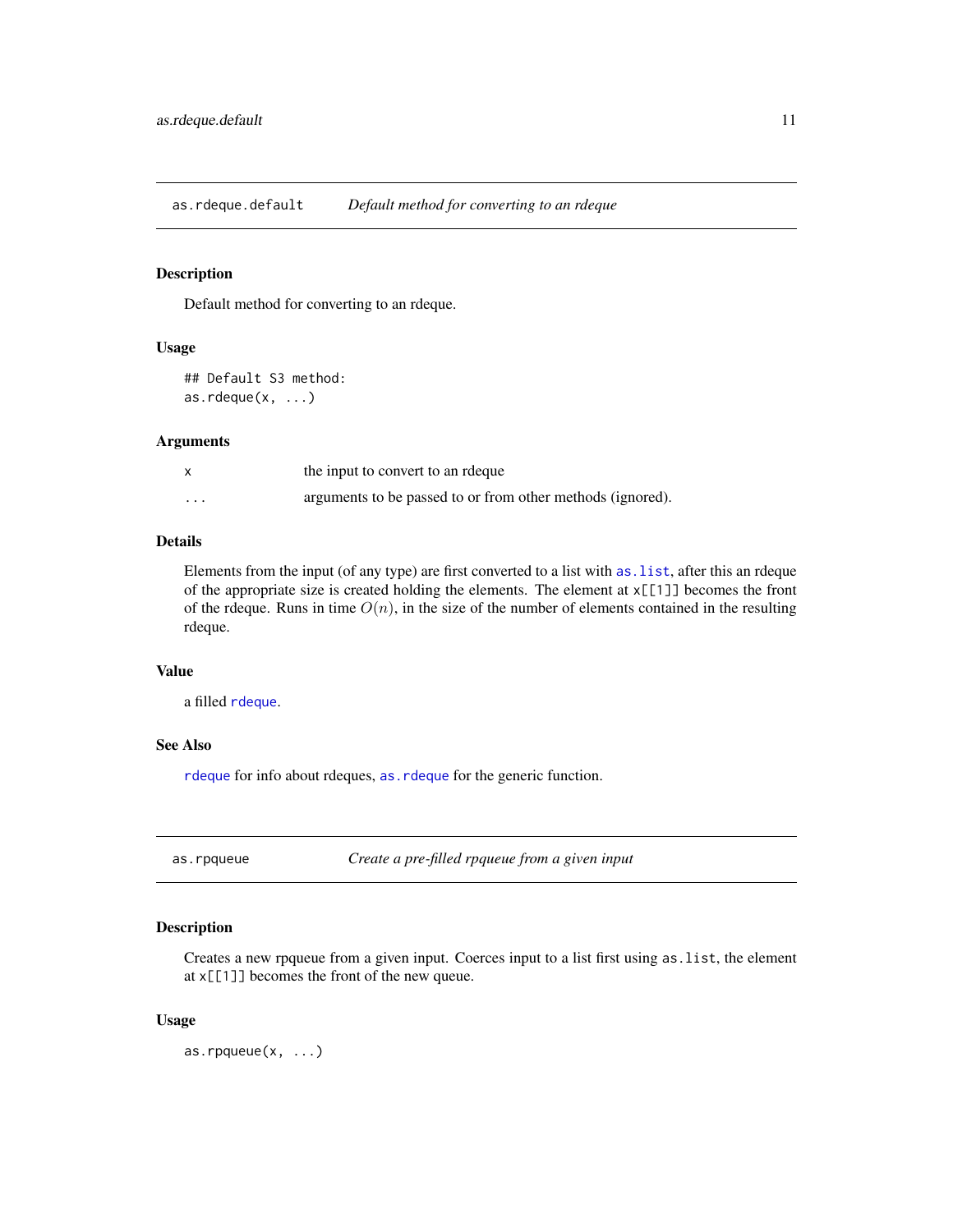#### <span id="page-11-0"></span>Arguments

|                         | input to convert to an requeue.                                 |
|-------------------------|-----------------------------------------------------------------|
| $\cdot$ $\cdot$ $\cdot$ | additional arguments to be passed to or from methods (ignored). |

### Details

Runs in  $O(N)$  in the size of the input. Because data.frames return a list of columns when run through as.list, running as.rpqueue results in a queue of columns, rather than a queue of rows.

### Value

a new rpqueue.

#### See Also

[rpqueue](#page-49-1).

### Examples

```
d <- as.rpqueue(1:20)
print(d)
## A queue with only 5 elements, one for each column
oops <- as.rdeque(iris)
print(oops)
```
as.rpqueue.default *Default method for converting to an rpqueue*

#### Description

Default method for converting to an rpqueue.

#### Usage

```
## Default S3 method:
as.rpqueue(x, \ldots)
```
### Arguments

|          | the input to convert to an requeue.                        |
|----------|------------------------------------------------------------|
| $\cdots$ | arguments to be passed to or from other methods (ignored). |

### Details

Elements from the input (of any type) are first converted to a list with [as.list](#page-0-0), after this an rpqueue of the appropriate size is created holding the elements. The element at x[[1]] becomes the front of the rpqueue. Runs in time  $O(n)$ .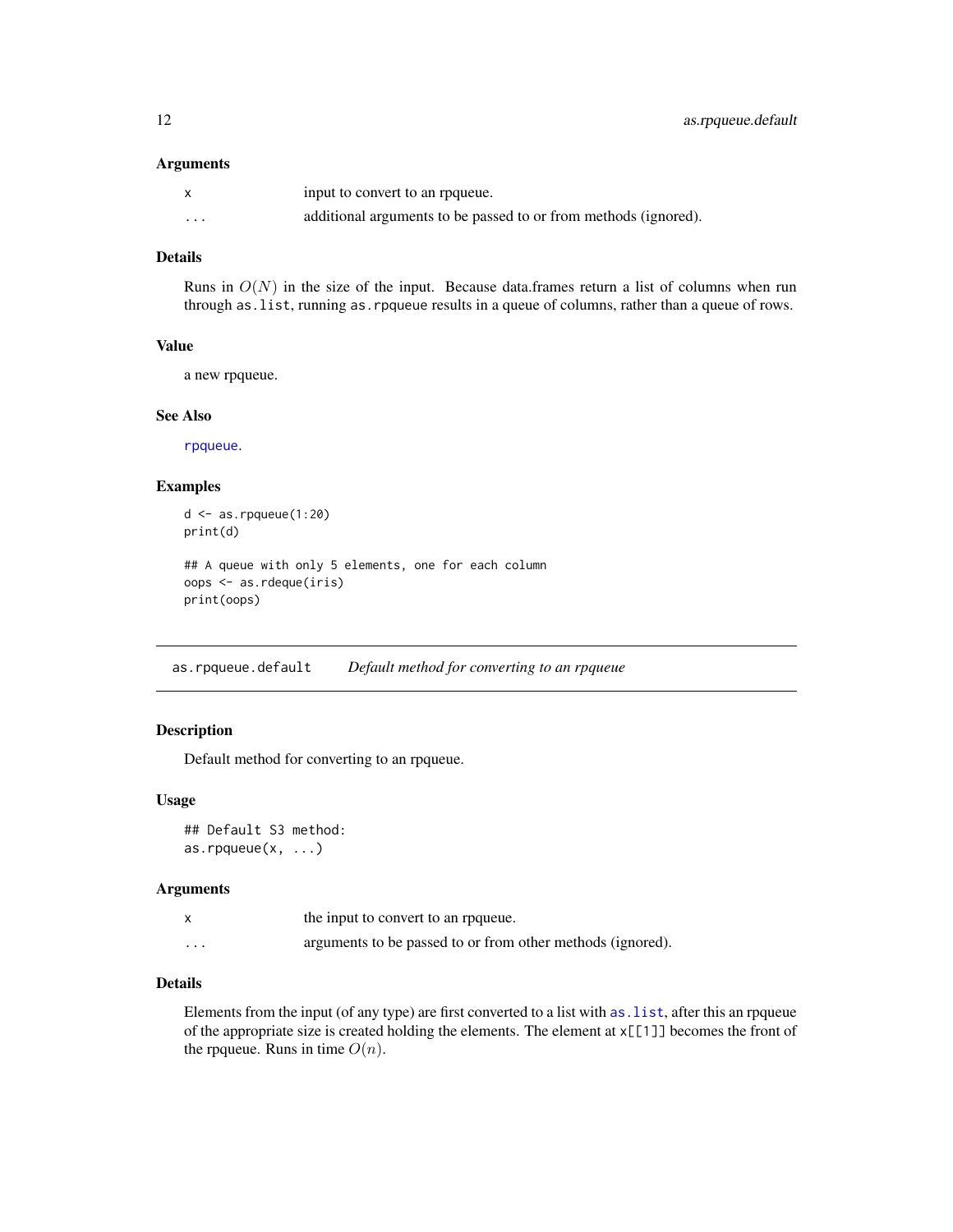#### <span id="page-12-0"></span>as.rstack 13

### Value

a filled [rpqueue](#page-49-1).

#### See Also

[rpqueue](#page-49-1) for info about rpqueues, [as.rpqueue](#page-10-1) for the generic function.

<span id="page-12-1"></span>

|  | as.rstack |
|--|-----------|
|  |           |

Create an rstack pre-filled from a given input

### Description

Creates a new rstack from a given input. Coerces input to a list first using as.list, the element at x[[1]] becomes the top of the new rstack.

### Usage

 $as.rstack(x, ...)$ 

### Arguments

|         | input to convert to a stack.                          |
|---------|-------------------------------------------------------|
| $\cdot$ | additional arguments to be passed to or from methods. |

#### Details

Runs in  $O(N)$  in the size of the input. Because data frames return a list of columns when run through as.list, running as.rstack results in a stack of columns, rather than a stack of rows.

### Value

a new rstack.

#### See Also

[rstack](#page-50-1).

```
s <- as.rstack(1:20)
print(s)
s <- as.rstack(1:200000)
print(s)
## A stack with only 5 elements, one for each column
oops <- as.rstack(iris)
print(oops)
```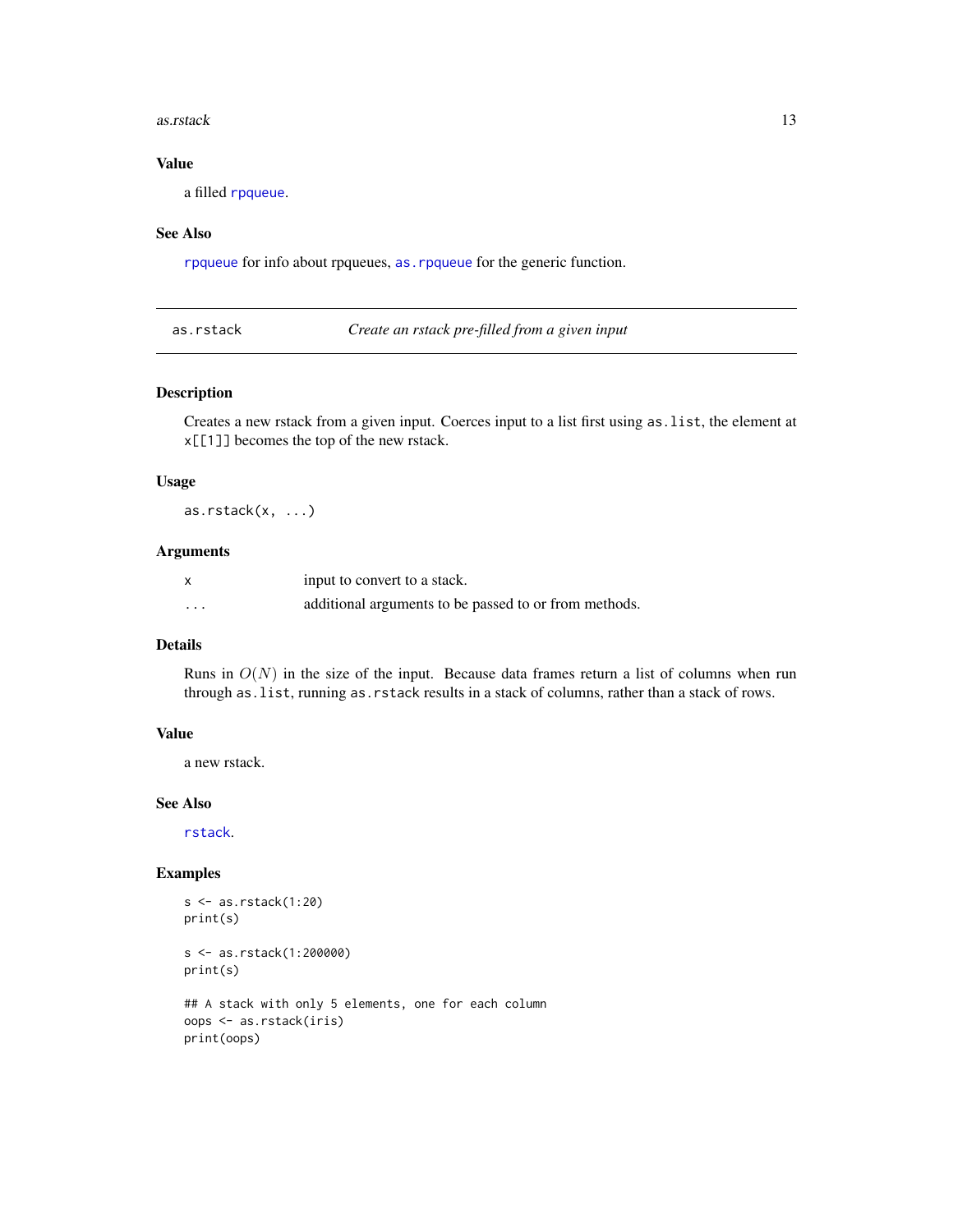<span id="page-13-0"></span>as.rstack.default *Default method for converting to an rstack*

### Description

Default method for converting to an rstack.

### Usage

```
## Default S3 method:
as.rstack(x, ...)
```
### Arguments

|   | the input to convert to an retack.                         |
|---|------------------------------------------------------------|
| . | arguments to be passed to or from other methods (ignored). |

### Details

Elements from the input (of any type) are first converted to a list with as. list, after this an rstack of the appropriate size is created holding the elements. The element at x[[1]] becomes the top of the stack.

#### Value

a filled [rstack](#page-50-1).

### See Also

[rstack](#page-50-1) for info about rstacks, [as.rstack](#page-12-1) for the generic.

<span id="page-13-1"></span>empty *Check if an rstack, rdeque, or rpqueue is empty*

### Description

Check if an rstack, rdeque, or rpqueue is empty.

### Usage

 $empty(x, \ldots)$ 

### Arguments

|                         | rstack, rdeque, or rpqueue to check.                            |
|-------------------------|-----------------------------------------------------------------|
| $\cdot$ $\cdot$ $\cdot$ | additional arguments to be passed to or from methods (ignored). |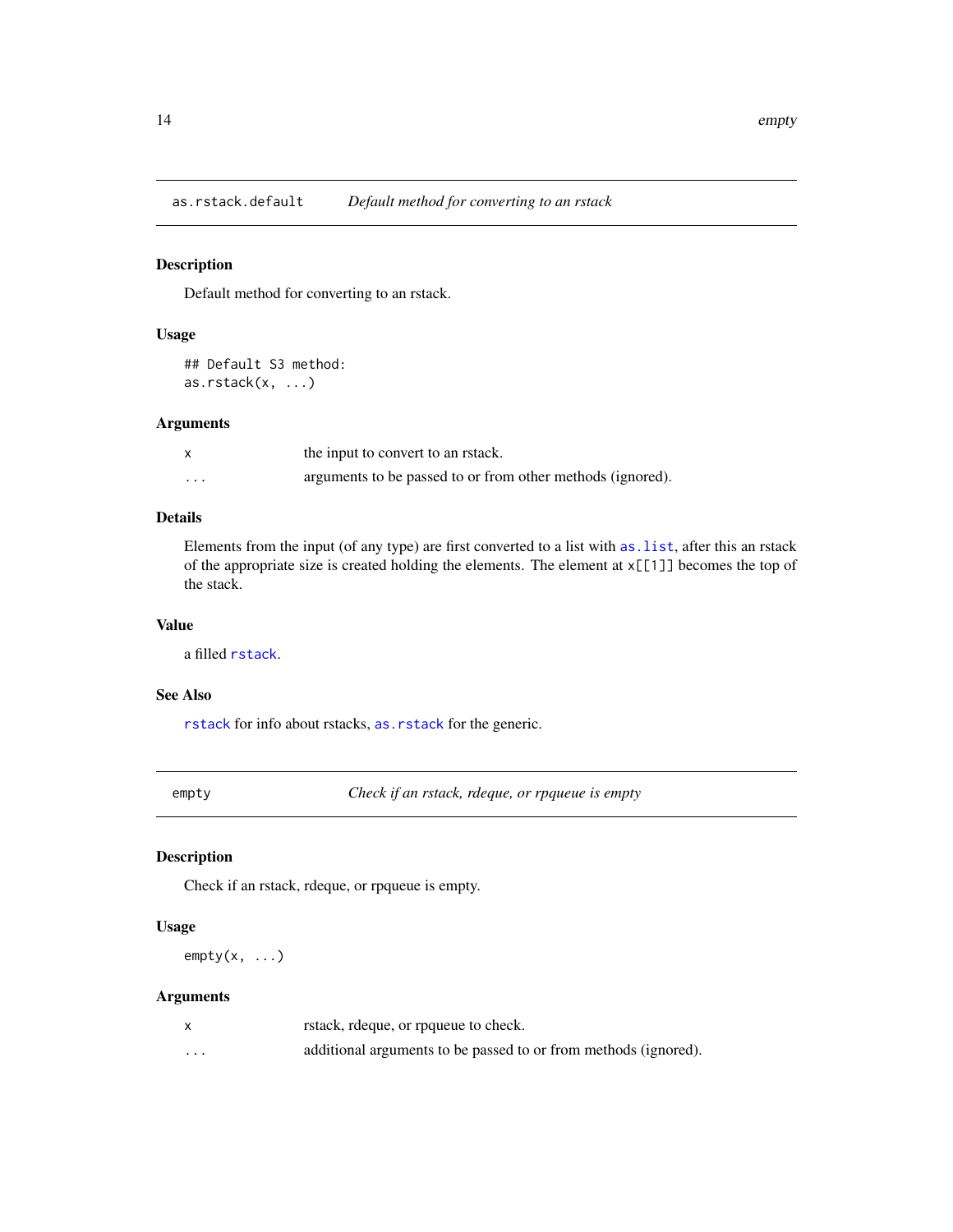### <span id="page-14-0"></span>empty.rdeque 15

### Details

Runs in  $O(1)$  time for all types.

### Value

logical vector of length 1.

### Examples

```
s <- rstack()
print(empty(s)) ## TRUE
s <- insert_top(s, "a")
print(empty(s)) ## FALSE
```
empty.rdeque *Check if an rdeque is empty*

### Description

Check if an rdeque is empty.

### Usage

## S3 method for class 'rdeque'  $empty(x, \ldots)$ 

#### Arguments

|   | the rdeque to check.                                            |
|---|-----------------------------------------------------------------|
| . | additional arguments to be passed to or from methods (ignored). |

### Details

Runs in  $O(1)$  time.

### Value

logical vector of length 1.

### See Also

[empty](#page-13-1) for the generic function that can be used on rstacks, rdeques, and rpqueues.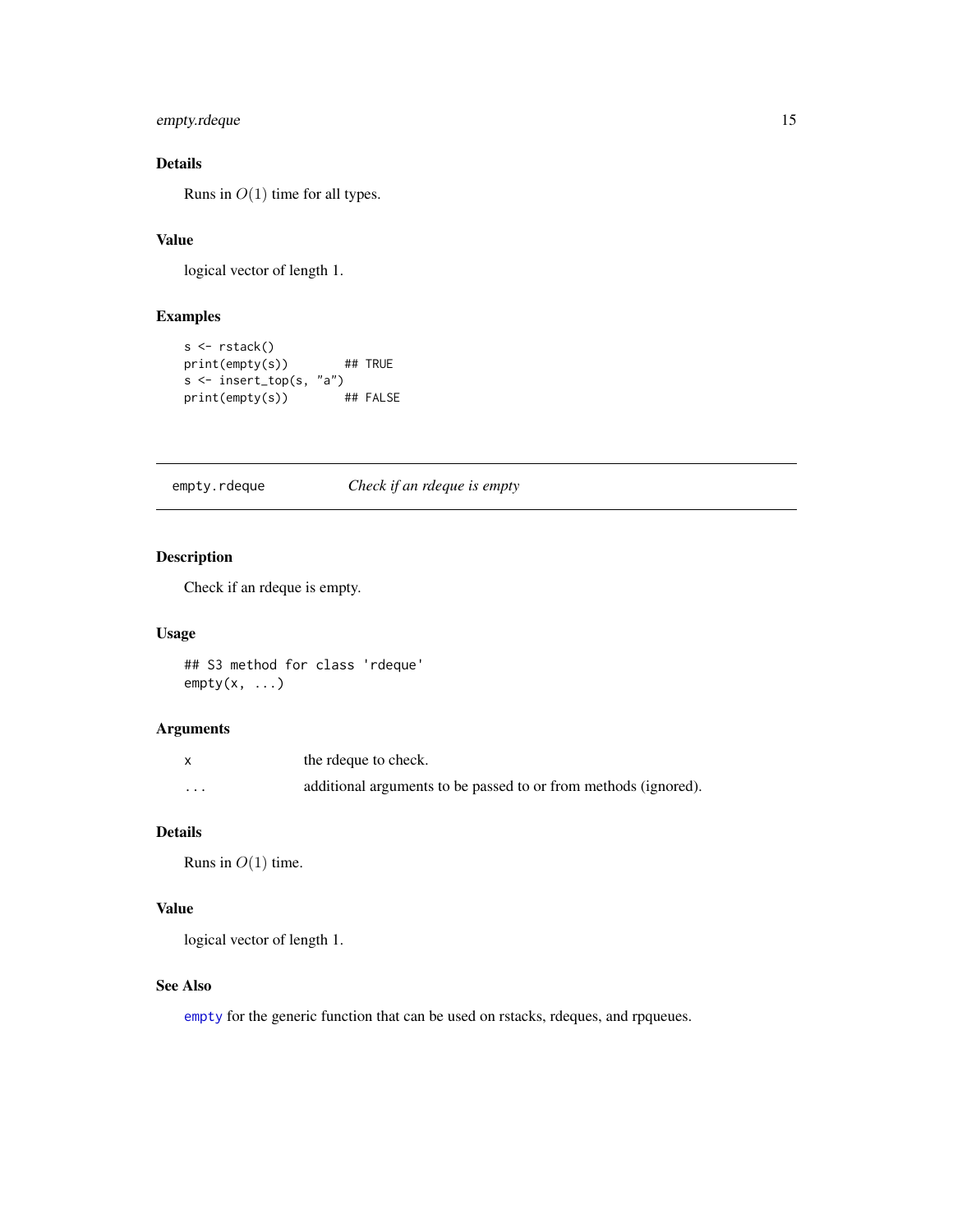<span id="page-15-0"></span>

Check if an rpqueue is empty.

### Usage

## S3 method for class 'rpqueue'  $empty(x, \ldots)$ 

### Arguments

|                         | the rpqueue to check.                                           |
|-------------------------|-----------------------------------------------------------------|
| $\cdot$ $\cdot$ $\cdot$ | additional arguments to be passed to or from methods (ignored). |

### Details

Runs in  $O(1)$  time.

### Value

logical vector of length 1.

#### See Also

[empty](#page-13-1) for the generic function that can be used on rstacks, rdeques, and rpqueues.

empty.rstack *Check if an rstack is empty*

Description

Check if an rstack is empty.

### Usage

## S3 method for class 'rstack'  $empty(x, \ldots)$ 

### Arguments

|         | the rstack to check.                                            |
|---------|-----------------------------------------------------------------|
| $\cdot$ | additional arguments to be passed to or from methods (ignored). |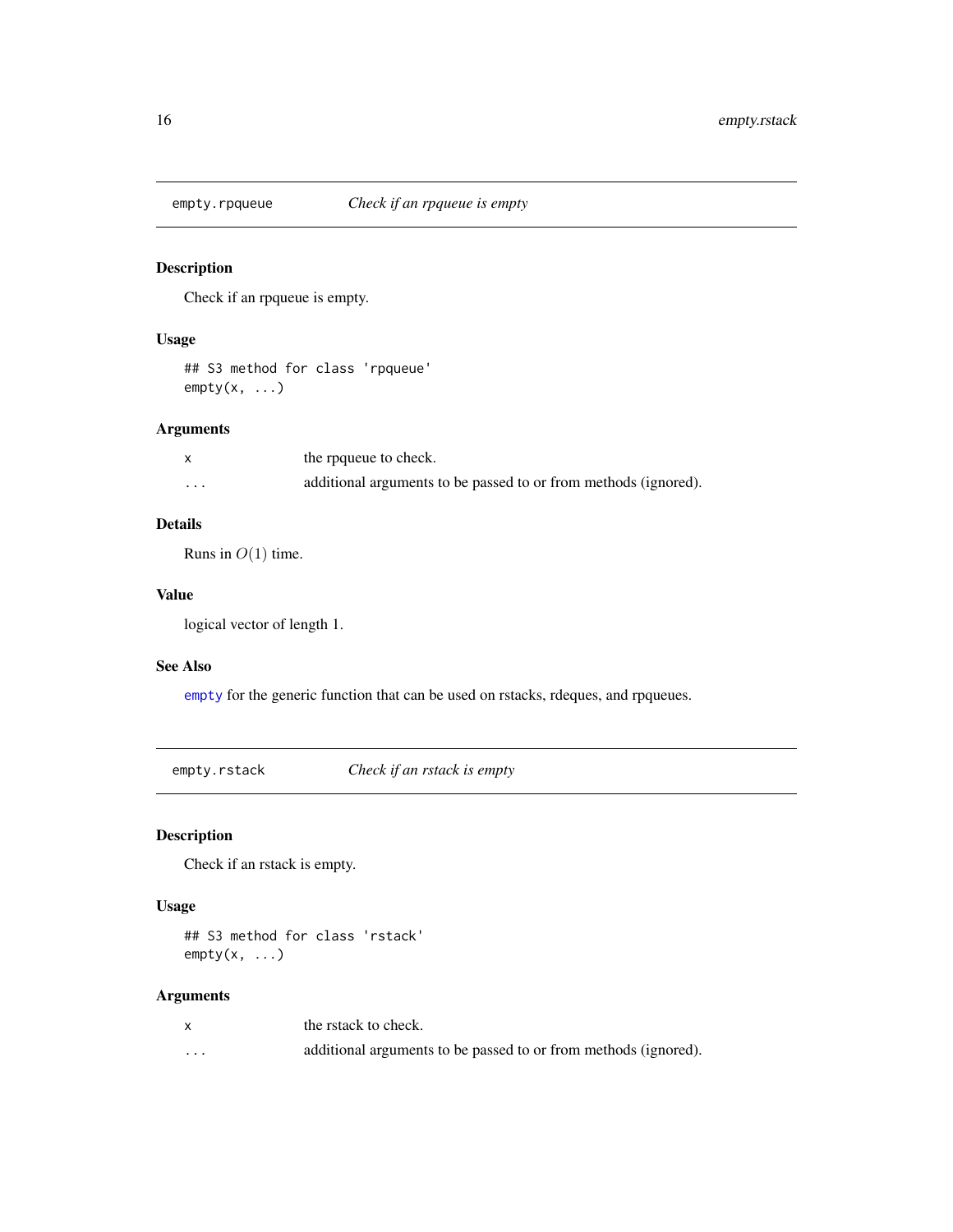#### <span id="page-16-0"></span> $\beta$  17

### Details

Runs in  $O(1)$  time.

### Value

logical vector of length 1.

### See Also

[empty](#page-13-1) for the generic function that can be used on rstacks, rdeques, and rpqueues.

fixd *Fix an rdeque*

### Description

Maintains the invariant that there is always something in two stacks used by rdeques under the hood so long as there is 2 more elements in the rdeque.

#### Usage

 $fixed(d, \ldots)$ 

#### Arguments

|          | rdeque to fix.                                                  |
|----------|-----------------------------------------------------------------|
| $\cdots$ | additional arguments to be passed to or from methods (ignored). |

### Details

In fact, fix will be called whenever there are fewer than 6 elements in both the front and end of the deque. Generally this method is  $O(N)$ , and so a full copy is returned.

#### Value

fixed, "balanced" deque.

#### References

Okasaki, Chris. Purely Functional Data Structures. Cambridge University Press, 1999.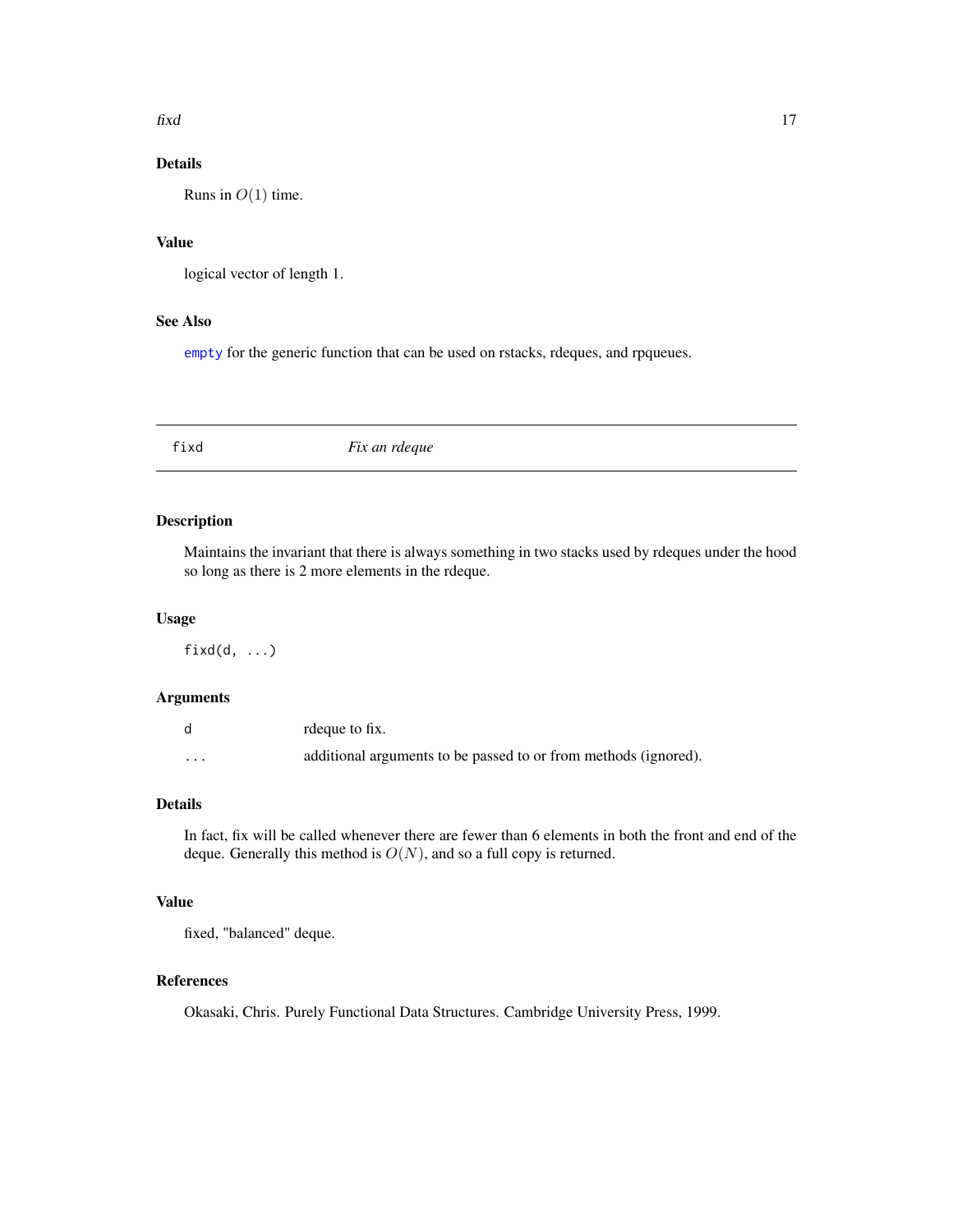<span id="page-17-0"></span>

A method used behind the scenes to provide  $O(1)$ -amortized time for most operations. Runs in  $O(n)$  time worst case; restructures the rdeque so that the two internal rstacks are roughly the same length.

#### Usage

## S3 method for class 'rdeque' fixd(d, ...)

#### Arguments

|   | The rdeque to fix.                                    |
|---|-------------------------------------------------------|
| . | additional arguments to be passed to or from methods. |

### Value

a fixed deque.

#### References

Okasaki, Chris. Purely Functional Data Structures. Cambridge University Press, 1999.

head.rdeque *Return the first n elements of an rdeque as an rdeque*

#### Description

Returns the first n elements of a deque as a deque, or all of the elements if its length is less than n.

### Usage

## S3 method for class 'rdeque' head(x,  $n = 6L, ...$ )

#### Arguments

|         | rdeque to get the head of.                                 |
|---------|------------------------------------------------------------|
| n       | number of elements to get.                                 |
| $\cdot$ | arguments to be passed to or from other methods (ignored). |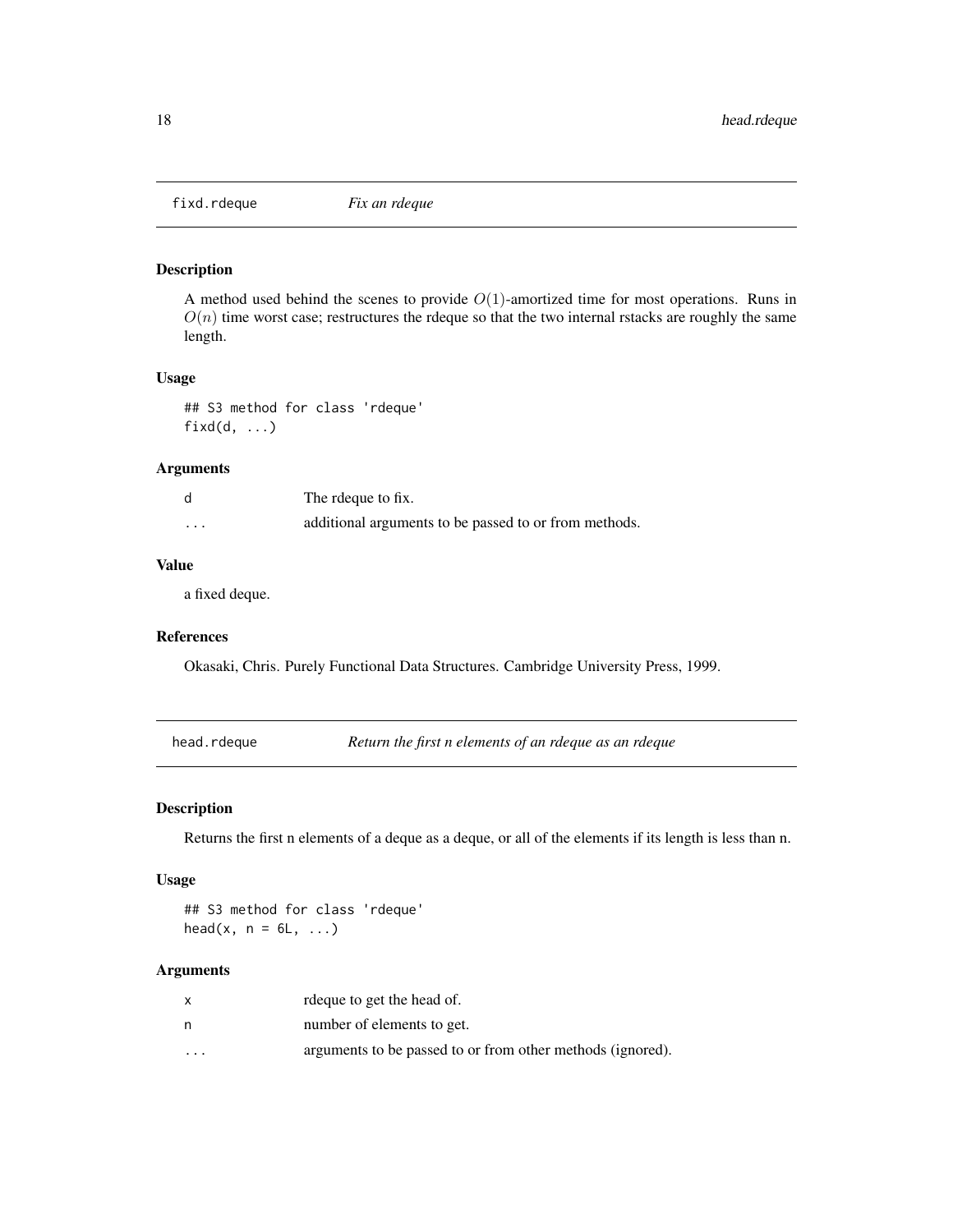### <span id="page-18-0"></span>head.rpqueue 19

### Details

Runs in  $O(n)$  time (in the size of the number of elements requested).

### Value

a new rdeque.

### Examples

```
d <- rdeque()
d <- insert_back(d, "a")
d <- insert_back(d, "b")
d <- insert_back(d, "c")
dt <- head(d, n = 2)
print(dt)
```
head.rpqueue *Return the head (front) of an rpqueue*

### Description

Returns the first *n* elements of an rpqueue as an rpqueue, or all of the elements if length(x)  $\leq$  n.

### Usage

## S3 method for class 'rpqueue' head(x,  $n = 6L, ...$ )

#### Arguments

| X        | rpqueue to get the head/top of.                            |
|----------|------------------------------------------------------------|
| n        | number of elements to get.                                 |
| $\cdots$ | arguments to be passed to or from other methods (ignored). |

### Details

Runs in  $O(n)$  time (in the size of the number of elements requested).

#### Value

an [rpqueue](#page-49-1).

### See Also

[rpqueue](#page-49-1).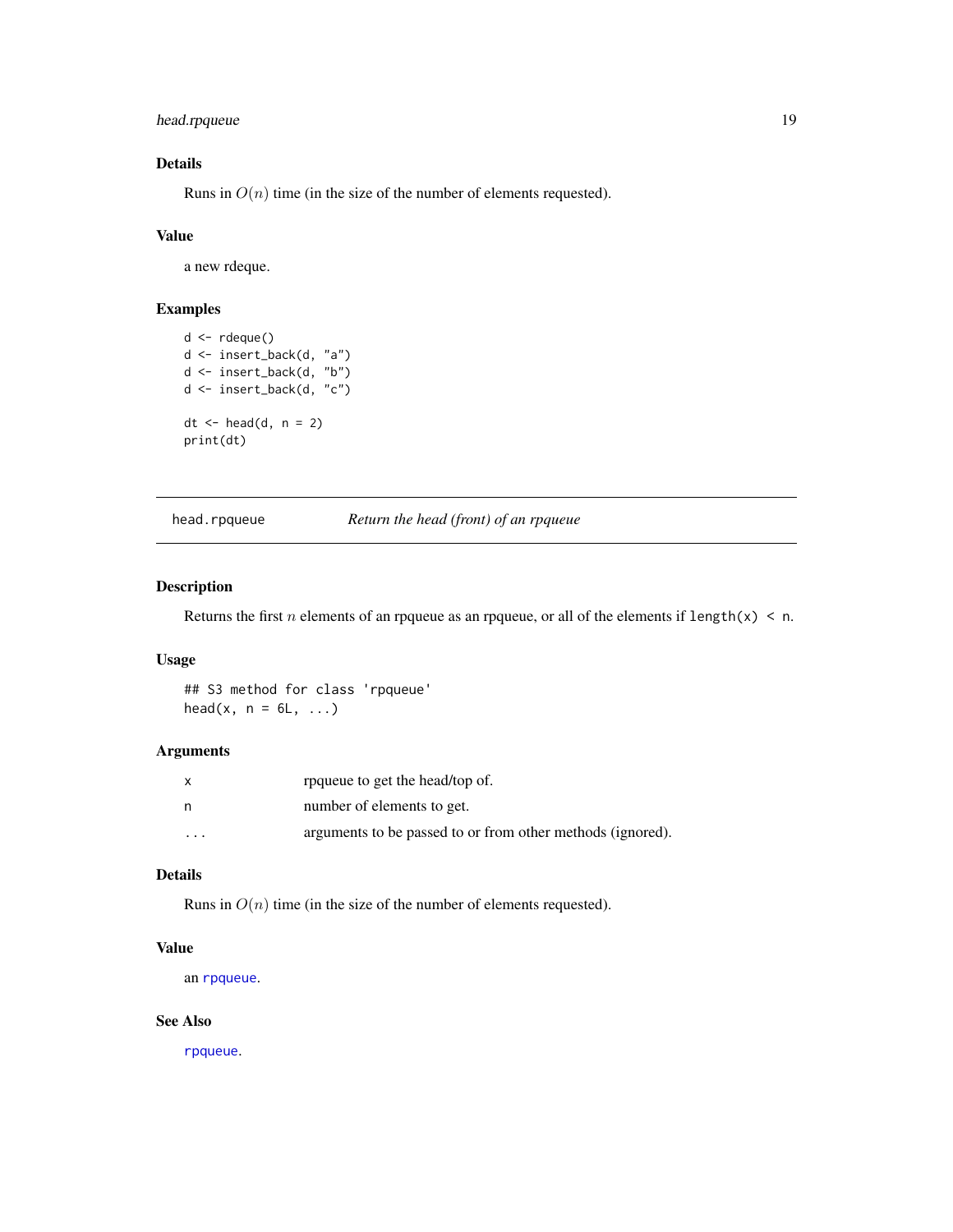### Examples

```
q \leftarrow rpqueue()
q <- insert_back(q, "a")
q <- insert_back(q, "b")
q <- insert_back(q, "c")
qt < - head(q, n = 2)print(qt)
```
head.rstack *Return the head (top) of an rstack*

### Description

Returns the top *n* elements of an rstack as an stack, or all of the elements if length(x) < n.

### Usage

## S3 method for class 'rstack' head(x,  $n = 6L, ...$ )

#### Arguments

| x       | rstack to get the head/top of.                             |
|---------|------------------------------------------------------------|
| n       | number of elements to get.                                 |
| $\cdot$ | arguments to be passed to or from other methods (ignored). |

### Details

Runs in  $O(n)$  time (in the size of the number of elements requested).

### Value

an [rstack](#page-50-1).

#### See Also

[rstack](#page-50-1).

```
s <- rstack()
s <- insert_top(s, "a")
s <- insert_top(s, "b")
s <- insert_top(s, "c")
st \leftarrow head(s, n = 2)
print(st)
print(s)
```
<span id="page-19-0"></span>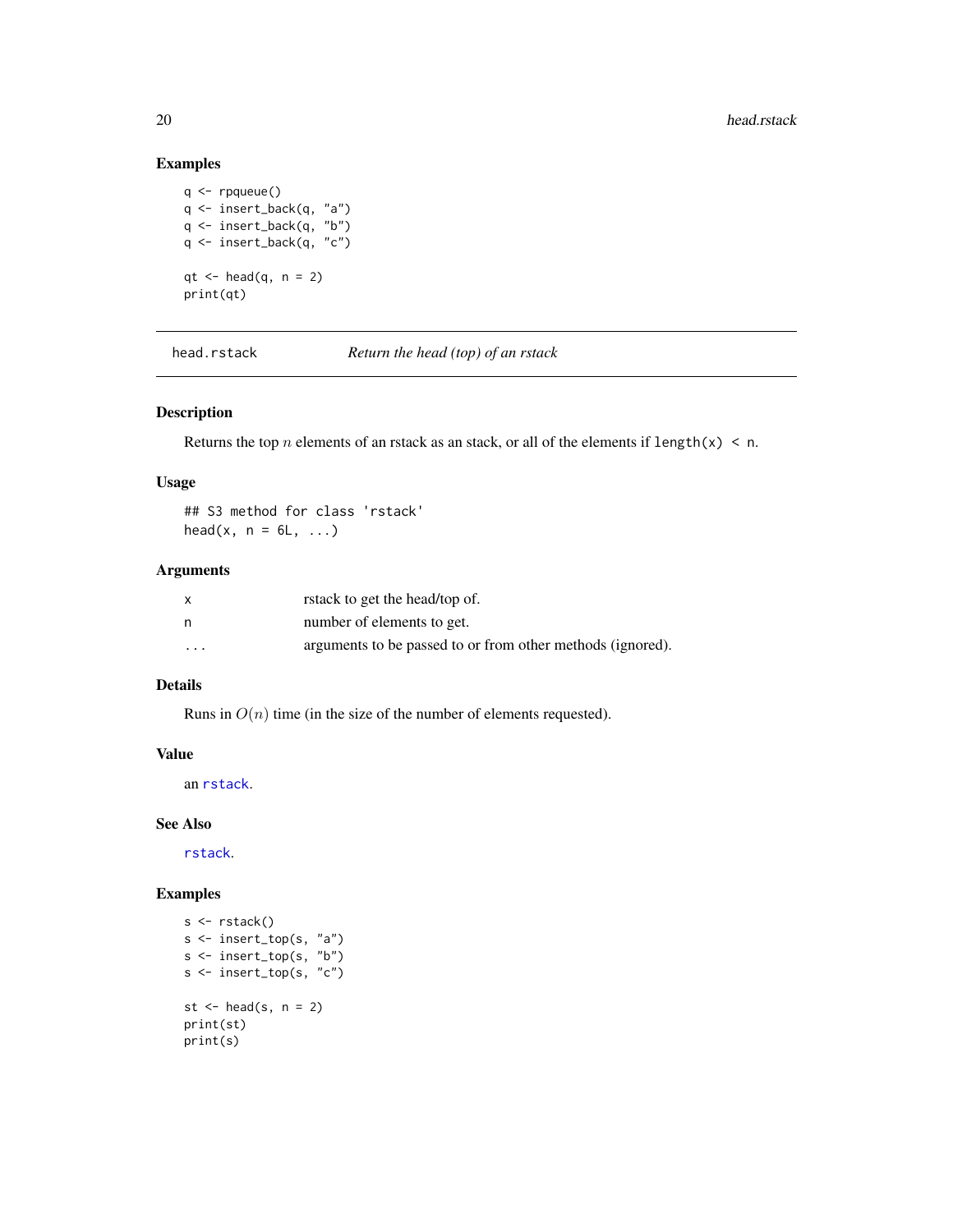<span id="page-20-1"></span><span id="page-20-0"></span>

Returns a version of the deque/queue with the new element in the back position.

#### Usage

insert\_back(x, e, ...)

### Arguments

|                         | redeque or request to insert onto.                              |
|-------------------------|-----------------------------------------------------------------|
| e                       | element to insert.                                              |
| $\cdot$ $\cdot$ $\cdot$ | additional arguments to be passed to or from methods (ignored). |

### Details

Runs in  $O(1)$  time worst-case. Does not modify the original.

### Value

modified version of the rdeque or rpqueue.

### References

Okasaki, Chris. Purely Functional Data Structures. Cambridge University Press, 1999.

```
d <- rdeque()
d <- insert_back(d, "a")
d \leq insert_back(d, "b")
print(d)
d2 <- insert_back(d, "c")
print(d2)
print(d)
```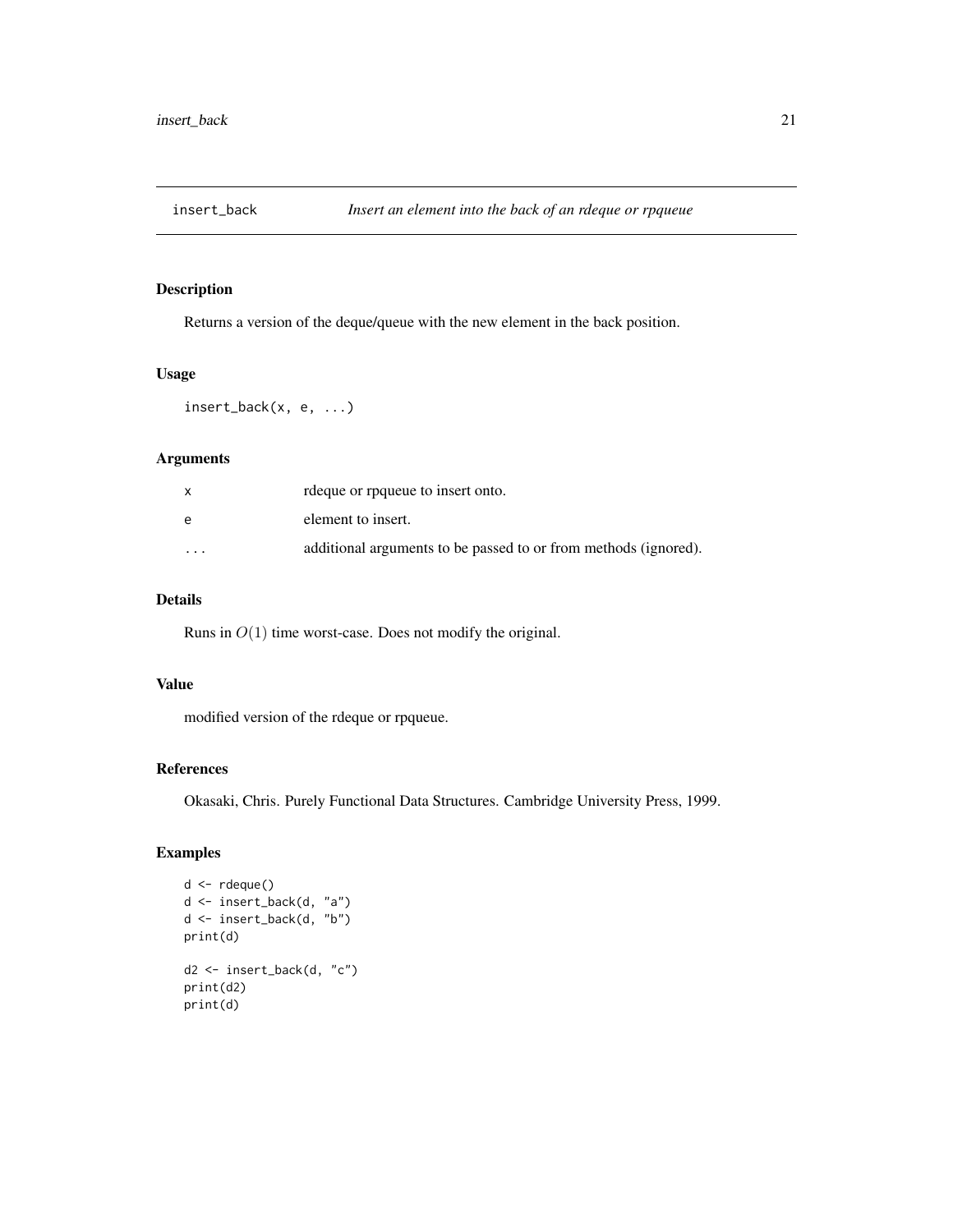<span id="page-21-0"></span>insert\_back.rdeque *Insert an element into the back of an rdeque*

### Description

Returns a version of the deque with the new element in the back position.

### Usage

```
## S3 method for class 'rdeque'
insert_back(x, e, ...)
```
### Arguments

| $\mathsf{x}$            | rdeque to insert onto.                                          |
|-------------------------|-----------------------------------------------------------------|
| e                       | element to insert.                                              |
| $\cdot$ $\cdot$ $\cdot$ | additional arguments to be passed to or from methods (ignored). |

### Details

Runs in  $O(1)$  time worst-case. Does not modify the original.

#### Value

modified version of the rdeque.

### References

Okasaki, Chris. Purely Functional Data Structures. Cambridge University Press, 1999.

```
d <- rdeque()
d <- insert_back(d, "a")
d <- insert_back(d, "b")
print(d)
d2 <- insert_back(d, "c")
print(d2)
print(d)
```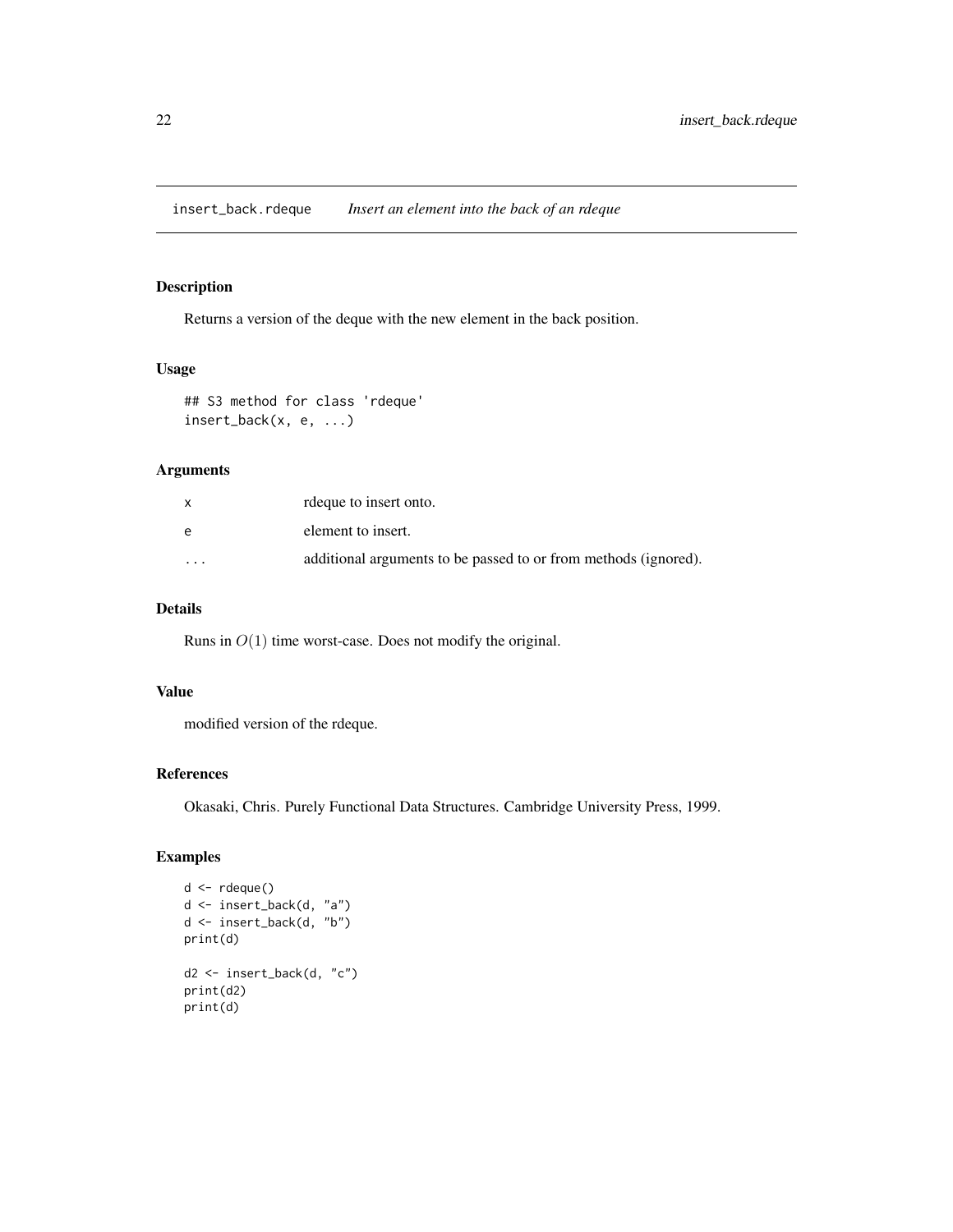<span id="page-22-0"></span>insert\_back.rpqueue *Insert an element into the back of an rpqueue*

### Description

Returns a version of the queue with the new element in the back position.

### Usage

```
## S3 method for class 'rpqueue'
insert_back(x, e, ...)
```
### Arguments

| $\mathsf{x}$ | roqueue to insert onto.                                         |
|--------------|-----------------------------------------------------------------|
| e            | element to insert.                                              |
| $\cdot$      | additional arguments to be passed to or from methods (ignored). |

### Details

Runs in  $O(1)$  time worst-case. Does not modify the original.

#### Value

modified version of the rpqueue.

### References

Okasaki, Chris. Purely Functional Data Structures. Cambridge University Press, 1999.

```
q <- rpqueue()
q <- insert_back(q, "a")
q <- insert_back(q, "b")
print(q)
q2 <- insert_back(q, "c")
print(q2)
print(q)
```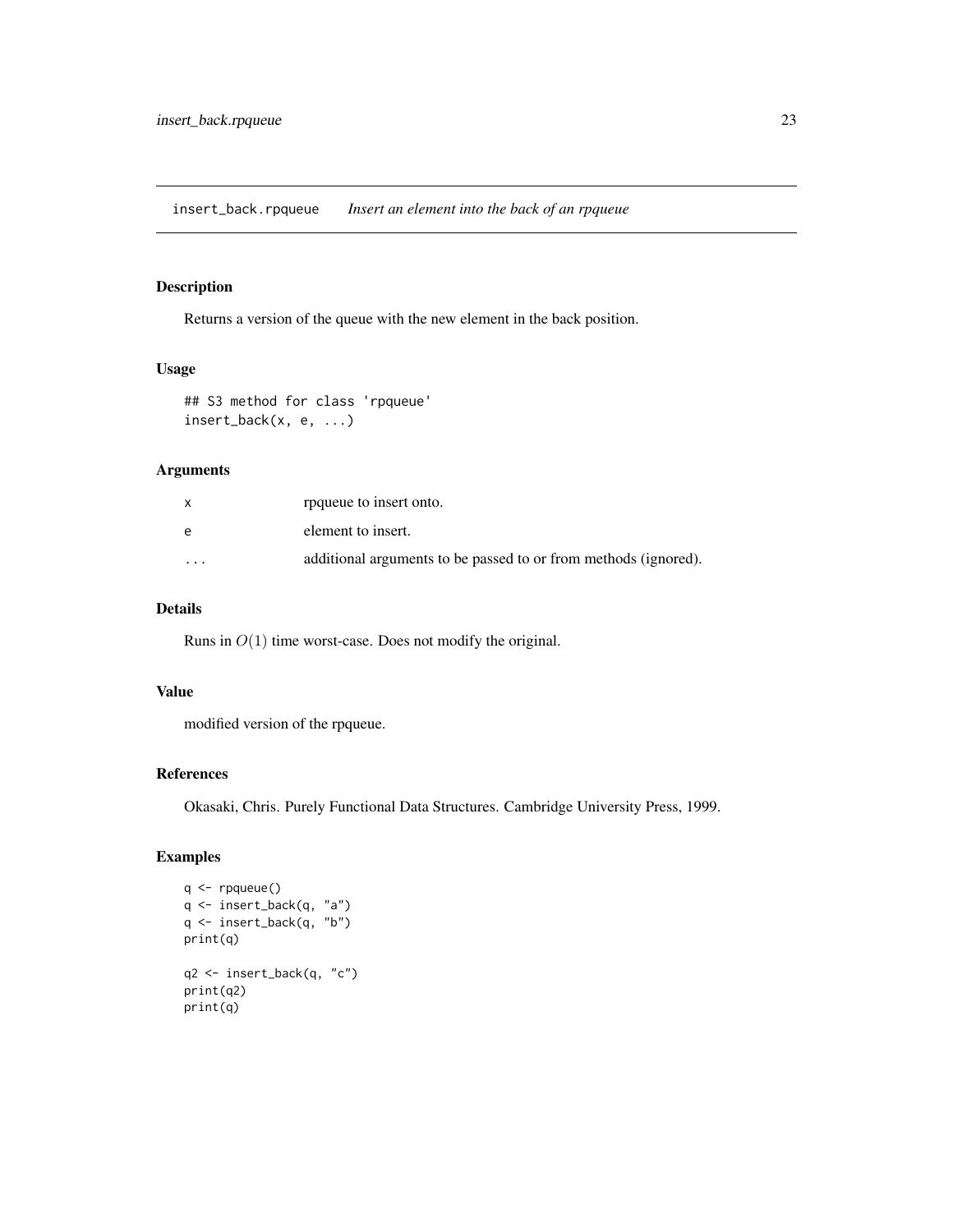<span id="page-23-1"></span><span id="page-23-0"></span>

Returns a version of the deque with the new element in the front position.

### Usage

insert\_front(d, e, ...)

### Arguments

|          | rdeque to insert onto.                                          |
|----------|-----------------------------------------------------------------|
| e        | element to insert.                                              |
| $\cdots$ | additional arguments to be passed to or from methods (ignored). |

### Details

Runs in  $O(1)$  time worst-case. Does not modify the original rdeque.

### Value

modified version of the rdeque.

#### References

Okasaki, Chris. Purely Functional Data Structures. Cambridge University Press, 1999.

### See Also

[without\\_front](#page-54-1) for removing the front element.

```
d <- rdeque()
d <- insert_front(d, "a")
d <- insert_front(d, "b")
print(d)
d2 <- insert_front(d, "c")
print(d2)
print(d)
```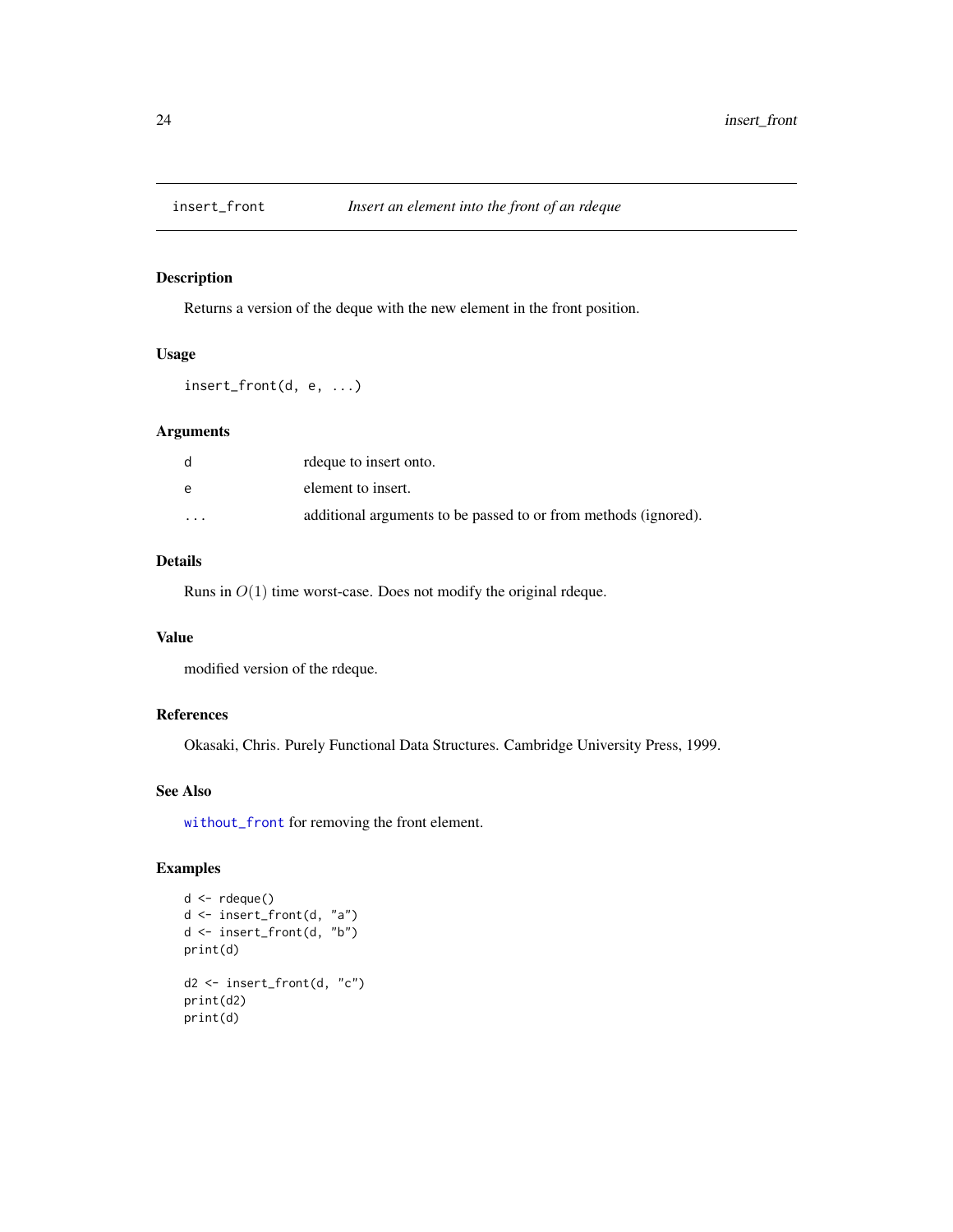<span id="page-24-0"></span>insert\_front.rdeque *Insert an element into the front of an rdeque*

### Description

Returns a version of the deque with the new element in the front position.

### Usage

```
## S3 method for class 'rdeque'
insert_front(d, e, ...)
```
### Arguments

|          | rdeque to insert onto.                                          |
|----------|-----------------------------------------------------------------|
| e        | element to insert.                                              |
| $\cdots$ | additional arguments to be passed to or from methods (ignored). |

### Details

Runs in  $O(1)$  time worst-case. Does not modify the original rdeque.

### Value

modified version of the rdeque.

#### References

Okasaki, Chris. Purely Functional Data Structures. Cambridge University Press, 1999.

### See Also

[without\\_front](#page-54-1) for removing the front element.

```
d \leftarrow rdeque()
d <- insert_front(d, "a")
d \leq insert_front(d, "b")
print(d)
d2 <- insert_front(d, "c")
print(d2)
print(d)
```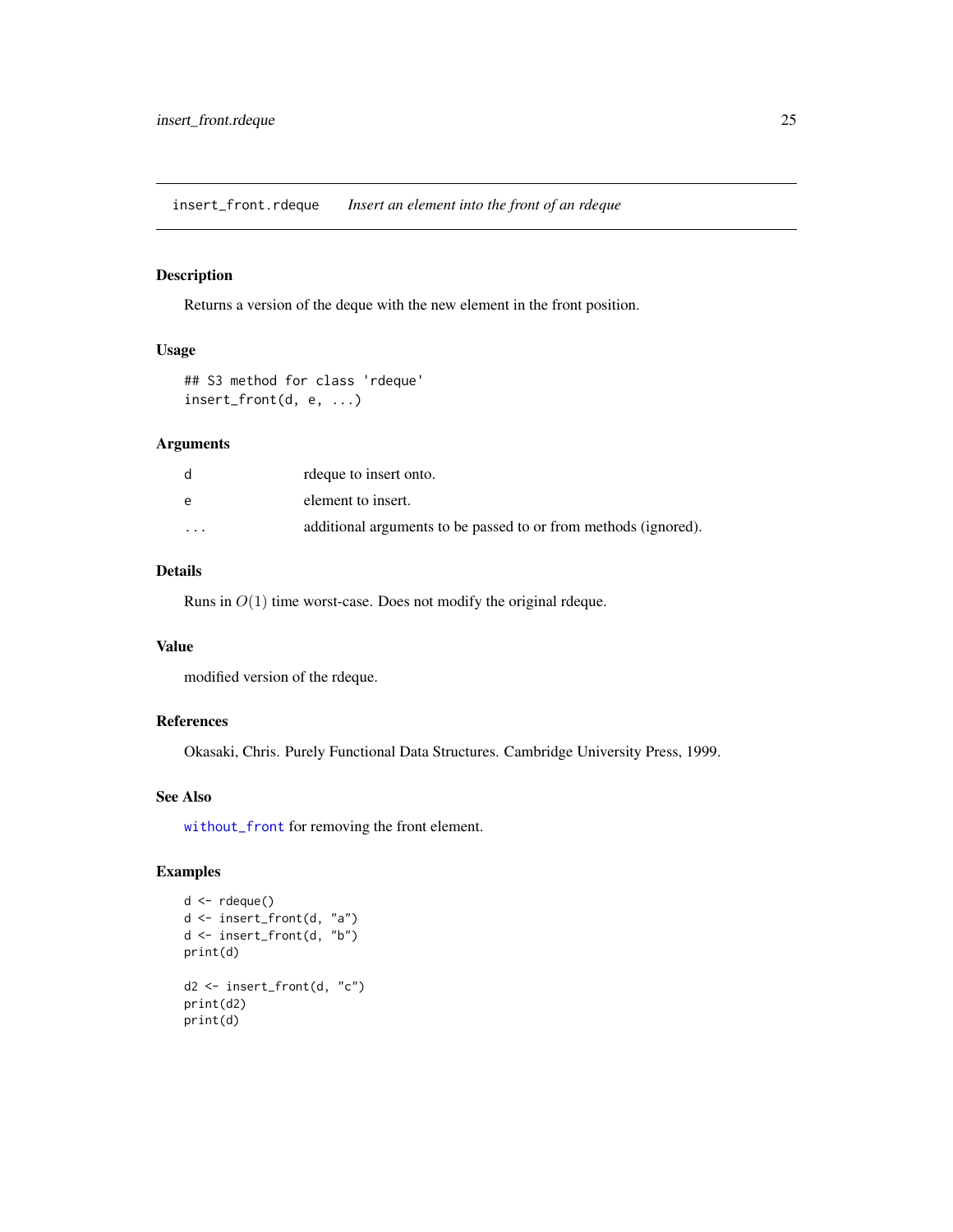<span id="page-25-1"></span><span id="page-25-0"></span>

Insert an element onto the top of an rstack.

### Usage

insert\_top(s, e, ...)

#### Arguments

| -S                      | rstack to insert onto.                                          |
|-------------------------|-----------------------------------------------------------------|
| e                       | element to insert.                                              |
| $\cdot$ $\cdot$ $\cdot$ | additional arguments to be passed to or from methods (ignored). |

### Details

Runs in  $O(1)$  time worst-case. Does not semantically modify the original structure (i.e, this function is "pure").

#### Value

modified version of the stack with new element at top.

#### References

Okasaki, Chris. Purely Functional Data Structures. Cambridge University Press, 1999.

### See Also

[rstack](#page-50-1) for information on rstacks, [without\\_top](#page-57-1) for removal of top elements.

```
s <- rstack()
s <- insert_top(s, "a")
s \leq insert_top(s, "b")
print(s)
s2 <- insert_top(s, "c")
print(s2)
print(s)
```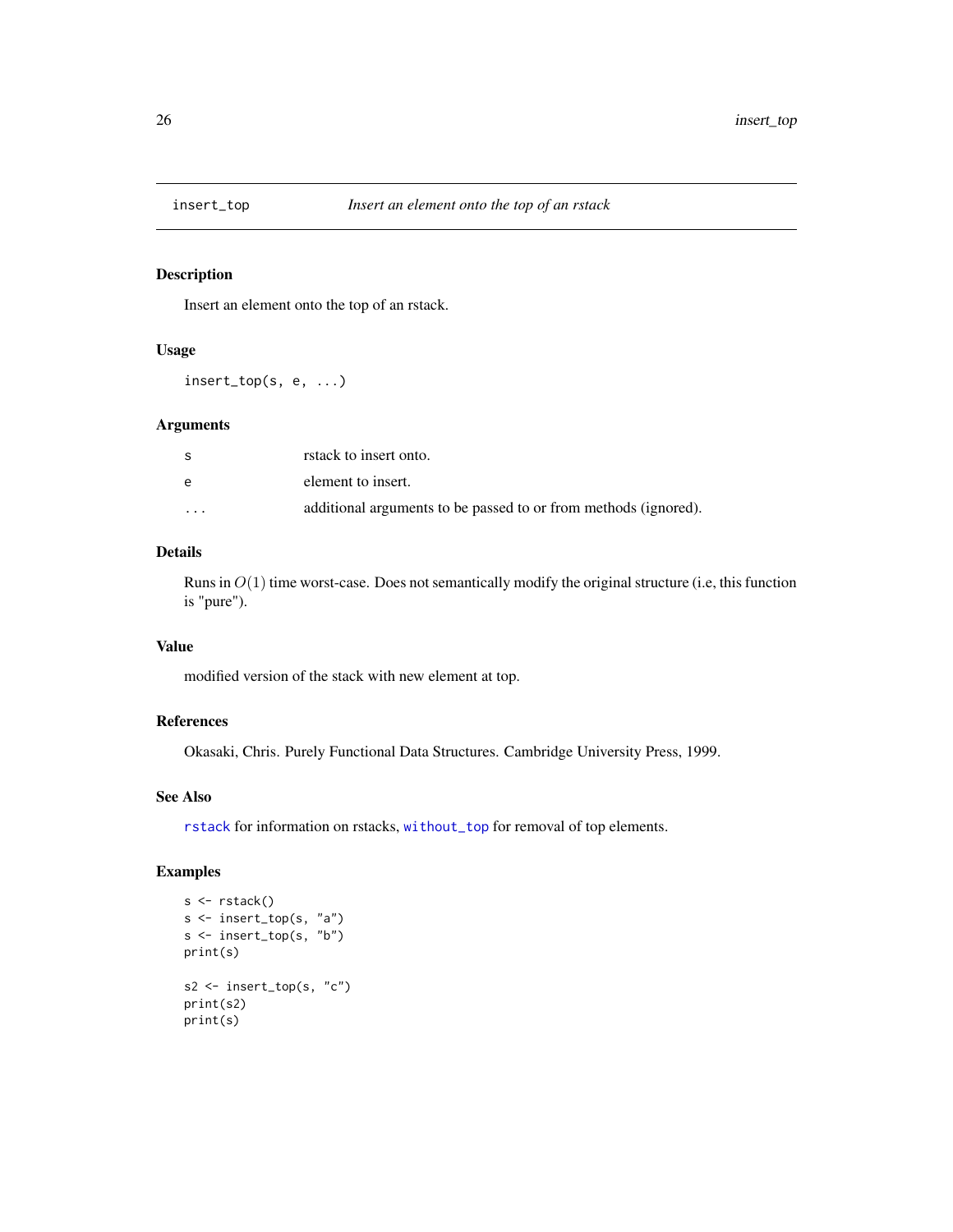<span id="page-26-0"></span>insert\_top.rstack *Insert an element onto the top of an rstack*

### Description

Insert an element onto the top of an rstack.

### Usage

## S3 method for class 'rstack' insert\_top(s, e, ...)

#### Arguments

| S                       | rstack to insert onto.                                          |
|-------------------------|-----------------------------------------------------------------|
| e                       | element to insert.                                              |
| $\cdot$ $\cdot$ $\cdot$ | additional arguments to be passed to or from methods (ignored). |

### Details

Runs in  $O(1)$  time worst-case. Does not semantically modify the original structure (i.e, this function is "pure").

### Value

modified version of the stack with new element at top.

### References

Okasaki, Chris. Purely Functional Data Structures. Cambridge University Press, 1999.

### See Also

[rstack](#page-50-1) for information on rstacks, [without\\_top](#page-57-1) for removal of top elements.

```
s <- rstack()
s <- insert_top(s, "a")
s <- insert_top(s, "b")
print(s)
s2 <- insert_top(s, "c")
print(s2)
print(s)
```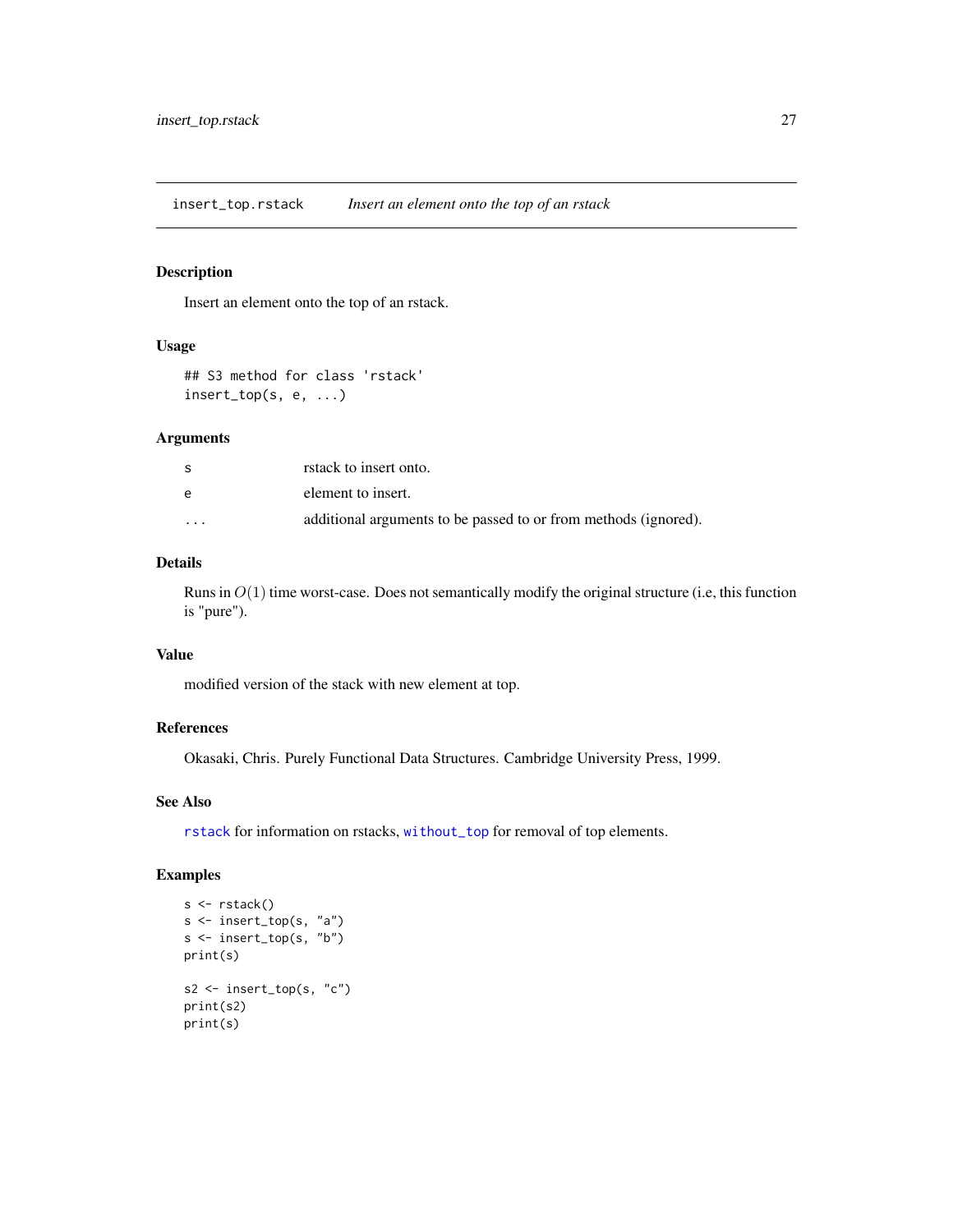<span id="page-27-0"></span>

Returns the number of elements in an rdeque.

#### Usage

## S3 method for class 'rdeque' length(x)

### Arguments

x rdeque to get the length of.

### Details

Runs in  $O(1)$  time, as this information is stored seperately and updated on every insert/remove.

### Value

a vector of length 1 with the number of elements.

### See Also

[empty](#page-13-1) for checking whether an rdeque is empty.

### Examples

```
d \leftarrow rdeque()
d <- insert_front(d, "a")
print(length(d)) # 1
d <- insert_back(d, "b")
print(length(d)) # 2
```
length.rpqueue *Return the number of elements in an rpqueue*

### Description

Returns the number of elements in an rpqueue.

### Usage

## S3 method for class 'rpqueue' length(x)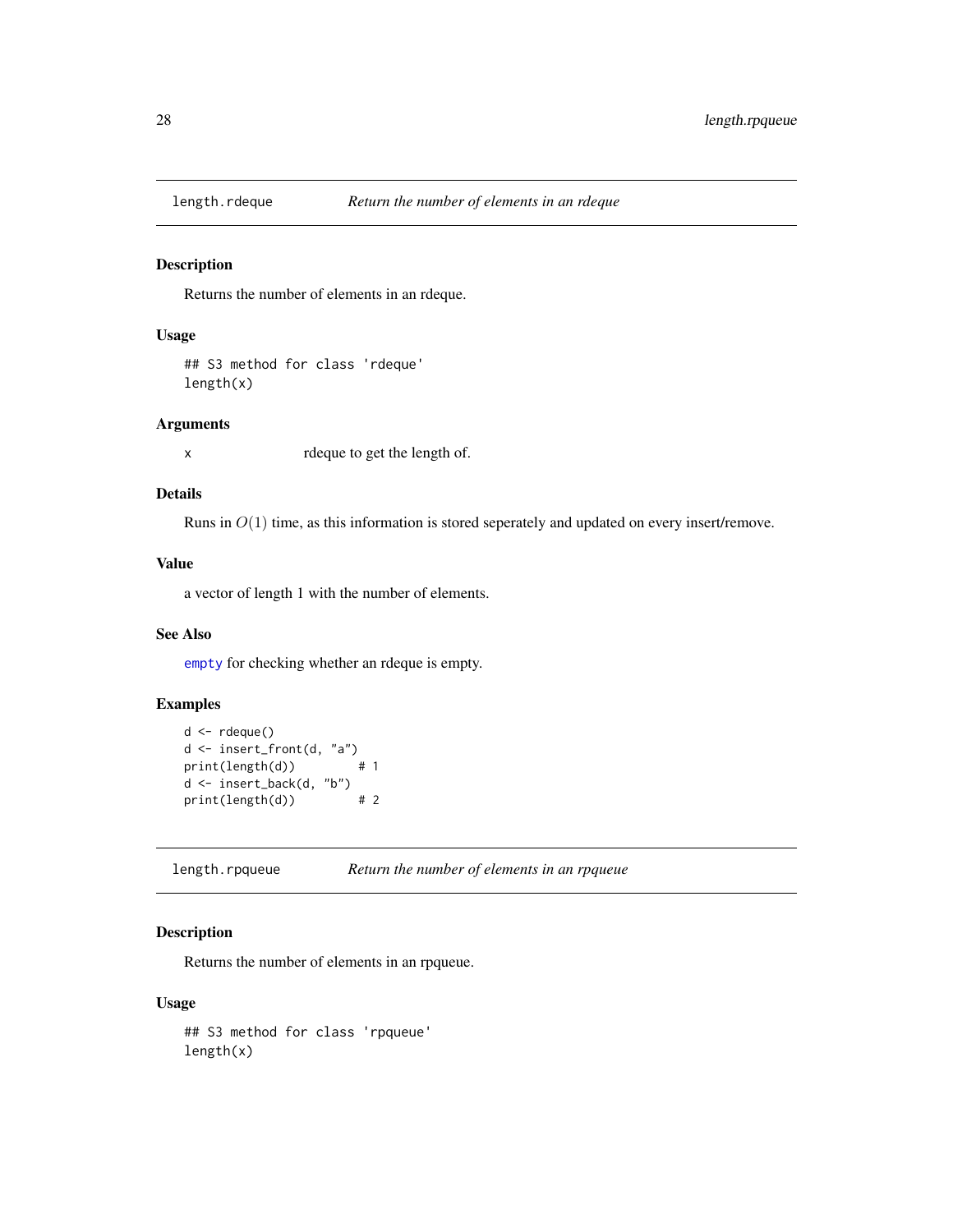### <span id="page-28-0"></span>length.rstack 29

#### Arguments

x rpqueue to get the length of.

#### Details

Runs in  $O(1)$  time, as this information is stored seperately and updated on every insert/remove.

### Value

a vector of length 1 with the number of elements.

### See Also

[empty](#page-13-1) for checking whether an rpqueue is empty.

#### Examples

```
q \leftarrow rpqueue()
q <- insert_back(q, "a")
print(length(q)) # 1
q <- insert_back(q, "b")<br>print(length(q)) # 2
print(length(q))
```
length.rstack *Return the number of elements in an rstack*

### Description

Returns the number of elements in an rstack.

#### Usage

## S3 method for class 'rstack' length(x)

### Arguments

x rstack to get the length of.

### Details

Runs in  $O(1)$  time, as this information is stored seperately and updated on every insert/remove.

### Value

a vector of length 1, which the number of elements of the stack.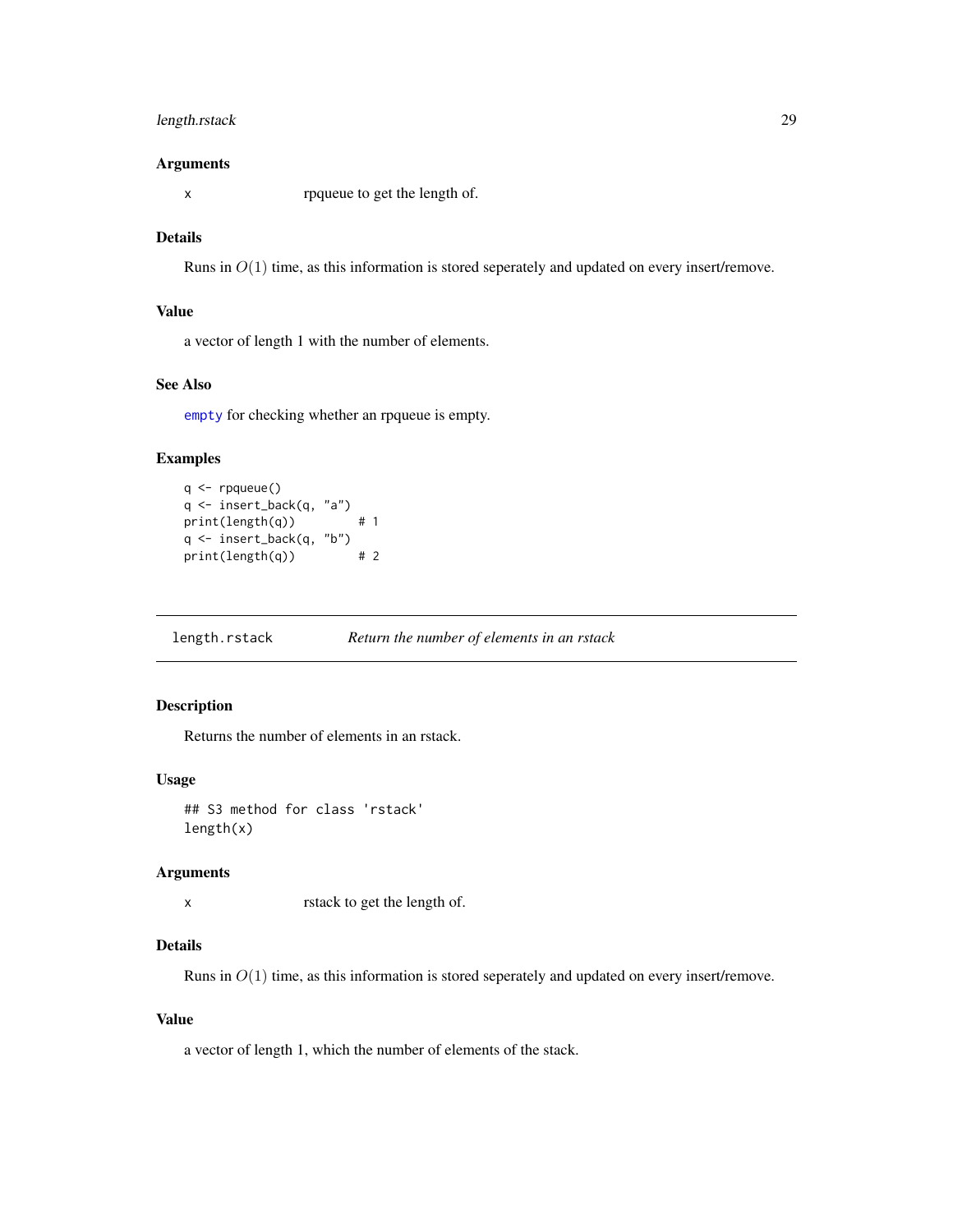### <span id="page-29-0"></span>30 makeequal

### See Also

[empty](#page-13-1) for checking whether an rstack is empty.

### Examples

```
s <- rstack()
s <- insert_top(s, "a")
print(length(s)) # 1
s <- insert_top(s, "b")
print(length(s)) # 2
```
<span id="page-29-1"></span>makeequal *Generic maintenance function for rpqueues*

### Description

Generic maintenance function for rpqueues, called automatically when needed by other functions.

#### Usage

```
makeequal(rpqueue, ...)
```
### Arguments

| rpqueue  | rpqueue to makeequal.                                           |
|----------|-----------------------------------------------------------------|
| $\cdots$ | additional arguments to be passed to or from methods (ignored). |

### Details

See *Simple and Efficient Purely Functional Queues and Deques*, Okasaki 1995, J. Functional Programming, 5(4) 583 to 592 for information.

#### Value

a "fixed" rpqueue.

#### References

Okasaki, Chris. Purely Functional Data Structures. Cambridge University Press, 1999.

### See Also

[rotate](#page-48-1) helper function that calls this one.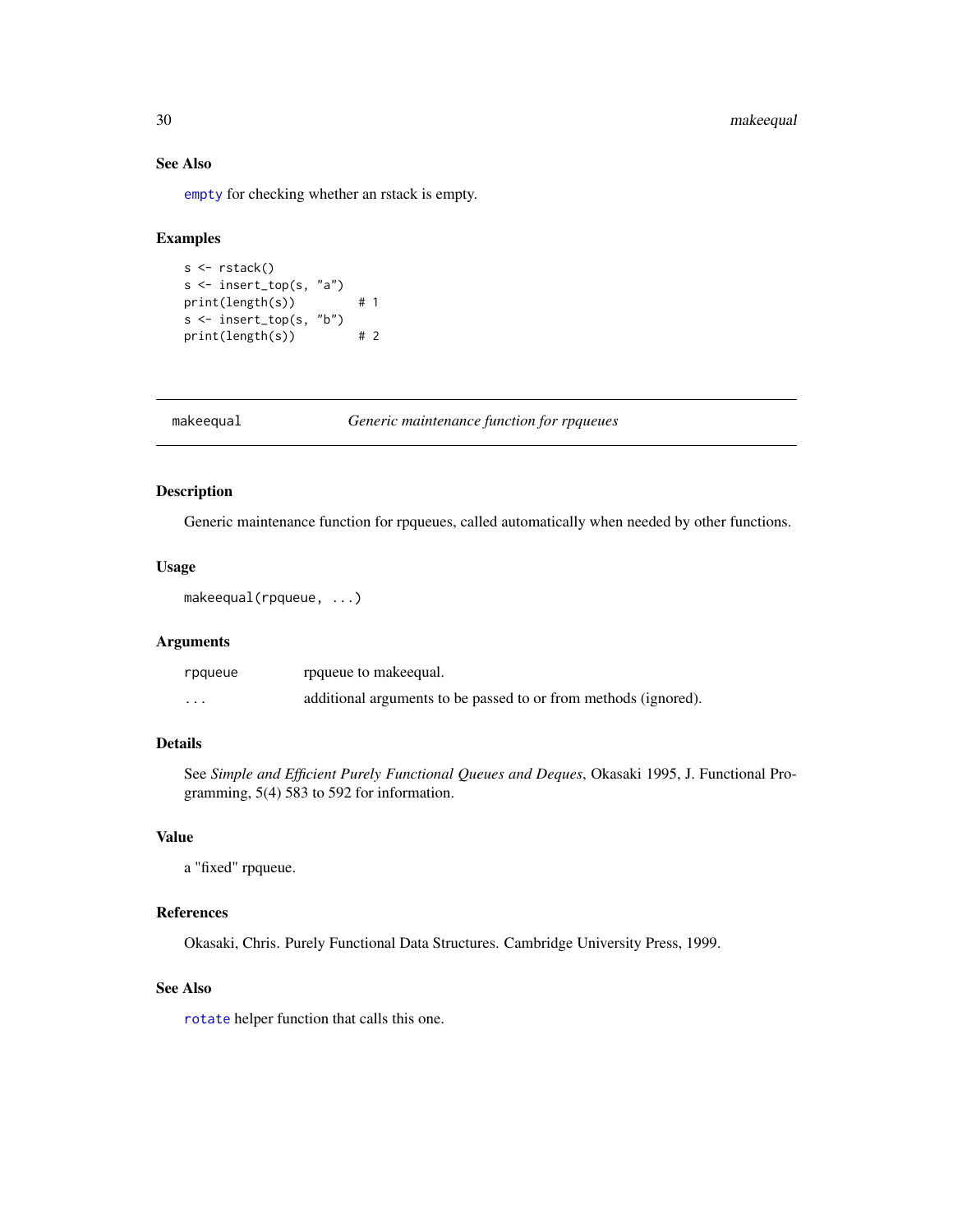<span id="page-30-0"></span>makeequal.rpqueue *Maintenance function for rpqueues*

#### Description

Maintenance function for rpqueues, called automatically when needed by other functions.

### Usage

```
## S3 method for class 'rpqueue'
makeequal(rpqueue, ...)
```
### Arguments

| rpqueue | rpqueue to make equal.                                          |
|---------|-----------------------------------------------------------------|
| $\cdot$ | additional arguments to be passed to or from methods (ignored). |

#### Details

See *Simple and Efficient Purely Functional Queues and Deques*, Okasaki 1995, J. Functional Programming, 5(4) 583 to 592 for information.

### Value

a "fixed" rpqueue.

#### References

Okasaki, Chris. Purely Functional Data Structures. Cambridge University Press, 1999.

### See Also

[rotate](#page-48-1) helper function that calls this one.

<span id="page-30-1"></span>peek\_back *Return the data element at the back of an rdeque*

### Description

Simply returns the data element sitting at the back of the rdeque, leaving the rdeque alone.

#### Usage

peek\_back(d, ...)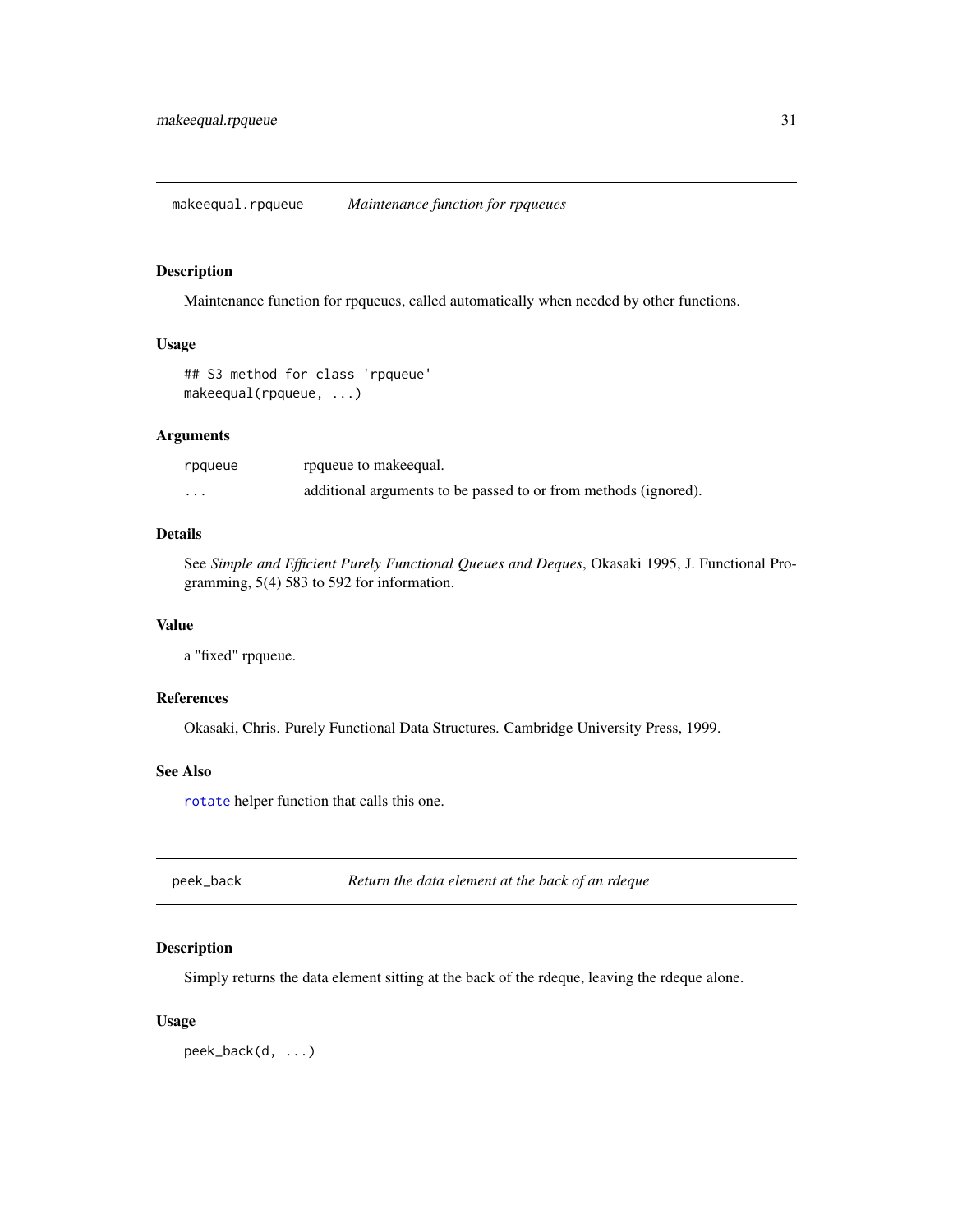#### <span id="page-31-0"></span>Arguments

| d       | rdeque to peek at.                                              |
|---------|-----------------------------------------------------------------|
| $\cdot$ | additional arguments to be passed to or from methods (ignored). |

### Details

Runs in O(1) worst-case time.

### Value

data element existing at the back of the rdeque.

### See Also

[without\\_back](#page-52-1) for removing the front element.

### Examples

```
d <- rdeque()
d <- insert_front(d, "a")
d <- insert_front(d, "b")
e <- peek_back(d)
print(e)
print(d)
## Assigning to the front data element with peek_front:
d <- rdeque()
d \leq insert_front(d, data.frame(a = 1, b = 1))
d \leq insert_front(d, data.frame(a = 1, b = 1))
peek_back(d)$a <- 100
print(d)
peek_back(d) <- data.frame(a = 100, b = 100)
print(d)
```
<span id="page-31-1"></span>peek\_back.rdeque *Return the data element at the back of an rdeque*

### Description

Simply returns the data element sitting at the back of the rdeque, leaving the rdeque alone.

### Usage

```
## S3 method for class 'rdeque'
peek_back(d, ...)
```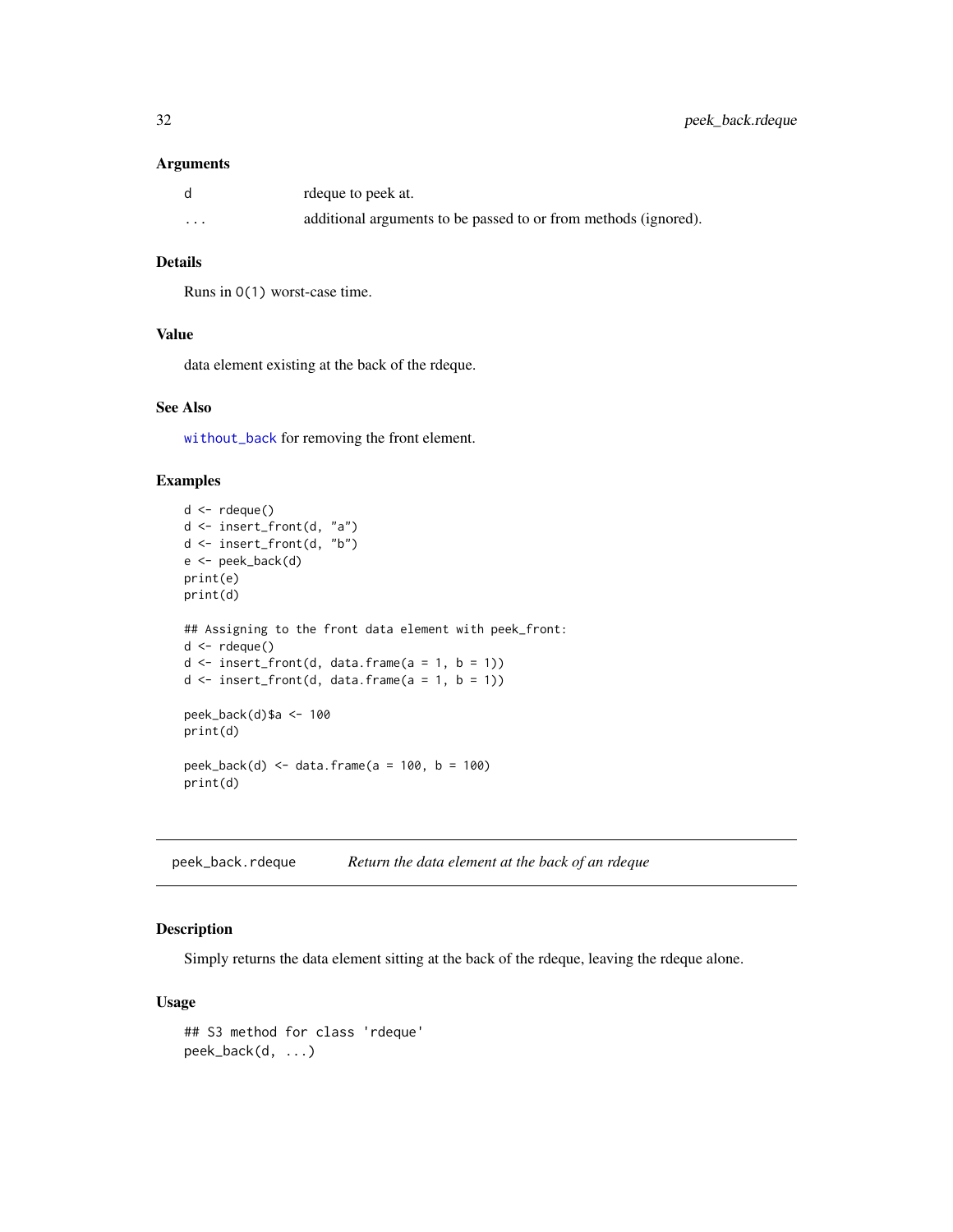### <span id="page-32-0"></span>peek\_back<- 33

#### Arguments

|          | rdeque to peek at.                                              |
|----------|-----------------------------------------------------------------|
| $\cdots$ | additional arguments to be passed to or from methods (ignored). |

### Details

Runs in O(1) worst-case time.

### Value

data element existing at the back of the rdeque.

#### See Also

[without\\_back](#page-52-1) for removing the front element.

### Examples

```
d <- rdeque()
d <- insert_front(d, "a")
d <- insert_front(d, "b")
e <- peek_back(d)
print(e)
print(d)
## Assigning to the front data element with peek_front:
d \leftarrow rdeque()
d \leq insert_front(d, data.frame(a = 1, b = 1))
d \leq insert_front(d, data.frame(a = 1, b = 1))
peek_back(d)$a <- 100
print(d)
peek_back(d) <- data.frame(a = 100, b = 100)
print(d)
```

| peek_back<- | Assign to/modify the back of an rdeque |  |
|-------------|----------------------------------------|--|
|             |                                        |  |

### Description

Allows modification access to the back of a deque.

### Usage

peek\_back(d, ...) <- value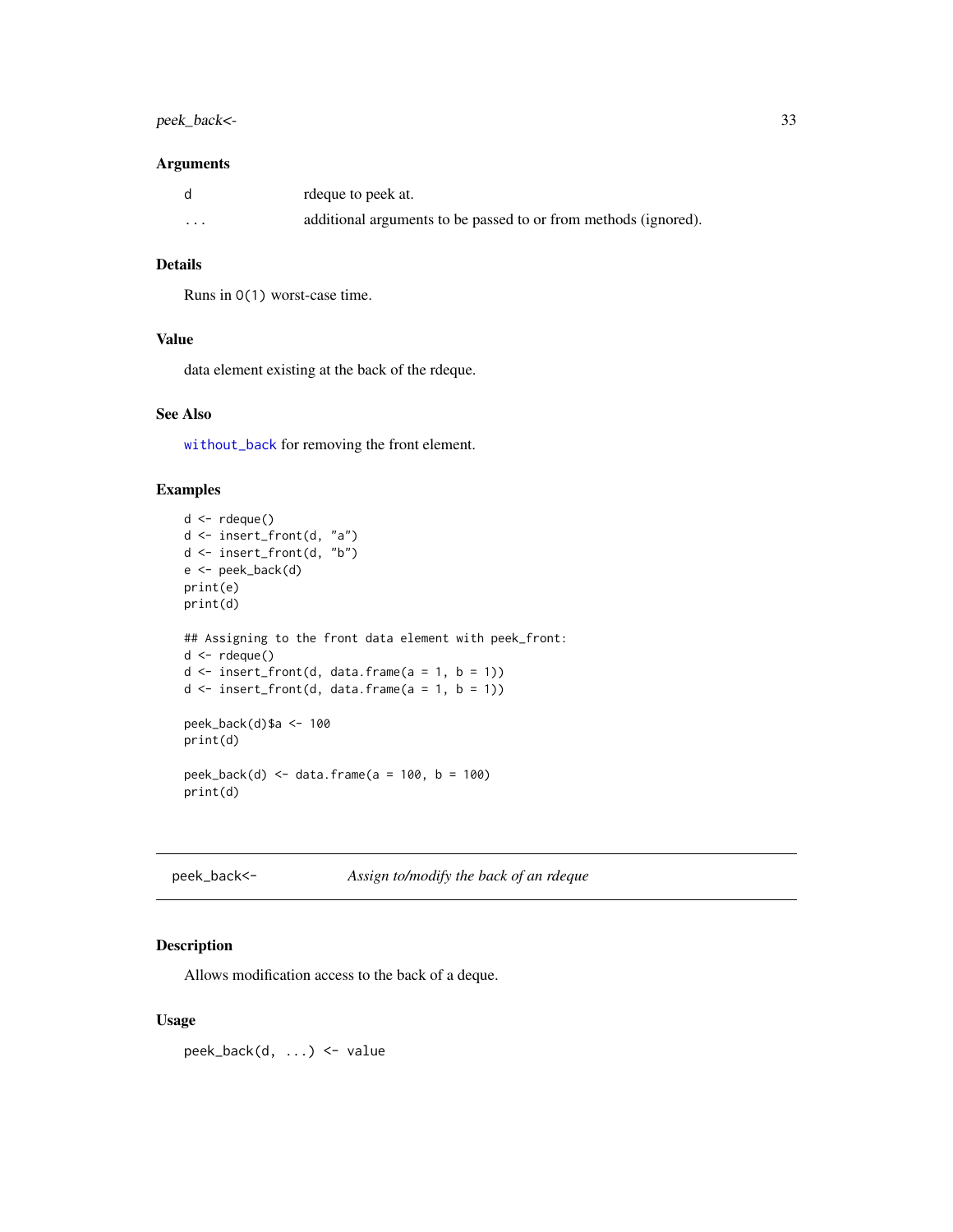### <span id="page-33-0"></span>Arguments

| d     | rdeque to modify the back element of.                 |
|-------|-------------------------------------------------------|
| .     | additional arguments to be passed to or from methods. |
| value | value to assign to the back data element.             |

#### Details

Runs in  $O(1)$  worst case time. Throws an error if the deque is empty.

### Value

modified rdeque.

### See Also

[peek\\_back.rdeque](#page-31-1) for accessing the back element.

### Examples

```
d \leftarrow rdeque()
d \leq insert_front(d, data.frame(a = 1, b = 1))
d \leq insert_front(d, data.frame(a = 1, b = 1))
peek_back(d)$a <- 100
print(d)
peek_back(d) <- data.frame(a = 100, b = 100)
```
peek\_back<-.rdeque *Assign to/modify the back of an rdeque*

### Description

Allows modification access to the back of a deque.

### Usage

```
## S3 replacement method for class 'rdeque'
peek_back(d, ...) <- value
```
### Arguments

| d                       | rdeque to modify the back element of.                 |
|-------------------------|-------------------------------------------------------|
| $\cdot$ $\cdot$ $\cdot$ | additional arguments to be passed to or from methods. |
| value                   | value to assign to the back data element.             |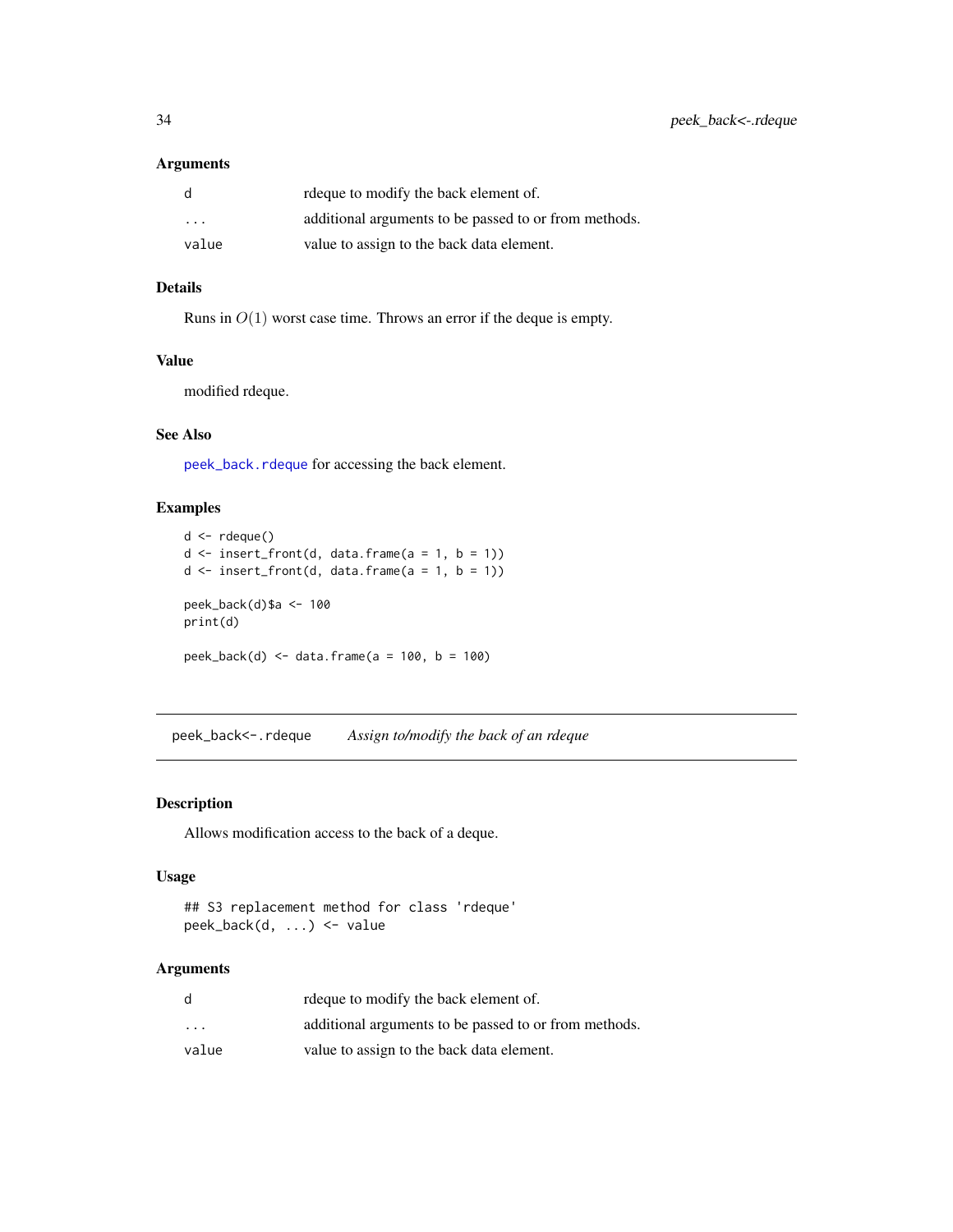<span id="page-34-0"></span>peek\_front 35

### Details

Runs in  $O(1)$  worst case time. Throws an error if the deque is empty.

### Value

modified rdeque.

### See Also

[peek\\_back.rdeque](#page-31-1) for accessing the back element.

### Examples

```
d <- rdeque()
d \leq insert_front(d, data.frame(a = 1, b = 1))
d \leq insert_front(d, data.frame(a = 1, b = 1))
peek_back(d)$a <- 100
print(d)
peek_back(d) <- data.frame(a = 100, b = 100)
```
<span id="page-34-1"></span>

| peek_front | Return the data element at the front of an rdeque |
|------------|---------------------------------------------------|
|            |                                                   |

### Description

Simply returns the data element sitting at the front of the deque, leaving the deque alone.

#### Usage

peek\_front(x, ...)

### Arguments

|          | rdeque to look at.                                              |
|----------|-----------------------------------------------------------------|
| $\cdots$ | additional arguments to be passed to or from methods (ignored). |

### Details

Runs in  $O(1)$  worst-case time.

### Value

data element at the front of the rdeque.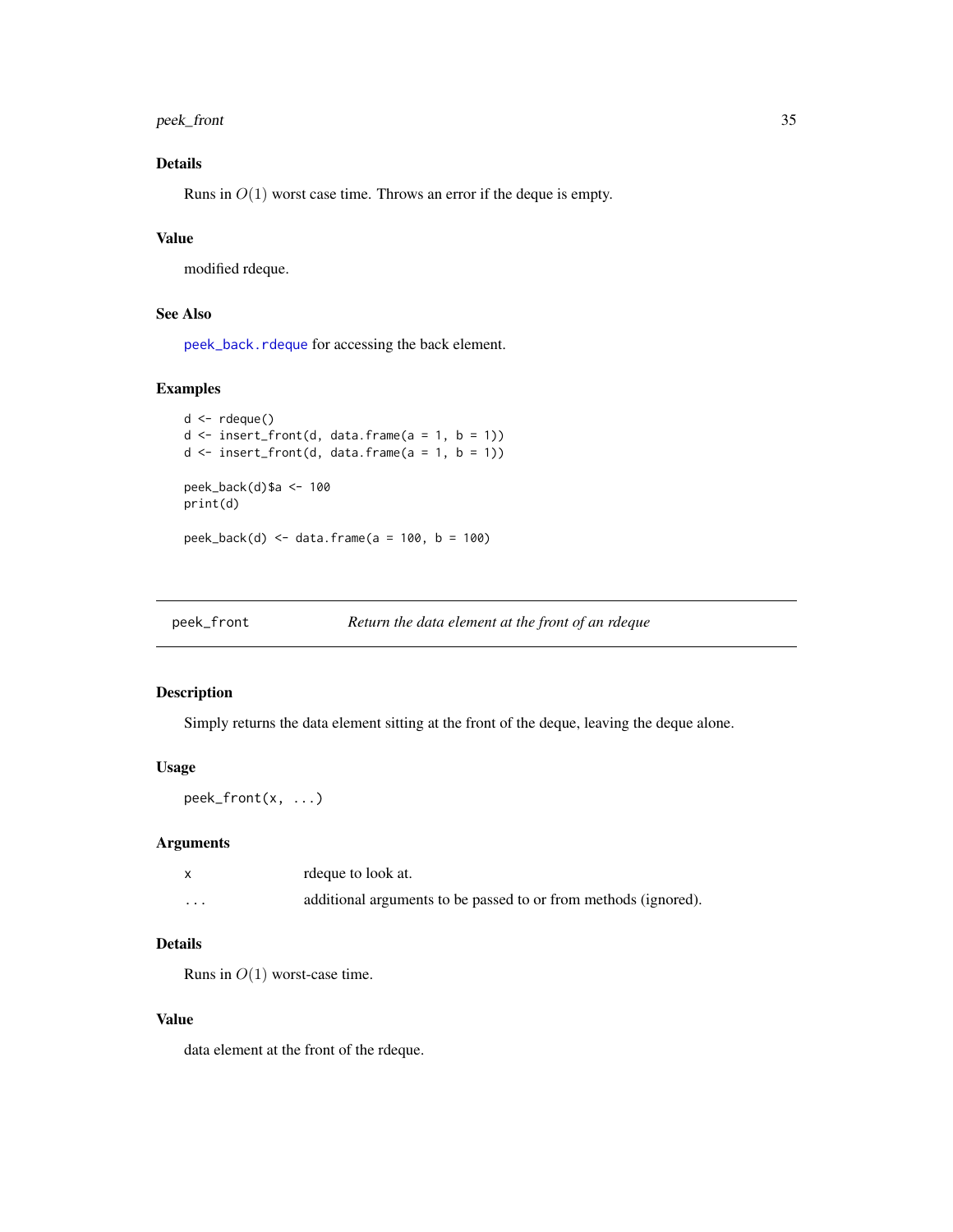### Examples

```
d \leftarrow rdeque()
d <- insert_front(d, "a")
d <- insert_back(d, "b")
e <- peek_front(d)
print(e)
print(d)
```
<span id="page-35-1"></span>peek\_front.rdeque *Return the data element at the front of an rdeque*

### Description

Simply returns the data element sitting at the front of the rdeque, leaving the rdeque alone.

### Usage

```
## S3 method for class 'rdeque'
peek_front(x, ...)
```
#### Arguments

|          | rdeque to peek at.                                              |
|----------|-----------------------------------------------------------------|
| $\cdots$ | additional arguments to be passed to or from methods (ignored). |

### Details

Runs in O(1) worst-case time.

### Value

data element existing at the front of the rdeque.

#### See Also

[without\\_front](#page-54-1) for removing the front element.

```
d \leftarrow rdeque()
d <- insert_front(d, "a")
d \leq insert_front(d, "b")
e <- peek_front(d)
print(e)
print(d)
## Assigning to the front data element with peek_front:
d \leftarrow rdeque()
```
<span id="page-35-0"></span>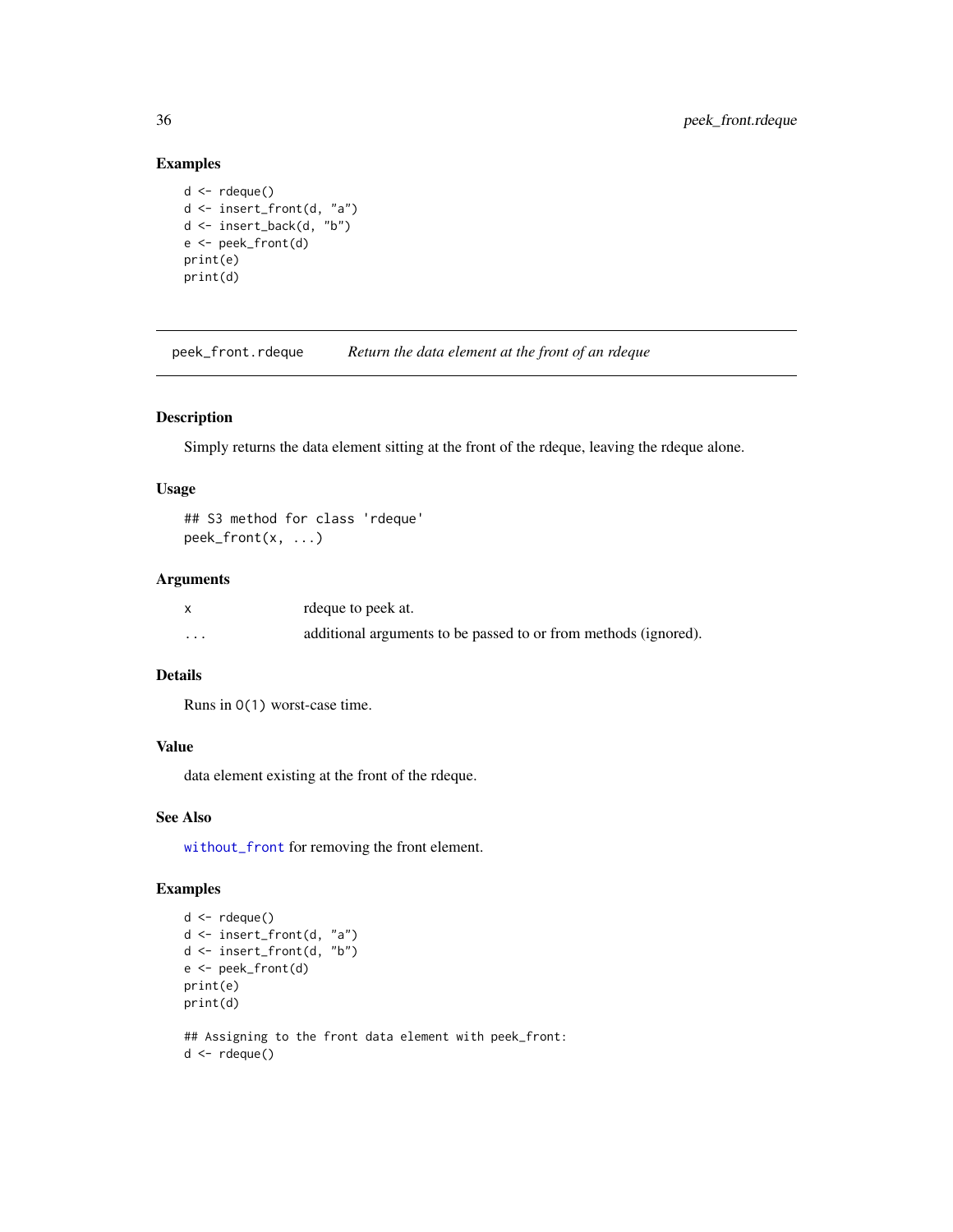### <span id="page-36-0"></span>peek\_front.rpqueue 37

```
d \leq insert_front(d, data.frame(a = 1, b = 1))
d \leq insert_front(d, data.frame(a = 1, b = 1))
peek_front(d)$a <- 100
print(d)
peek_front(d) <- data.frame(a = 100, b = 100)
print(d)
```
<span id="page-36-1"></span>peek\_front.rpqueue *Return the data element at the front of an rpqueue*

#### Description

Simply returns the data element sitting at the front of the rpqueue, leaving the queue alone.

#### Usage

```
## S3 method for class 'rpqueue'
peek_front(x, ...)
```
#### Arguments

|          | rpqueue to peek at.                                             |
|----------|-----------------------------------------------------------------|
| $\cdots$ | additional arguments to be passed to or from methods (ignored). |

### Details

Runs in O(1) worst-case time.

#### Value

data element existing at the front of the queue.

### See Also

[without\\_front](#page-54-1) for removing the front element.

```
q <- rpqueue()
q <- insert_back(q, "a")
q \leftarrow insert_back(q, "b")
e <- peek_front(q)
print(e)
print(q)
## Assigning to the front data element with peek_front:
q <- rpqueue()
```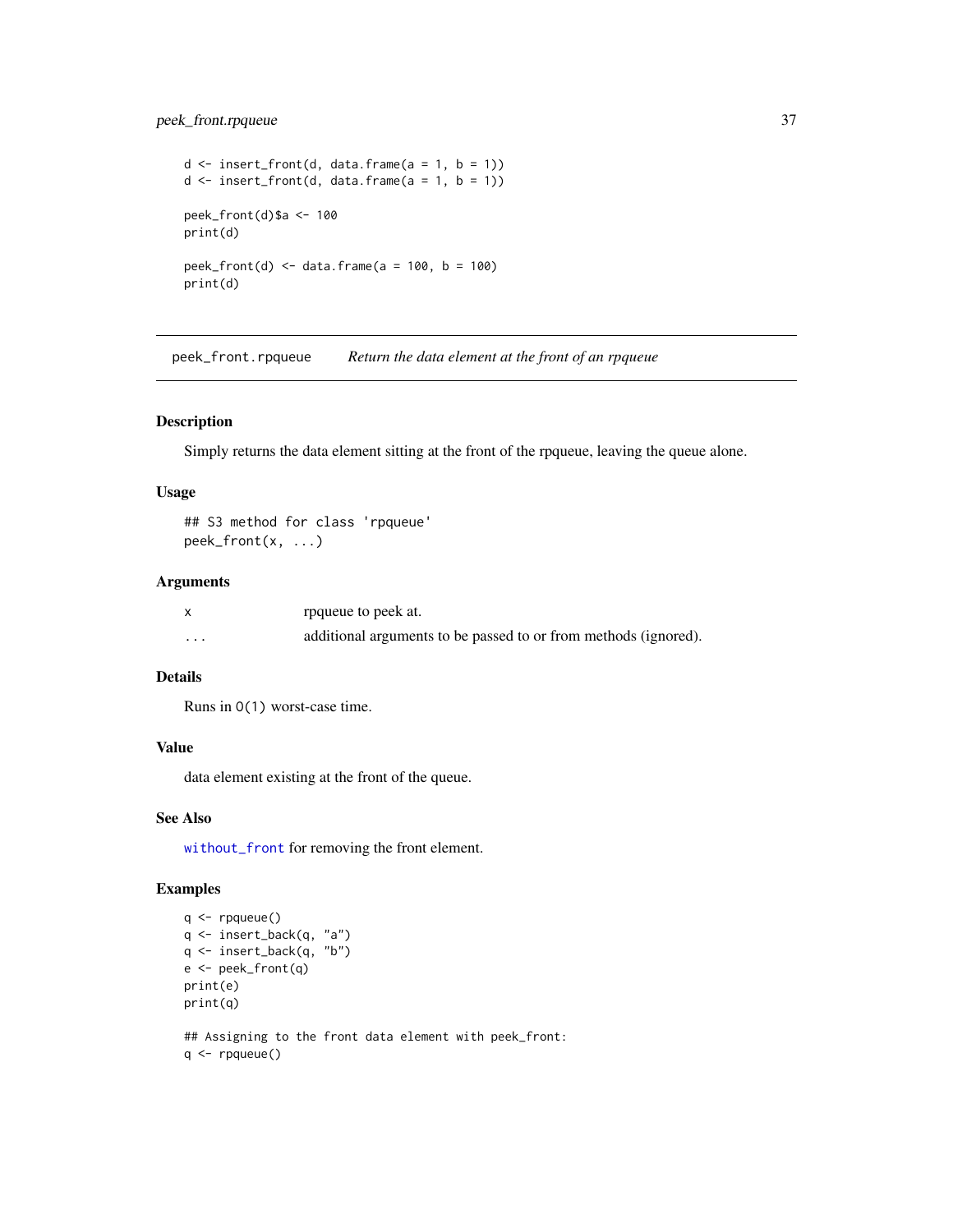```
q \leftarrow insert_back(q, data.frame(a = 1, b = 1))
q \leftarrow insert_back(q, data.frame(a = 1, b = 1))
peek_front(q)$a <- 100
print(q)
peek_front(q) \le data.frame(a = 100, b = 100)
print(q)
```
peek\_front<- *Assign to/modify the front of an rdeque or rpqueue*

### Description

Allows modification access to the front of a deque or queue.

#### Usage

peek\_front(x, ...) <- value

#### Arguments

| x                       | rdeque or rpqueue to modify the front element of.     |
|-------------------------|-------------------------------------------------------|
| $\cdot$ $\cdot$ $\cdot$ | additional arguments to be passed to or from methods. |
| value                   | value to assign to the front data element.            |

#### Details

Runs in  $O(1)$  worst case time. Throws an error if the deque is empty.

#### Value

modified rdeque or rpqueue.

```
d \leftarrow rdeque()
d \leq insert_front(d, data.frame(a = 1, b = 1))
d \leq insert_front(d, data.frame(a = 1, b = 1))
peek_front(d)$a <- 100
print(d)
peek_front(d) <- data.frame(a = 100, b = 100)
```

```
q \leftarrow rpqueue()
q \leftarrow insert_front(d, data.frame(a = 1, b = 1))
```
<span id="page-37-0"></span>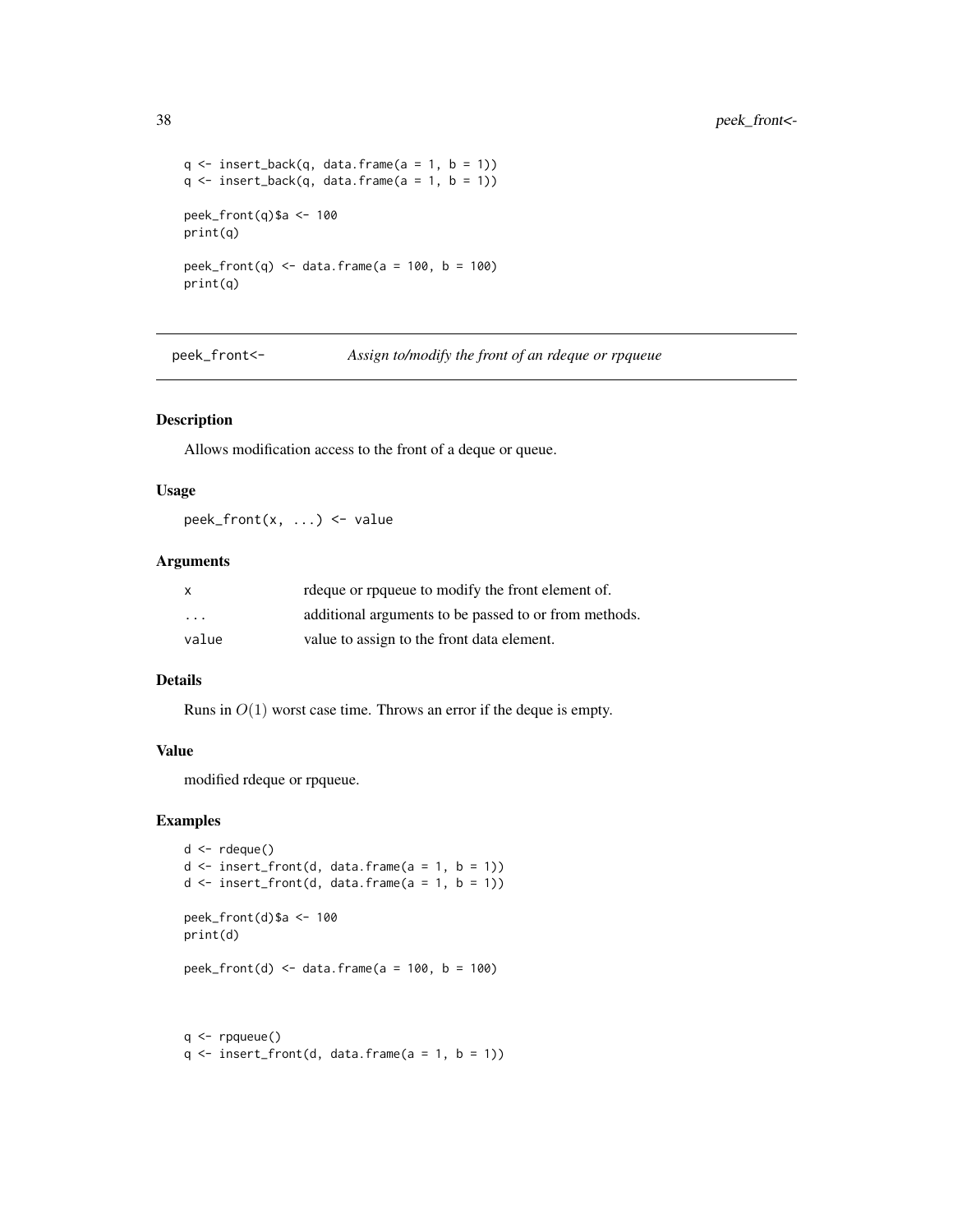### <span id="page-38-0"></span>peek\_front<-.rdeque 39

```
q \leftarrow insert_front(d, data.frame(a = 1, b = 1))
peek_front(q)$a <- 100
print(q)
peek_front(q) <- data.frame(a = 100, b = 100)
```
peek\_front<-.rdeque *Assign to/modify the front of an rdeque*

#### Description

Allows modification access to the front of a deque.

#### Usage

```
## S3 replacement method for class 'rdeque'
peek_front(x, ...) <- value
```
#### Arguments

| X       | request of modify the front element of.                         |
|---------|-----------------------------------------------------------------|
| $\cdot$ | additional arguments to be passed to or from methods (ignored). |
| value   | value to assign to the front data element.                      |

#### Details

Runs in  $O(1)$  worst case time. Throws an error if the rdeque is [empty](#page-13-1). Modifies the element in place (i.e., is not side-effect-free).

### Value

modified rdeque.

### See Also

[peek\\_front.rdeque](#page-35-1) for accessing the front data element.

```
d \leftarrow rdeque()
d \leq insert_front(d, data.frame(a = 1, b = 1))
d \leq insert_front(d, data.frame(a = 1, b = 1))
peek_front(d)$a <- 100
print(d)
peek_front(d) \le data.frame(a = 100, b = 100)
print(d)
```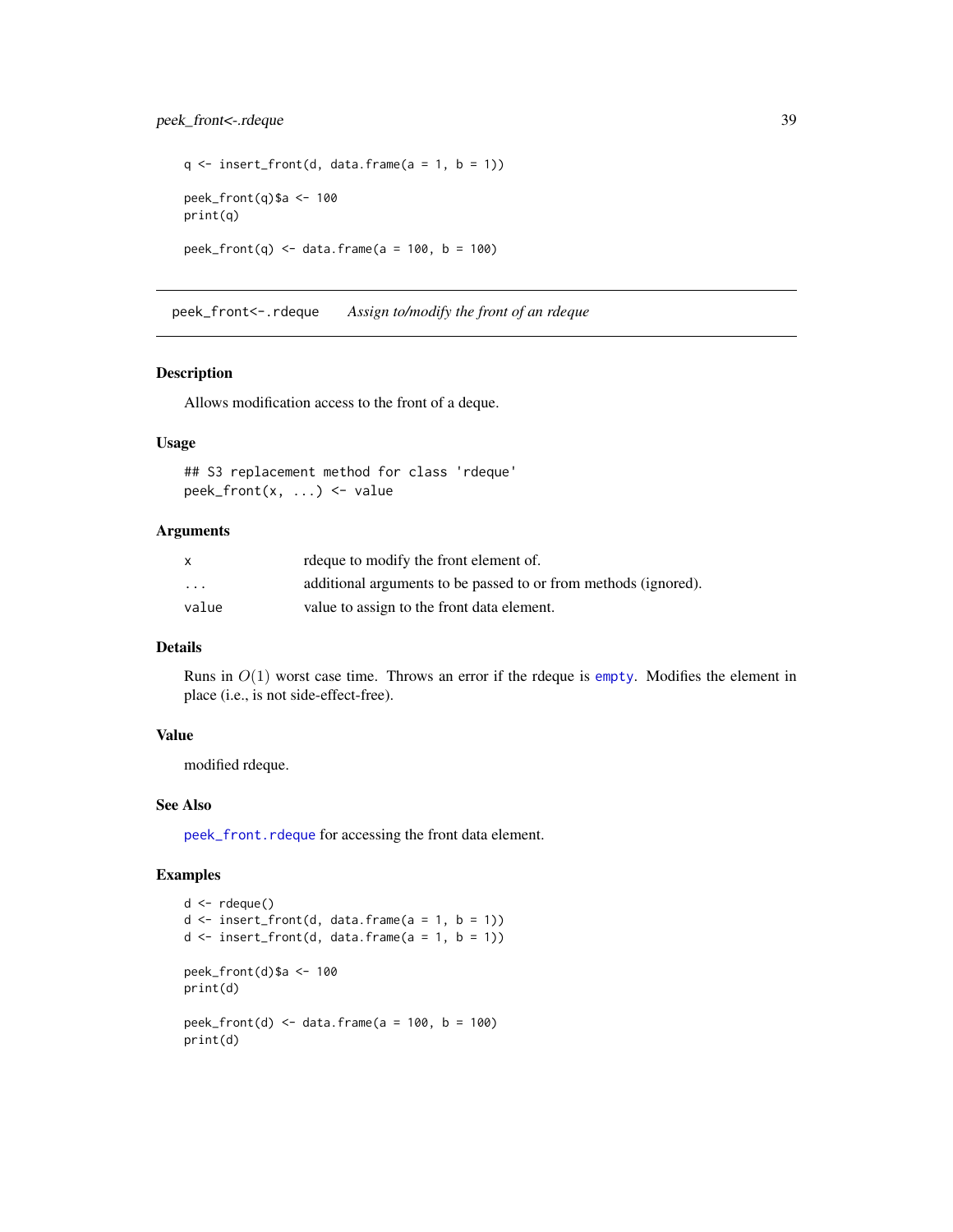<span id="page-39-0"></span>peek\_front<-.rpqueue *Assign to/modify the front of an rpqueue*

### **Description**

Allows modification access to the front of a queue.

### Usage

```
## S3 replacement method for class 'rpqueue'
peek_front(x, ...) <- value
```
#### Arguments

|          | roqueue to modify the front element of.                         |
|----------|-----------------------------------------------------------------|
| $\cdots$ | additional arguments to be passed to or from methods (ignored). |
| value    | value to assign to the front data element.                      |

### Details

Runs in  $O(1)$  worst case time. Throws an error if the rpqueue is [empty](#page-13-1). Modifies the element in place (i.e., is not side-effect-free).

#### Value

modified rpqueue.

### See Also

[peek\\_front.rpqueue](#page-36-1) for accessing the front data element.

```
q <- rpqueue()
q \leftarrow insert_back(q, data.frame(a = 1, b = 1))
q \leftarrow insert_back(q, data.frame(a = 1, b = 1))
peek_front(q)$a <- 100
print(q)
peek_front(q) <- data.frame(a = 100, b = 100)
print(q)
```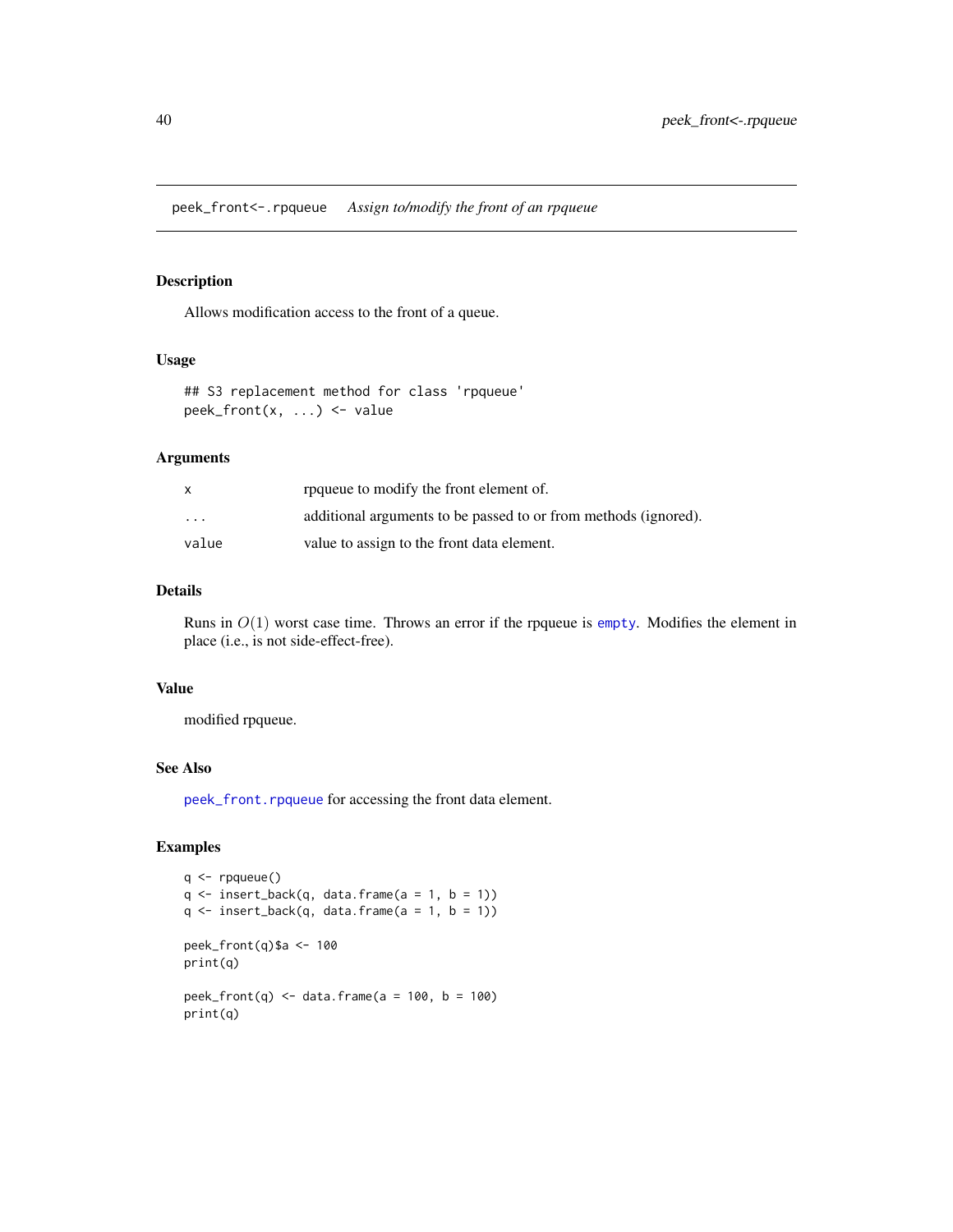<span id="page-40-1"></span><span id="page-40-0"></span>

Simply returns the data element sitting at the top of the rstack, leaving the rstack alone.

### Usage

peek\_top(s, ...)

#### Arguments

|          | rstack to peek at.                                              |
|----------|-----------------------------------------------------------------|
| $\cdots$ | additional arguments to be passed to or from methods (ignored). |

### Details

Runs in O(1) worst-case time.

### Value

data element existing at the top of the rstack.

#### See Also

[without\\_top](#page-57-1) for removing the top element.

```
s <- rstack()
s <- insert_top(s, "a")
s <- insert_top(s, "b")
e <- peek_top(s)
print(e)
print(s)
## Assigning to the top data element with peek_top:
s <- rstack()
s \leq insert_top(s, data.frame(a = 1, b = 1))
s \leq insert_top(s, data.frame(a = 1, b = 1))
peek_top(s)$a <- 100
print(s)
peek_top(s) <- data.frame(a = 100, b = 100)
```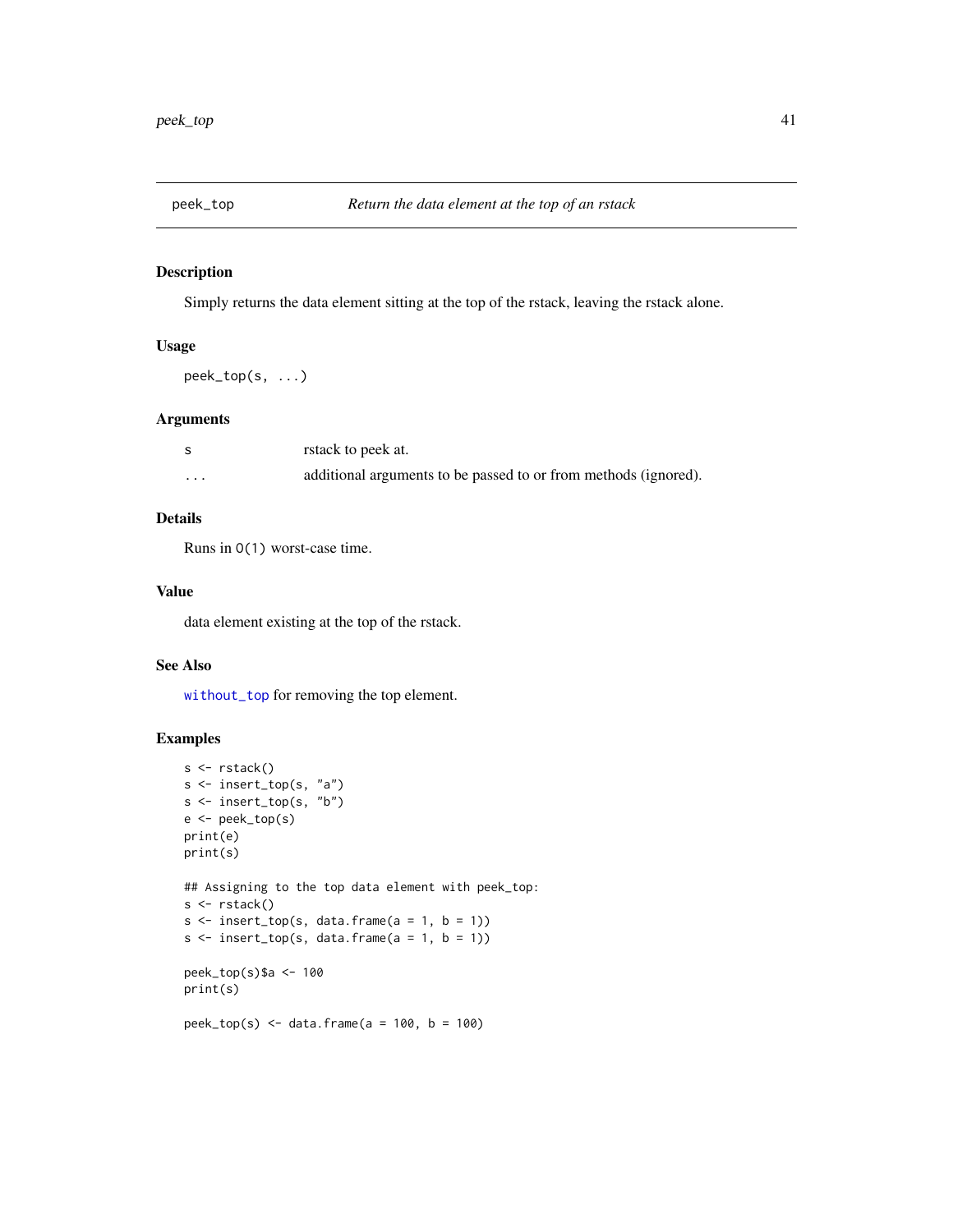<span id="page-41-0"></span>

Simply returns the data element sitting at the top of the rstack, leaving the rstack alone.

### Usage

```
## S3 method for class 'rstack'
peek_top(s, ...)
```
#### Arguments

|                         | rstack to peek at.                                              |
|-------------------------|-----------------------------------------------------------------|
| $\cdot$ $\cdot$ $\cdot$ | additional arguments to be passed to or from methods (ignored). |

#### Details

Runs in O(1) worst-case time.

### Value

data element existing at the top of the rstack.

#### See Also

[without\\_top](#page-57-1) for removing the top element.

```
s <- rstack()
s <- insert_top(s, "a")
s <- insert_top(s, "b")
e <- peek_top(s)
print(e)
print(s)
## Assigning to the top data element with peek_top:
s <- rstack()
s \leq insert_top(s, data.frame(a = 1, b = 1))
s \leftarrow insert_top(s, data.frame(a = 1, b = 1))
peek_top(s)$a <- 100
print(s)
peek_top(s) <- data.frame(a = 100, b = 100)
```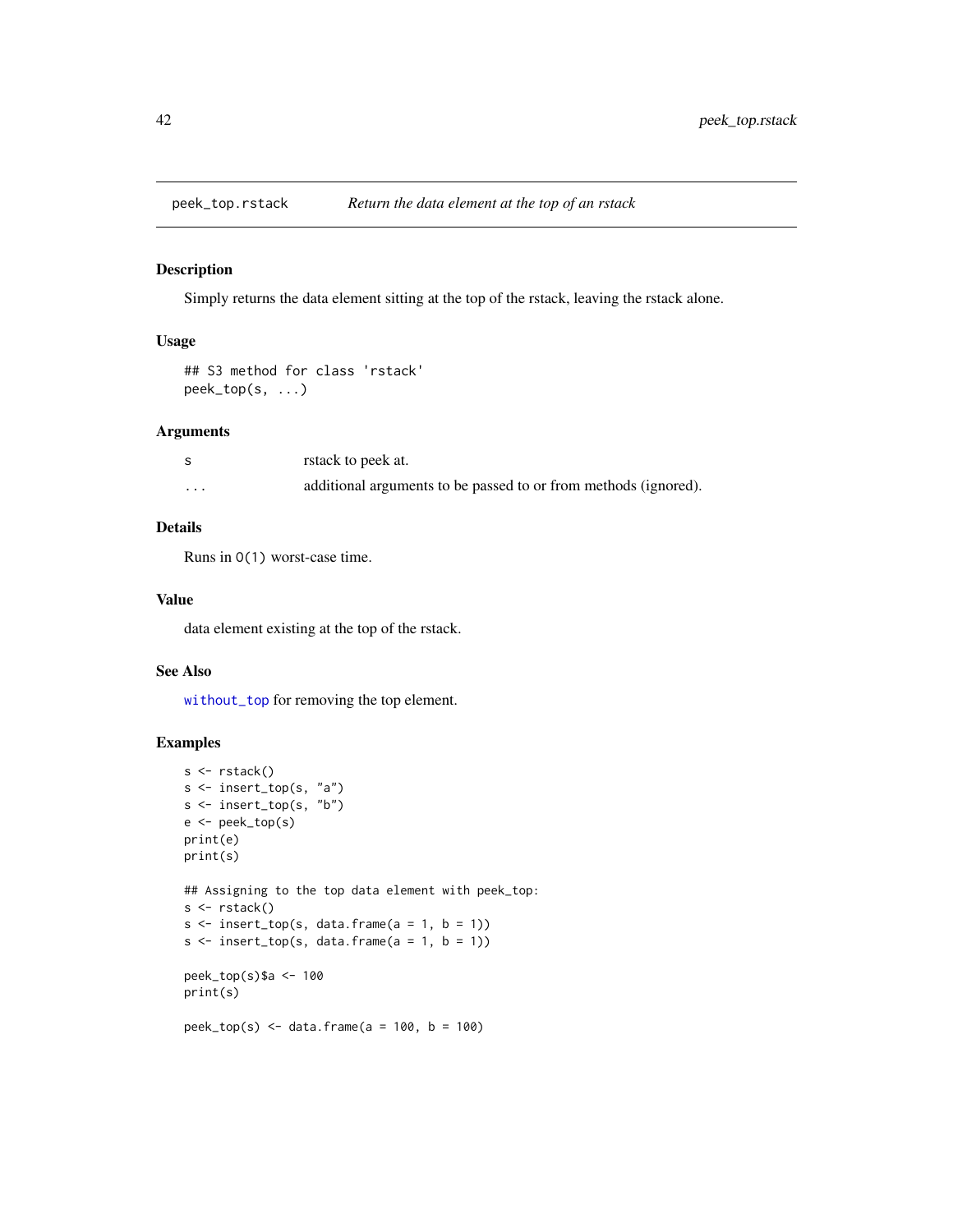<span id="page-42-0"></span>

Allows modification access to the top of a stack.

#### Usage

peek\_top(s, ...) <- value

### Arguments

| S.       | rstack to modify the first element of.                          |
|----------|-----------------------------------------------------------------|
| $\cdots$ | additional arguments to be passed to or from methods (ignored). |
| value    | value to assign to the top data element.                        |

### Details

Runs in  $O(1)$  worst case time. Throws an error if the rstack is [empty](#page-13-1). Modifies the element in place (i.e., is not side-effect-free).

#### Value

modified rstack.

#### See Also

[peek\\_top](#page-40-1) for accessing the top data element.

```
s <- rstack()
s \leq insert_top(s, data.frame(a = 1, b = 1))
s \leftarrow insert_top(s, data.frame(a = 1, b = 1))
peek_top(s)$a <- 100
print(s)
peek_top(s) <- data.frame(a = 100, b = 100)
```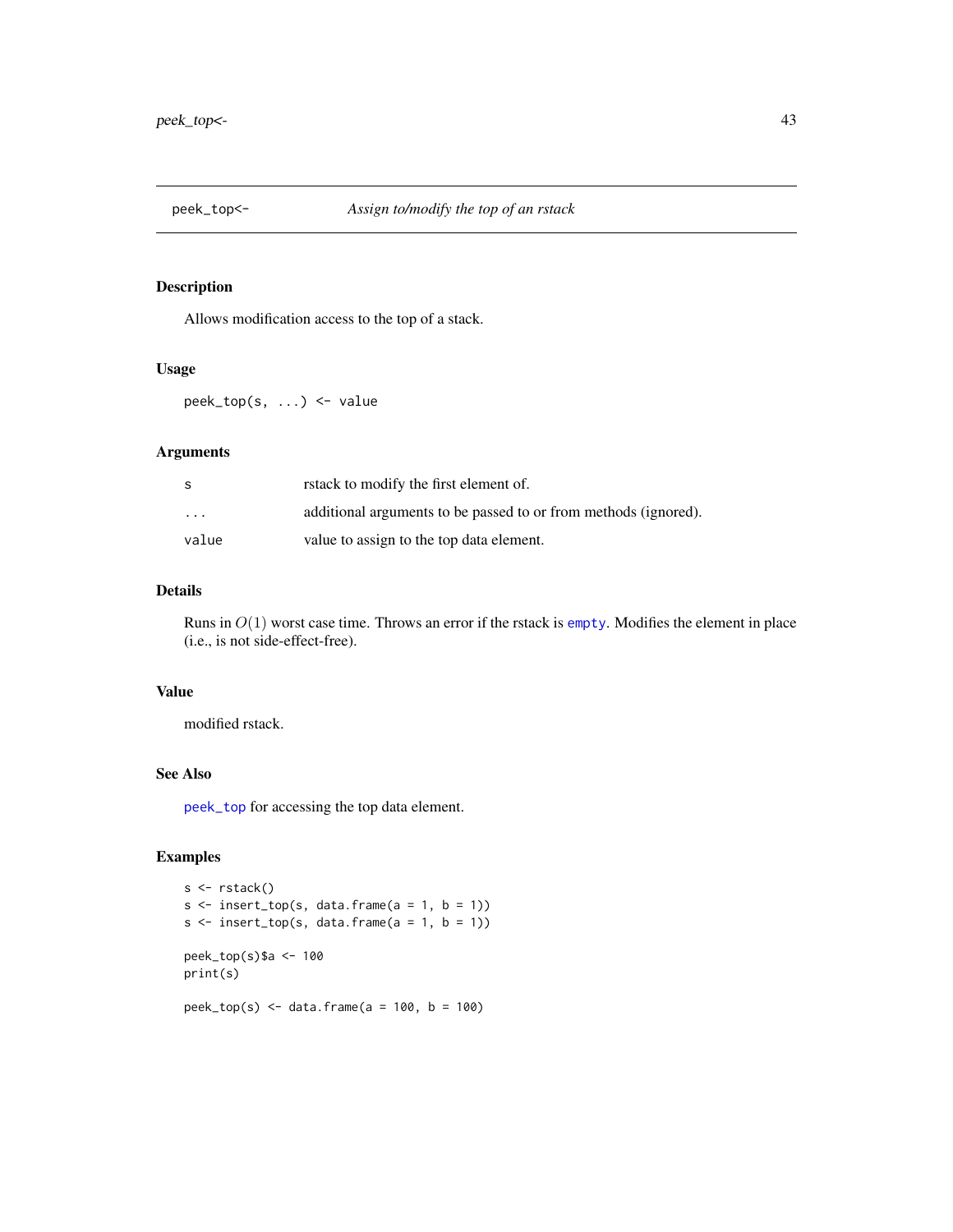<span id="page-43-0"></span>Allows modification access to the top of a stack.

#### Usage

```
## S3 replacement method for class 'rstack'
peek_top(s, ...) <- value
```
### Arguments

| S       | rstack to modify the first element of.                          |
|---------|-----------------------------------------------------------------|
| $\cdot$ | additional arguments to be passed to or from methods (ignored). |
| value   | value to assign to the top data element.                        |

### Details

Runs in  $O(1)$  worst case time. Throws an error if the rstack is [empty](#page-13-1). Modifies the element in place (i.e., is not side-effect-free).

### Value

modified rstack.

### See Also

[peek\\_top](#page-40-1) for accessing the top data element.

```
s <- rstack()
s \leftarrow insert_top(s, data.frame(a = 1, b = 1))
s \leftarrow insert_top(s, data.frame(a = 1, b = 1))
peek_top(s)$a <- 100
print(s)
peek_top(s) <- data.frame(a = 100, b = 100)
```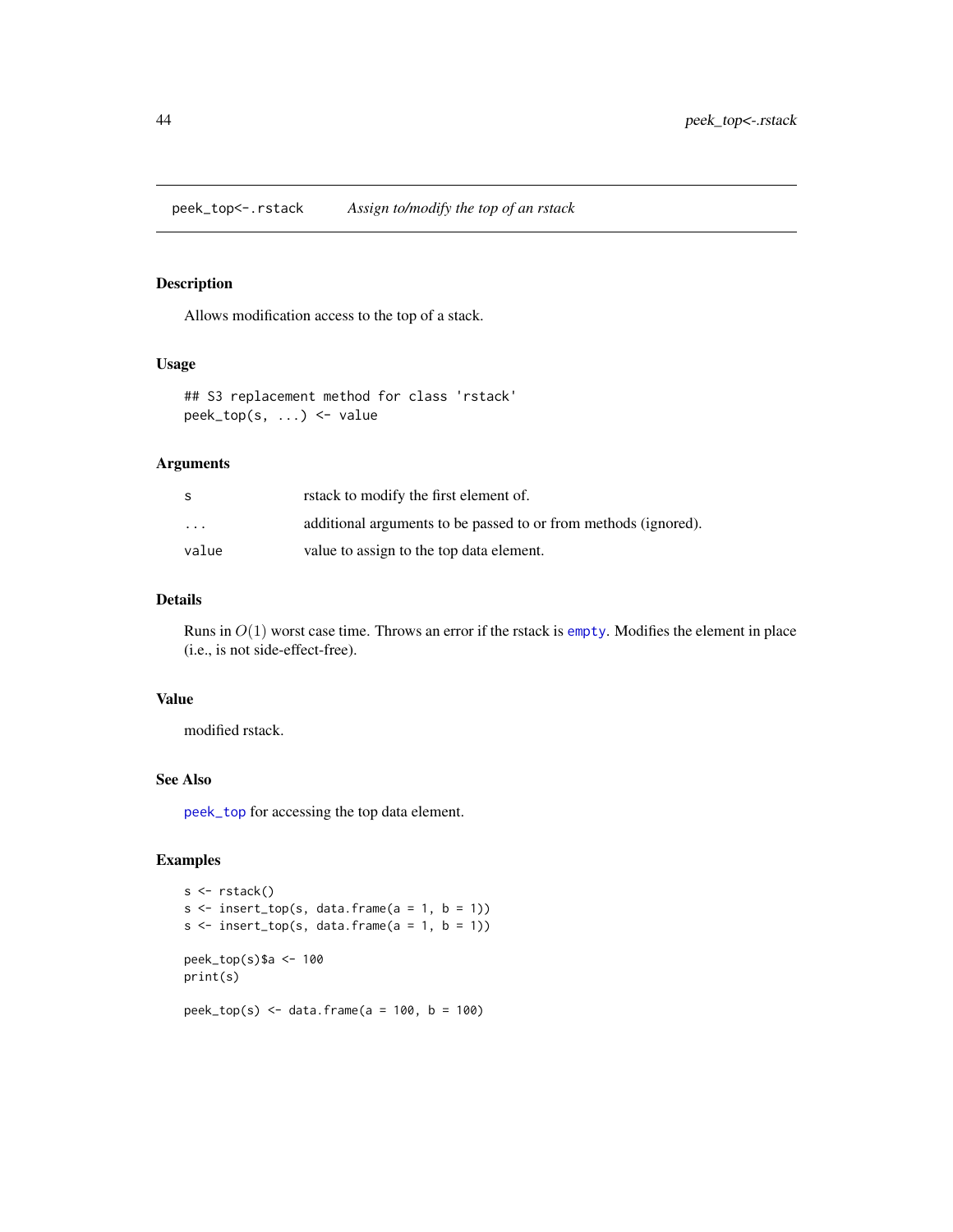<span id="page-44-0"></span>print.rdeque *Print an rdeque*

### Description

Prints a summary of the contents of an rdeque, including the number of elements and the first and last few.

#### Usage

## S3 method for class 'rdeque'  $print(x, \ldots)$ 

#### Arguments

|          | the rdeque to print.                                            |
|----------|-----------------------------------------------------------------|
| $\cdots$ | additional arguments to be passed to or from methods (ignored). |

### Details

Depending on the internal state of the rdeque, this method is not gauranteed to run in  $O(1)$  time.

#### See Also

[as.list.rdeque](#page-6-1) for converting an rdeque into a list which can then be printed in full.

### Description

Prints a summary of the contents of an rpqueue, including the number of elements and the first few.

### Usage

## S3 method for class 'rpqueue'  $print(x, \ldots)$ 

### Arguments

|          | the rpqueue to print.                                           |
|----------|-----------------------------------------------------------------|
| $\cdots$ | additional arguments to be passed to or from methods (ignored). |

### Details

Since only the first few elements are detailed, runs in  $O(1)$  time.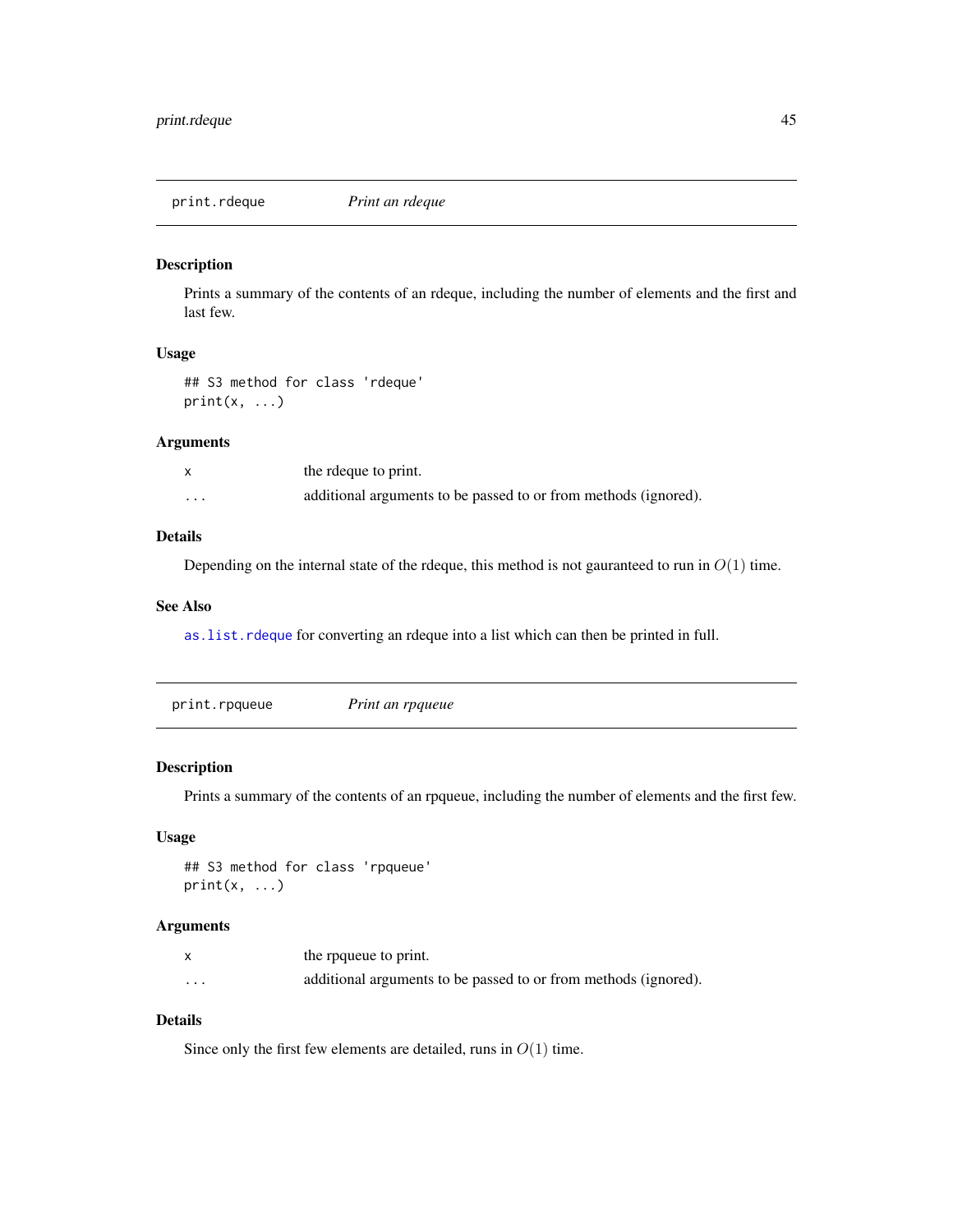### <span id="page-45-0"></span>See Also

[as.list.rpqueue](#page-7-1) for converting an rpqueue into a list which can then be printed in full.

print.rstack *Print an rstack*

### Description

Prints a summary of the contents of an rstack, including the number of elements and the top few.

### Usage

## S3 method for class 'rstack'  $print(x, \ldots)$ 

### Arguments

|          | the rstack to print.                                            |
|----------|-----------------------------------------------------------------|
| $\cdots$ | additional arguments to be passed to or from methods (ignored). |

### Details

Since only the top few elements are detailed, runs in  $O(1)$  time.

### See Also

[as.list.rstack](#page-8-1) for converting an rstack into a list which can then be printed in full.

<span id="page-45-1"></span>rdeque *Create a new empty rdeque*

### Description

Creates a new, empty, rdeque ready for use.

### Usage

rdeque()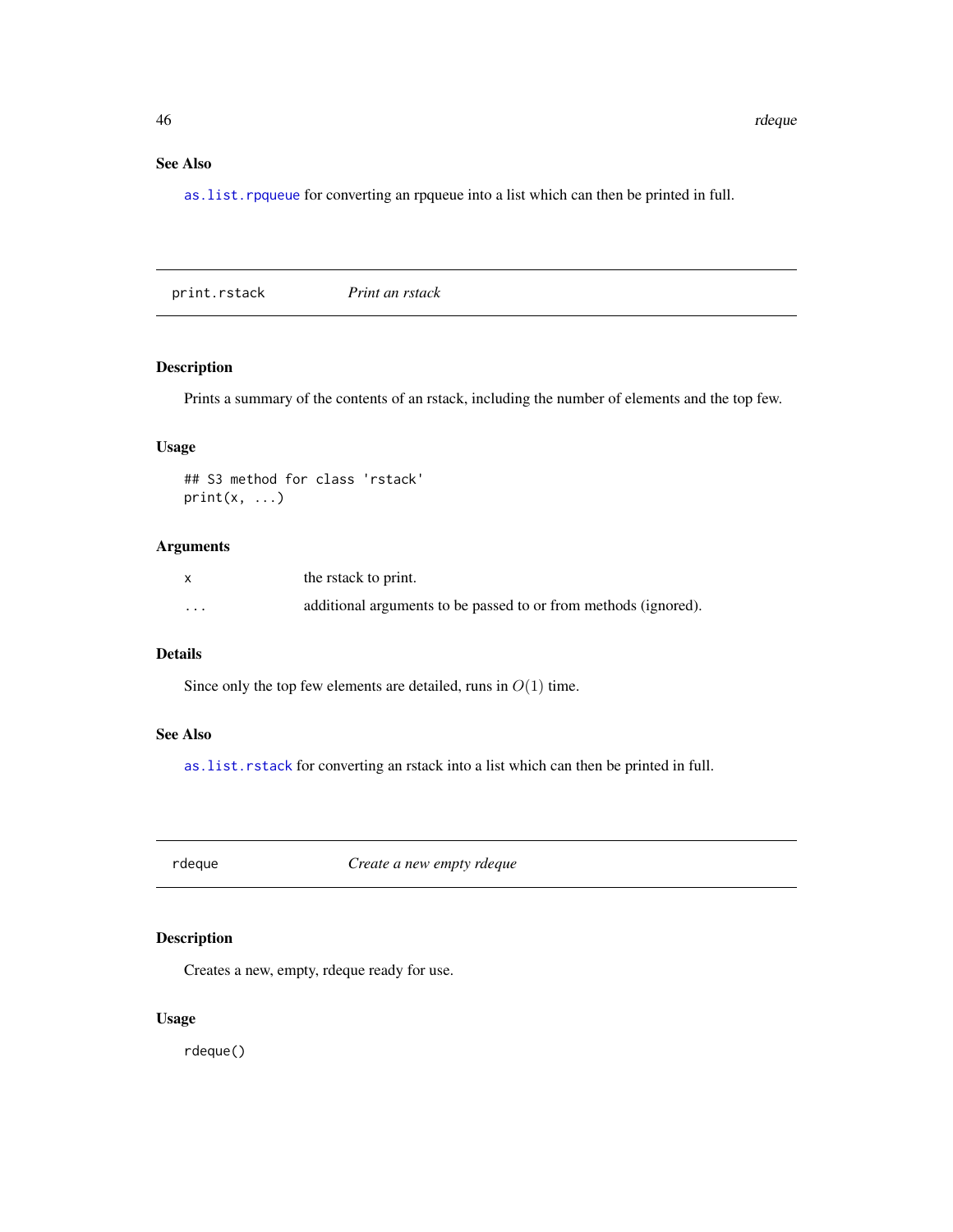#### <span id="page-46-0"></span>rdeque de la contradiction de la contradiction de la contradiction de la contradiction de la contradiction de<br>La contradiction de la contradiction de la contradiction de la contradiction de la contradiction de la contrad

### Details

An rdeque provided both "Last In, First Out" (LIFO) and "First In, First Out" (FIFO) access; envisaged as queue, elements may be added or removed from the front or the back with [insert\\_front](#page-23-1), [insert\\_back](#page-20-1), [without\\_front](#page-54-1), and [without\\_back](#page-52-1). The front and back elements may be retrieved with [peek\\_front](#page-34-1) and [peek\\_back](#page-30-1).

Internally, rdeques are stored as a pair of rstacks; they provide  $O(1)$ -amortized insertion and removal, so long as they are not used persistently (that is, the variable storing the deque is always replaced by the modified version, e.g.  $s \leq$  without\_front(s)). When used persistently (e.g.  $s2 \le$  without\_front(s), which results in two deques being accessible), this cannot be gauranteed. When an  $O(1)$  worst-cast, fully persistent FIFO queue is needed, the rpqueue from this package provides these semantics. However, there is a constant-time overhead for rpqueues, such that rdeques are often more efficient (and flexible) in practice, even in when used persistently.

Other useful functions include as.list and as.data.frame (the latter of which requires that all elements can be appended to become rows of a data frame in a reasonable manner).

#### Value

a new empty rdeque.

### References

Okasaki, Chris. Purely Functional Data Structures. Cambridge University Press, 1999.

#### See Also

[rstack](#page-50-1) for a fast LIFO-only structure.

```
d \leftarrow rdeque()
d <- insert_front(d, "a")
d <- insert_front(d, "b")
d <- insert_back(d, "c")
d <- insert_back(d, "d")
print(d)
d2 <- without_back(d)
print(d2)
print(d)
b <- peek_front(d)
print(b)
```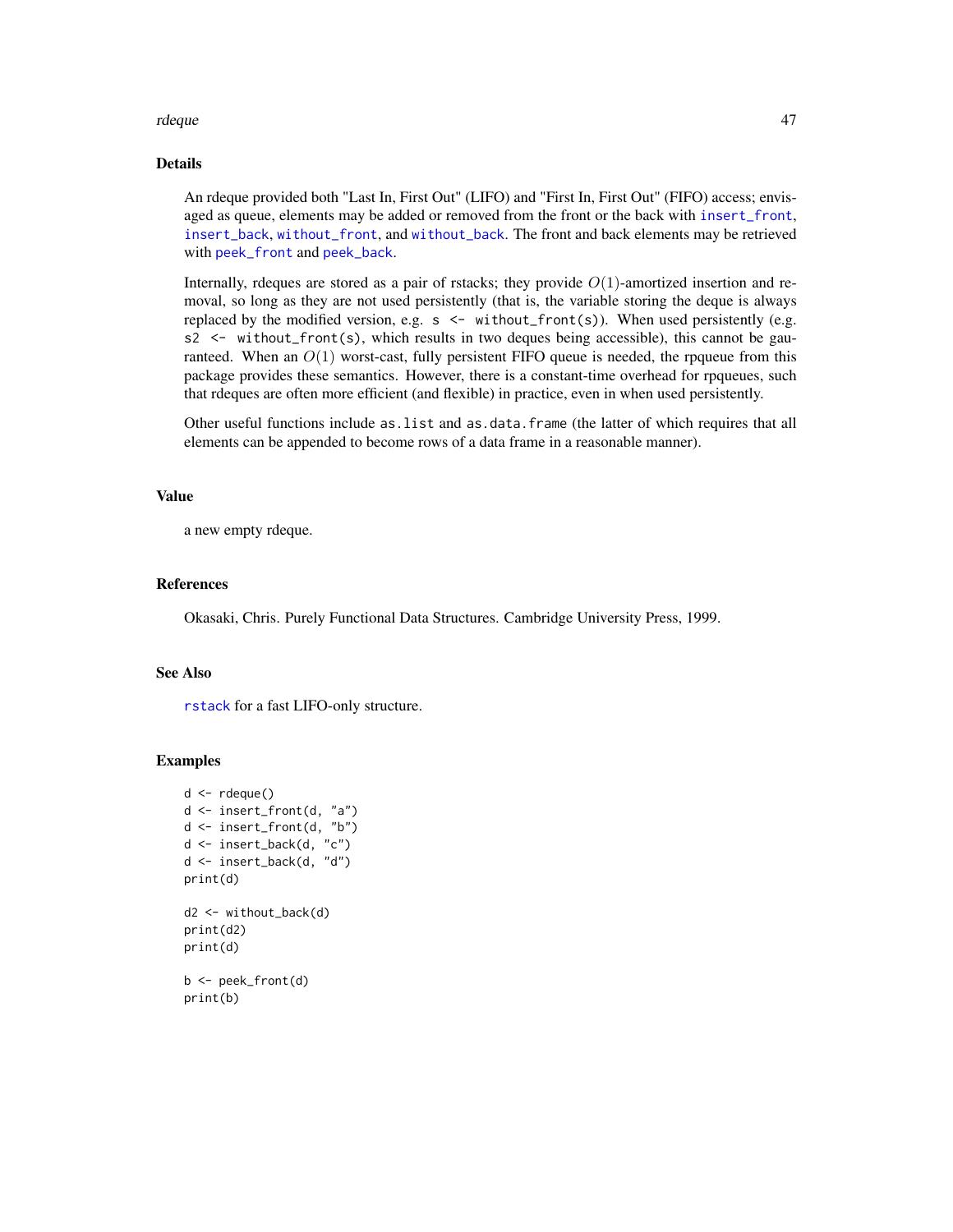<span id="page-47-0"></span>

Returns a reversed version of an rstack, where the old last element (generally inaccessible) is now the top (and thus now accessible).

#### Usage

## S3 method for class 'rstack' rev(x)

#### Arguments

x rstack to reverse.

### Details

This method runs in  $O(N)$  in the size of the rstack, though it works behind-the-scenes for efficiency by converting the input stack to a list, reversing the list, and building the result as a new rstack. The original is thus left alone, preserving  $O(1)$  amortized time for the original (assuming the "cost" of reversing is charged to the newly created stack) at the cost of additional memory usage. But, if the stack is not being used in a preserved manner, e.g.  $s \le -r$  rev(s), the garbage collector will be free to clean up the original data if it is no longer usable.

#### Value

a reversed version of the rstack.

#### See Also

[as.list.rstack](#page-8-1) for converting an rstack to a list.

```
s <- rstack()
s <- insert_top(s, "a")
s <- insert_top(s, "b")
s <- insert_top(s, "c")
r < -rev(s)print(r)
print(s)
```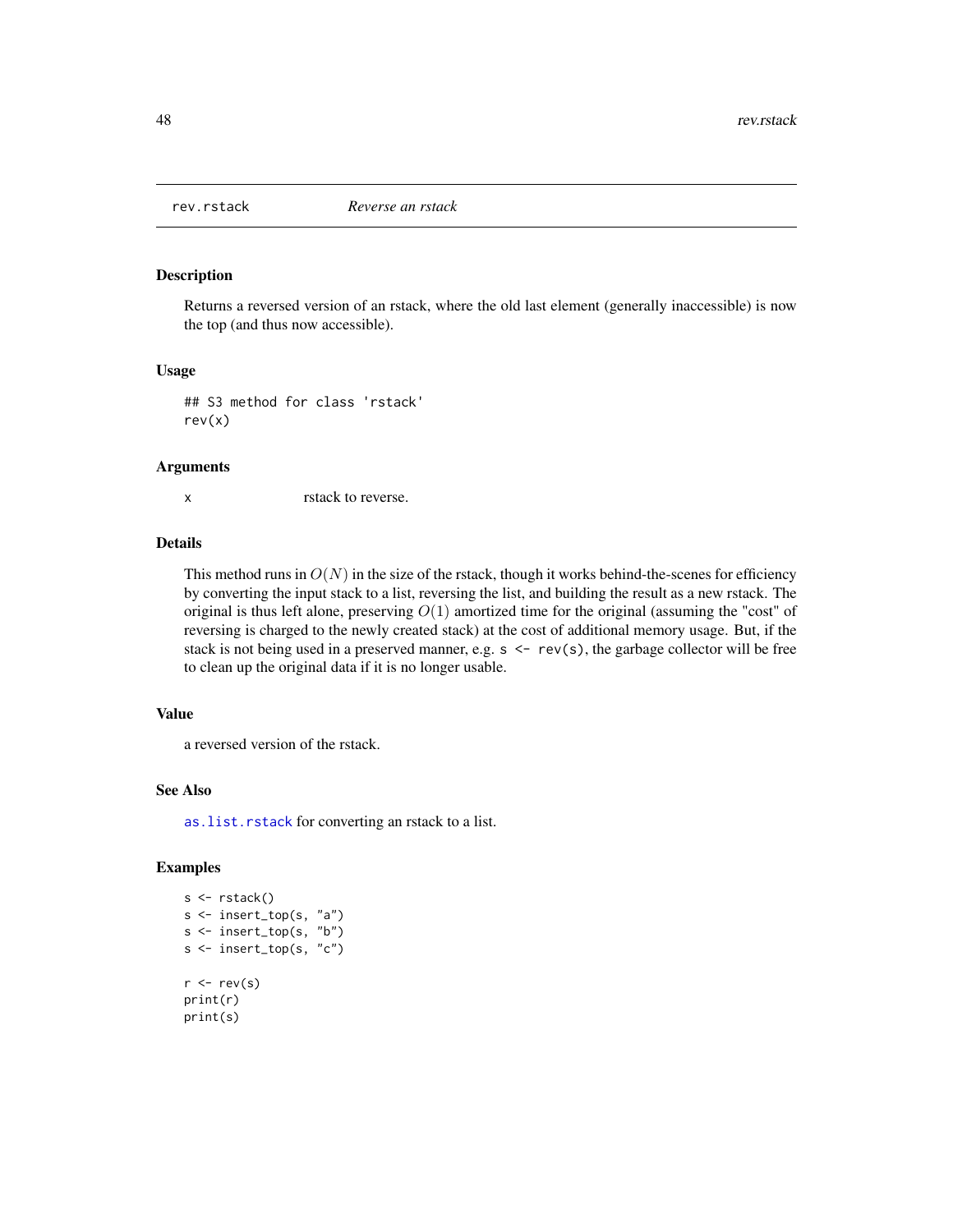<span id="page-48-1"></span><span id="page-48-0"></span>

Generic maintenance function for rpqueues, called automatically when needed by other functions.

#### Usage

```
rotate(rpqueue, acclazylist, ...)
```
### Arguments

| rpgueue     | rpqueue to rotate.                                              |
|-------------|-----------------------------------------------------------------|
| acclazylist | lazy list accumulator.                                          |
| $\cdots$    | additional arguments to be passed to or from methods (ignored). |

### Details

See *Simple and Efficient Purely Functional Queues and Deques*, Okasaki 1995, J. Functional Programming, 5(4) 583 to 592 for information.

#### Value

a fully rotated rpqueue, but with the l list delayed in evaluation.

### References

Okasaki, Chris. Purely Functional Data Structures. Cambridge University Press, 1999.

### See Also

[makeequal](#page-29-1) helper function that calls this one.

rotate.rpqueue *Maintenance function for rpqueues*

### Description

Maintenance function for rpqueues, called automatically when needed by other functions.

### Usage

```
## S3 method for class 'rpqueue'
rotate(rpqueue, acclazylist, ...)
```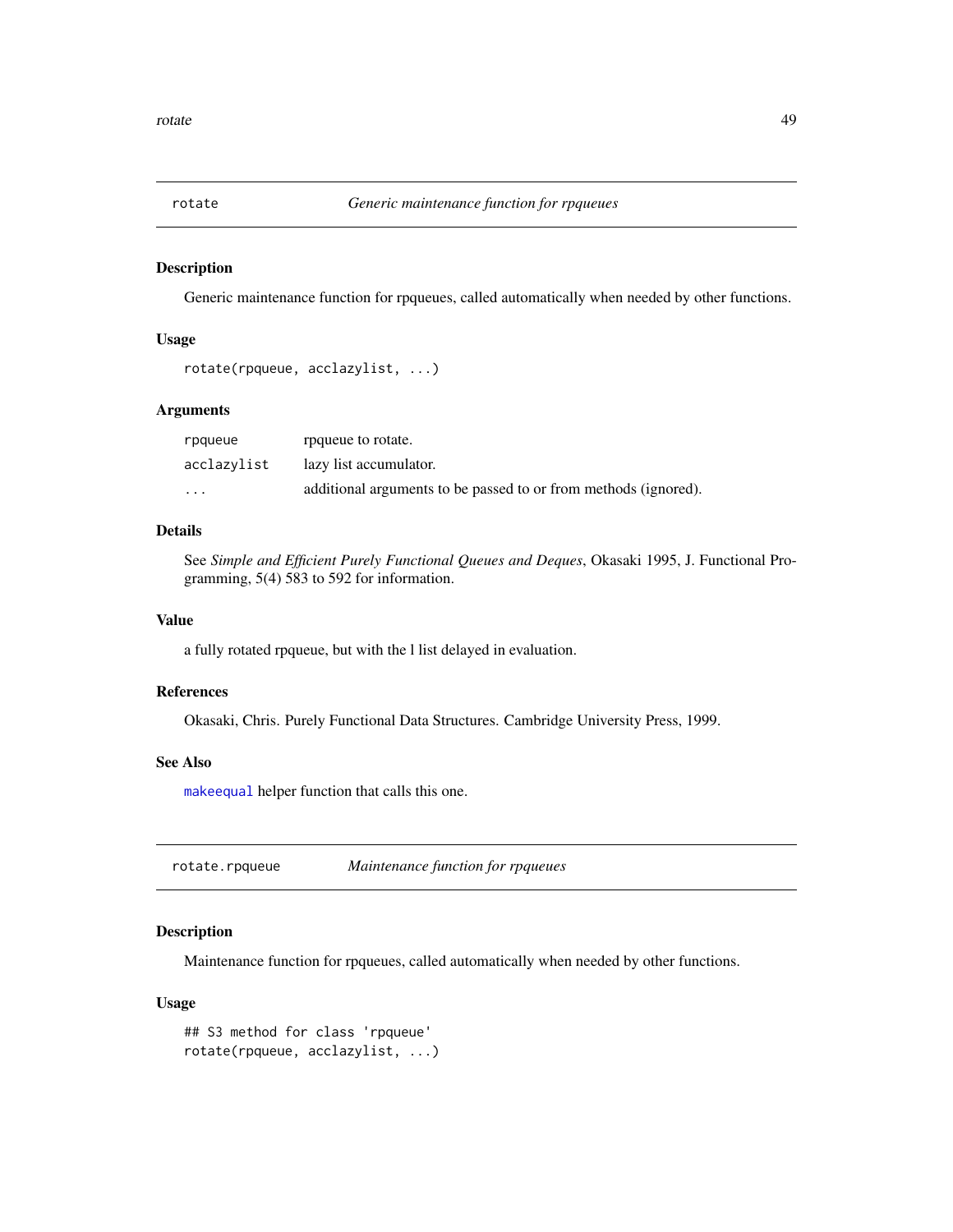<span id="page-49-0"></span>50 rpqueue

#### **Arguments**

| rpqueue                 | roqueue to rotate.                                              |
|-------------------------|-----------------------------------------------------------------|
| acclazylist             | lazy list accumulator.                                          |
| $\cdot$ $\cdot$ $\cdot$ | additional arguments to be passed to or from methods (ignored). |

#### Details

See *Simple and Efficient Purely Functional Queues and Deques*, Okasaki 1995, J. Functional Programming, 5(4) 583 to 592 for information on this function.

### Value

a fully rotated rpqueue, but with the l list delayed in evaluation.

### References

Okasaki, Chris. Purely Functional Data Structures. Cambridge University Press, 1999.

#### See Also

[makeequal](#page-29-1) helper function that calls this one.

<span id="page-49-1"></span>

rpqueue *Create a new empty rpqueue*

### Description

Creates a new, empty, rpqueue ready for use.

#### Usage

rpqueue()

### Details

An rpqueue provides "First In, First Out" (FIFO) access; envisaged as a queue, elements may be inserted at the back and removed from the front. Unlike [rdeque](#page-45-1), access is gauranteed  $O(1)$  worst case even when used persistently, though in most situations rdeques will be faster in practice (see the documentation for [rdeque](#page-45-1) for details).

Other handy functions include as.list and as.data.frame (the latter of which requires that all elements can be appended to become rows of a data frame in a reasonable manner).

### Value

a new rpqueue.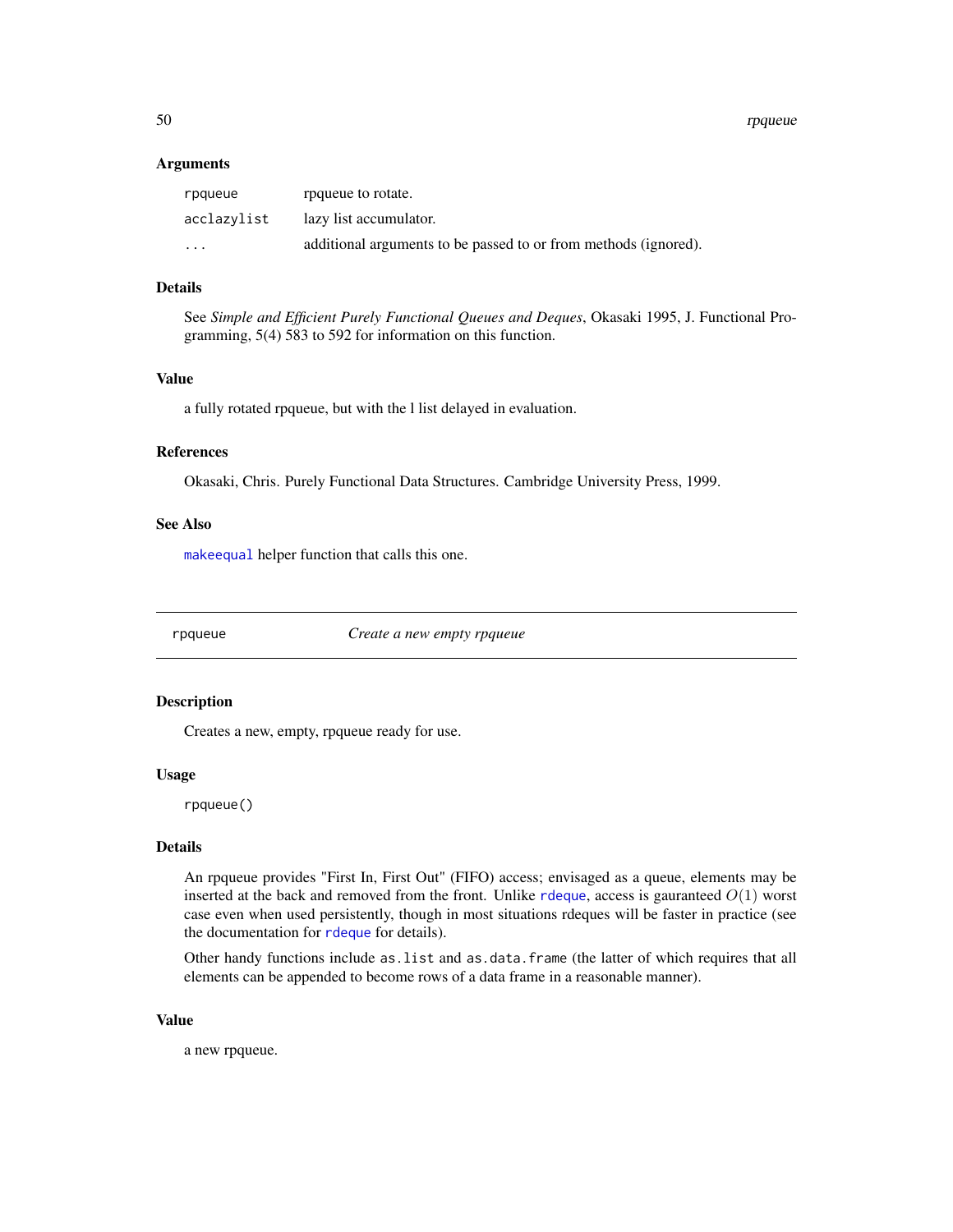<span id="page-50-0"></span>rstack 51

#### References

Okasaki, Chris. Purely Functional Data Structures. Cambridge University Press, 1999.

#### See Also

[rstack](#page-50-1) for a fast LIFO-only structure.

### Examples

```
q \leftarrow rpqueue()
q <- insert_back(q, "a")
q <- insert_back(q, "b")
print(q)
q2 <- without_front(q)
print(q2)
print(q)
b <- peek_front(q)
print(b)
```
<span id="page-50-1"></span>rstack *Create a new, empty rstack*

#### Description

An rstack is a "Last In, First Out" (LIFO) structure imagined as being organized from top (last in) to bottom (first in), supporting efficient insertion into the top, removal from the top, and peeking/accessing the top element. All functions supported by rstacks are side-effect free.

#### Usage

rstack()

### Details

Other handy functions supported by rstacks include as.list and as.data.frame (the latter of which requires that all elements can be appended to become rows of a data frame in a reasonable manner). Operations are amortized  $O(1)$ .

The rstack class also supports [rev](#page-0-0) - this operation is  $O(N)$ , and results in a copy. This means previous versions will retain their  $O(1)$  amortized nature (if we assume the cost of the reverse is charged to the newly created stack), at the cost of memory usage. However, this also means that if stacks are used in a non-persistent way, e.g.  $s \leq -r$  rev(s), then the garbage collector is free to clean up old versions of the data.

#### Value

an empty rstack.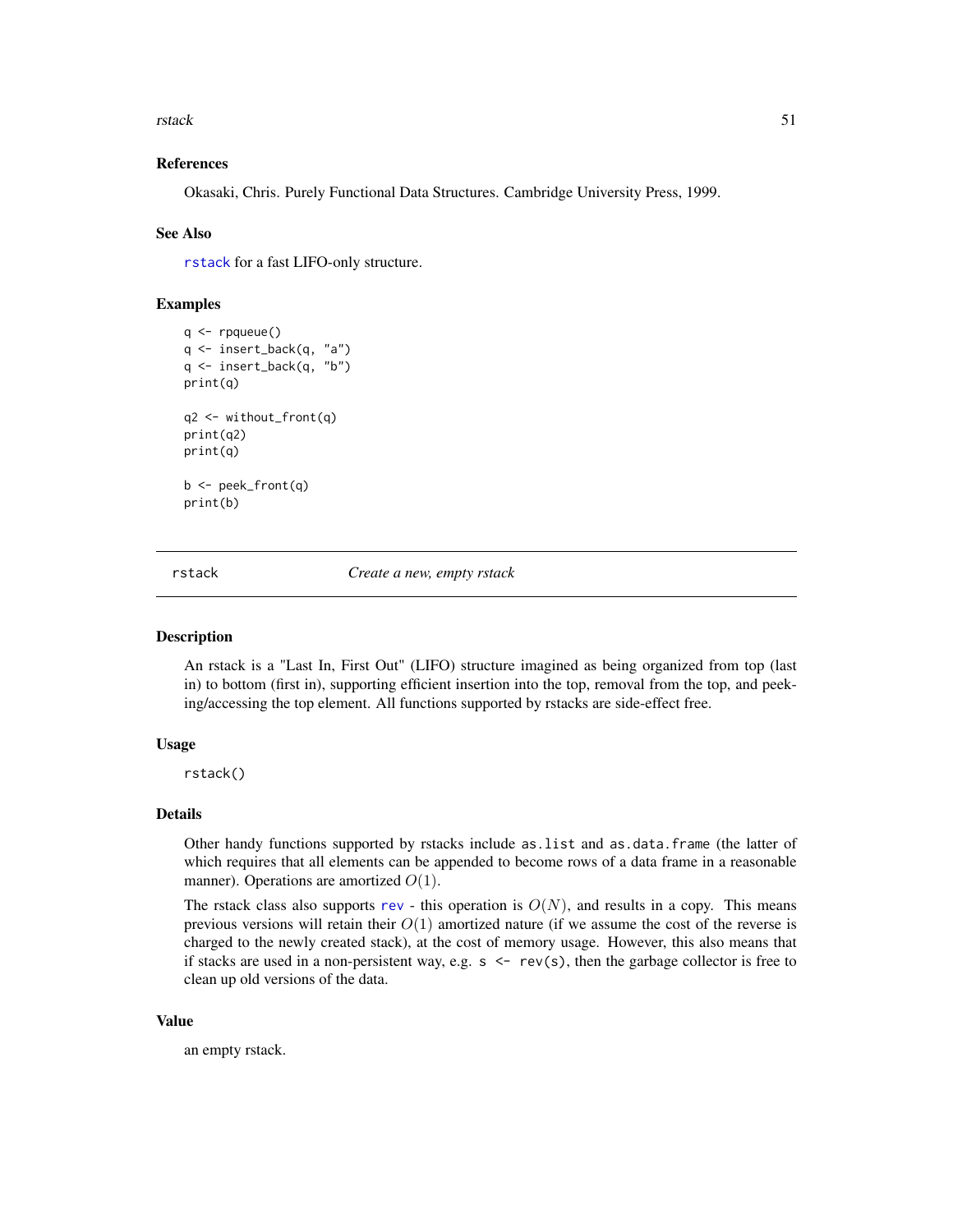### <span id="page-51-0"></span>References

Okasaki, Chris. Purely Functional Data Structures. Cambridge University Press, 1999.

### See Also

[insert\\_top](#page-25-1) for insertion, [without\\_top](#page-57-1) for removal, and [peek\\_top](#page-40-1) for peeking.

### Examples

```
s <- rstack()
s <- insert_top(s, "a")
s <- insert_top(s, "b")
print(s)
sl <- without_top(s)
print(sl)
print(s)
b <- peek_top(s)
print(b)
```
rstacknode *Internal structure used by rstacks, rdeques, and rpqueues*

### Description

For use by rstacks and rdeques. Simply an environment with no parent, reference for the data and the next node.

### Usage

```
rstacknode(data)
```
#### Arguments

data data to reference with this node.

### Value

an environment.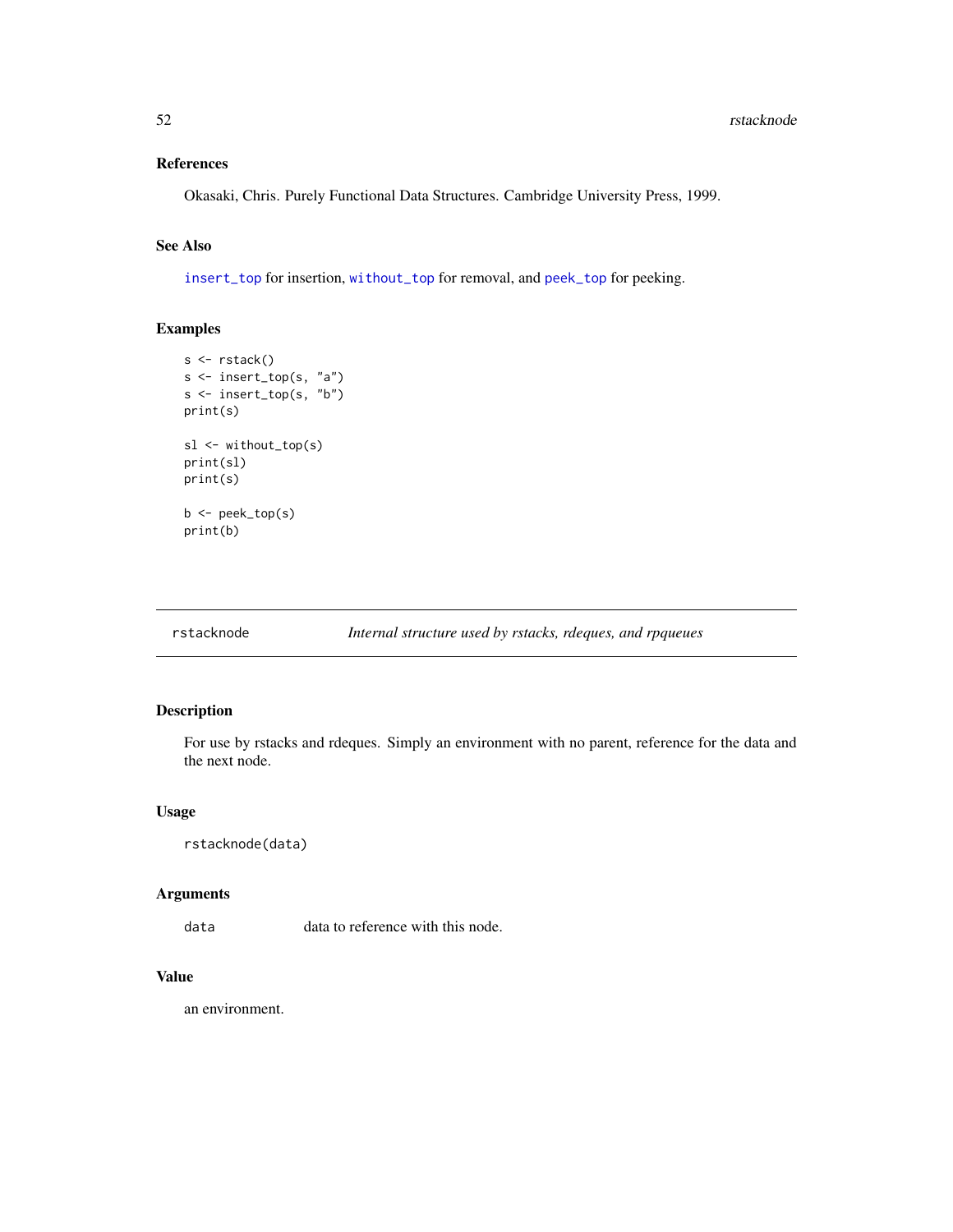<span id="page-52-1"></span><span id="page-52-0"></span>

Simply returns a version of the given rdeque without the back element The original rdeque is left alone.

#### Usage

without\_back(d, ...)

### Arguments

|          | rdeque to remove elements from.                                 |
|----------|-----------------------------------------------------------------|
| $\cdots$ | additional arguments to be passed to or from methods (ignored). |

### Details

Runs in  $O(1)$ -amortized time if the [rdeque](#page-45-1) is used non-persistently (see documentation of rdeque for details). If the given rdeque is empty, an error will be generated.

### Value

version of the rdeque with the back element removed.

#### References

Okasaki, Chris. Purely Functional Data Structures. Cambridge University Press, 1999.

#### See Also

[insert\\_back](#page-20-1) for inserting elements.

```
d \leftarrow rdeque()
d <- insert_front(d, "a")
d <- insert_front(d, "b")
d <- insert_front(d, "c")
d2 <- without_back(d)
print(d2)
d3 <- without_back(d)
print(d3)
print(d)
```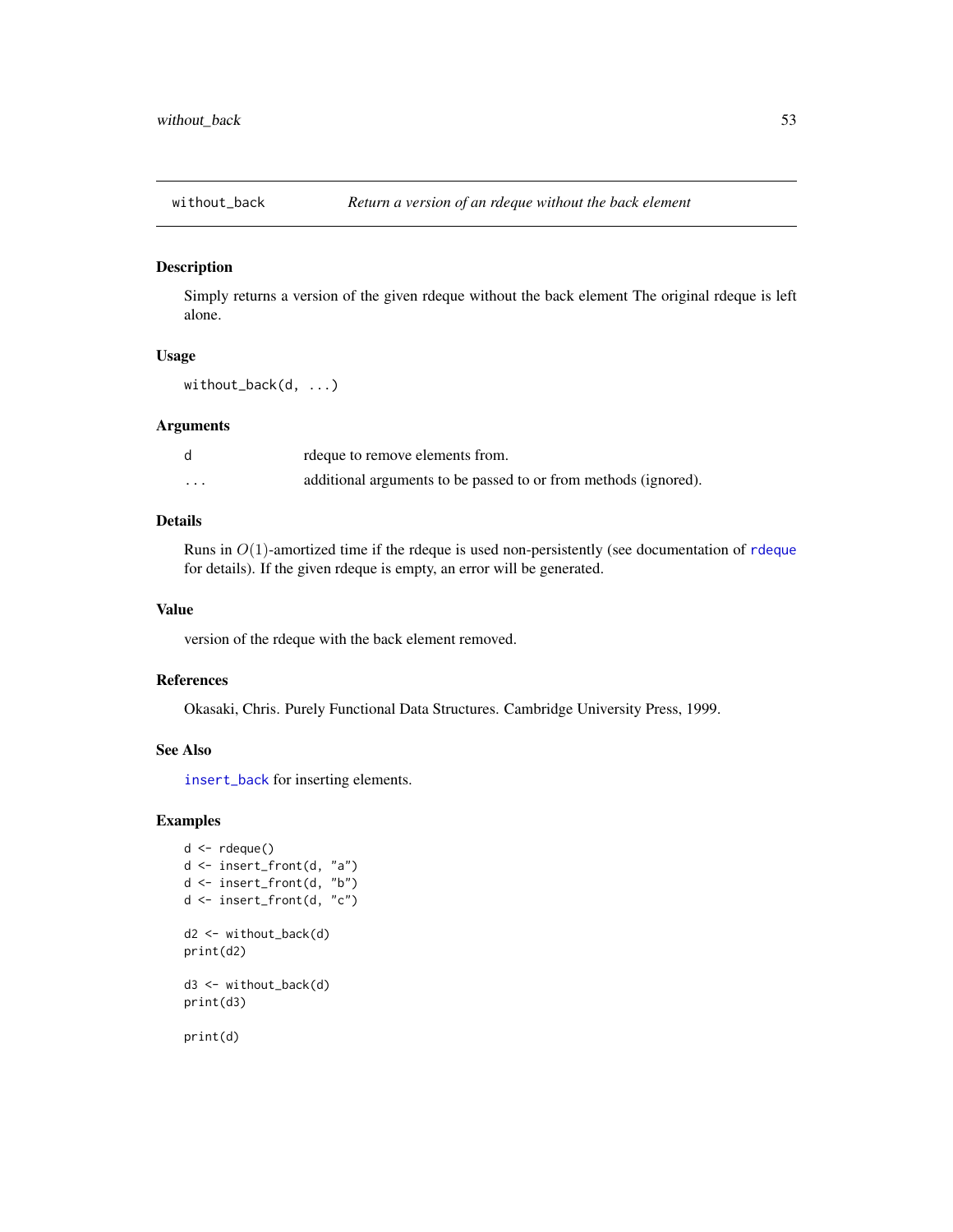<span id="page-53-0"></span>without\_back.rdeque *Return a version of an rdeque without the back element*

#### Description

Simply returns a version of the given rdeque without the back element The original rdeque is left alone.

### Usage

## S3 method for class 'rdeque' without\_back(d, ...)

### Arguments

d rdeque to remove elements from. ... additional arguments to be passed to or from methods (ignored).

### Details

Runs in  $O(1)$ -amortized time if the [rdeque](#page-45-1) is used non-persistently (see documentation of rdeque for details). If the given rdeque is empty, an error will be generated.

#### Value

version of the rdeque with the back element removed.

#### References

Okasaki, Chris. Purely Functional Data Structures. Cambridge University Press, 1999.

#### See Also

[insert\\_back](#page-20-1) for inserting elements.

```
d \leq -r rdeque()
d <- insert_front(d, "a")
d <- insert_front(d, "b")
d <- insert_front(d, "c")
d2 <- without_back(d)
print(d2)
d3 <- without_back(d)
print(d3)
print(d)
```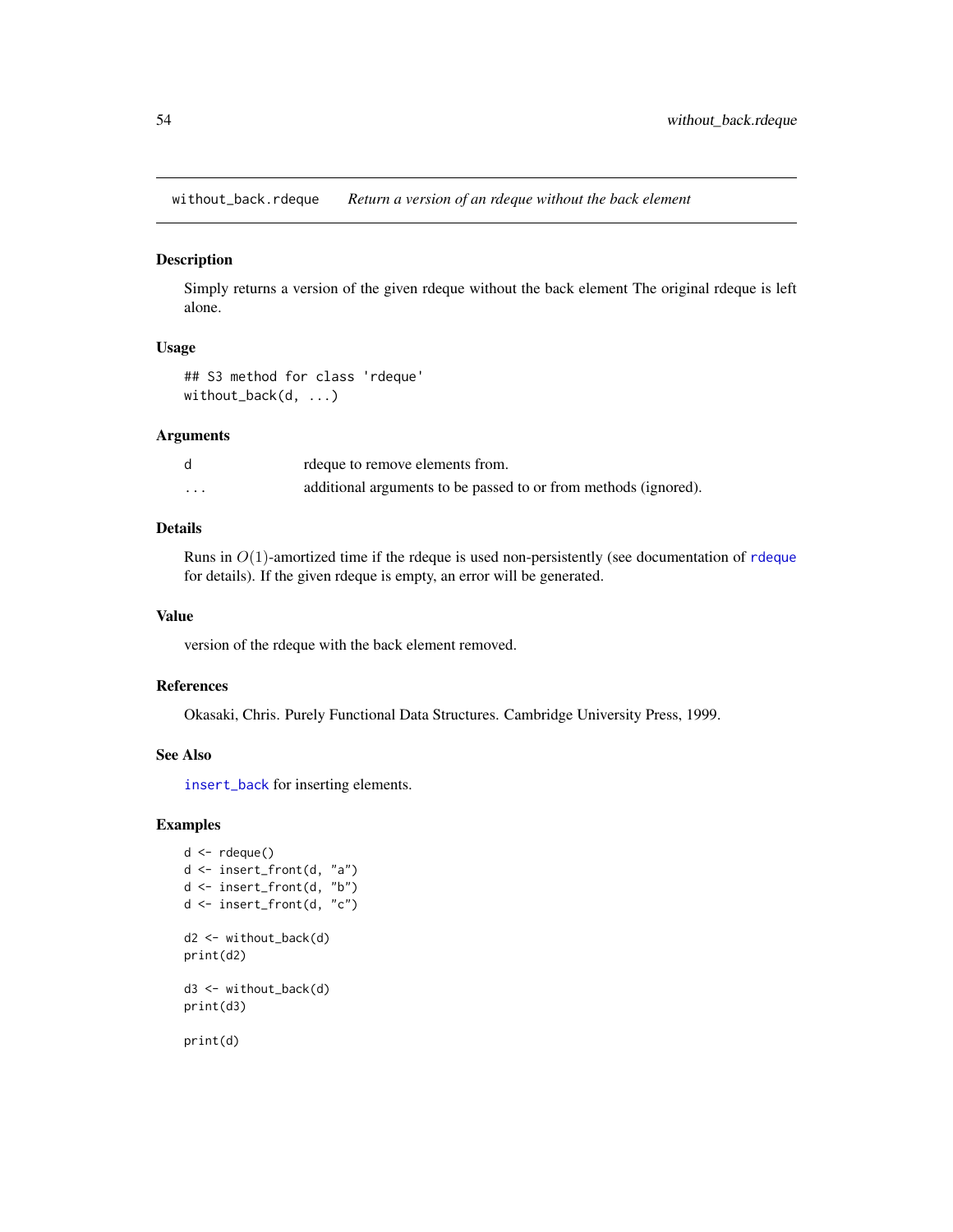<span id="page-54-1"></span><span id="page-54-0"></span>

Return a version of an rdeque or rpqueue without the front element

#### Usage

```
without_front(x, ...)
```
### Arguments

|          | rdeque or rpqueue to remove elements from.                      |
|----------|-----------------------------------------------------------------|
| $\cdots$ | additional arguments to be passed to or from methods (ignored). |

### Details

Simply returns a version of the given structure without the front element. The original is left alone.

### Value

a version of the rdeque or rpqueue with the front element removed.

### References

Okasaki, Chris. Purely Functional Data Structures. Cambridge University Press, 1999.

```
d \leftarrow rdeque()
d <- insert_front(d, "a")
d <- insert_front(d, "b")
d <- insert_back(d, "c")
d2 <- without_front(d)
print(d2)
d3 <- without_front(d2)
print(d3)
print(d)
```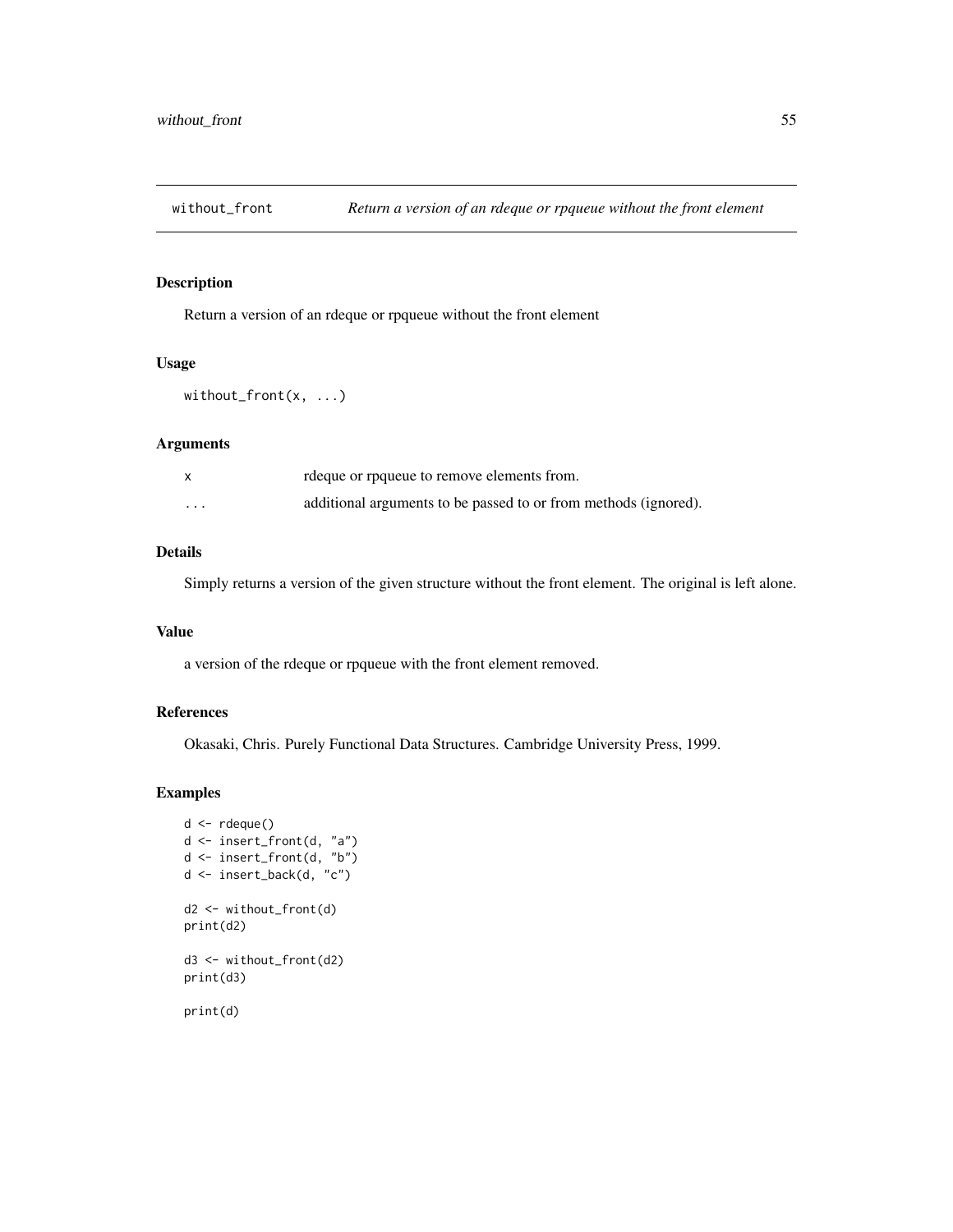<span id="page-55-0"></span>without\_front.rdeque *Return a version of an rdeque without the front element*

### Description

Simply returns a version of the given rdeque without the front element. Results in an error if the structure is empty. The original rdeque is left alone.

#### Usage

## S3 method for class 'rdeque' without\_front(x, ...)

### Arguments

|                         | rdeque to remove elements from.                                 |
|-------------------------|-----------------------------------------------------------------|
| $\cdot$ $\cdot$ $\cdot$ | additional arguments to be passed to or from methods (ignored). |

#### Details

Runs in  $O(1)$ -amortized time if the [rdeque](#page-45-1) is used non-persistently (see documentation of rdeque for details). If the given rdeque is empty, an error will be generated.

#### Value

version of the rdeque with the front element removed.

#### References

Okasaki, Chris. Purely Functional Data Structures. Cambridge University Press, 1999.

#### See Also

[insert\\_front](#page-23-1) for inserting elements.

```
d \leq -r rdeque()
d <- insert_front(d, "a")
d <- insert_front(d, "b")
d <- insert_front(d, "c")
d2 <- without_front(d)
print(d2)
d3 <- without_front(d)
print(d3)
print(d)
```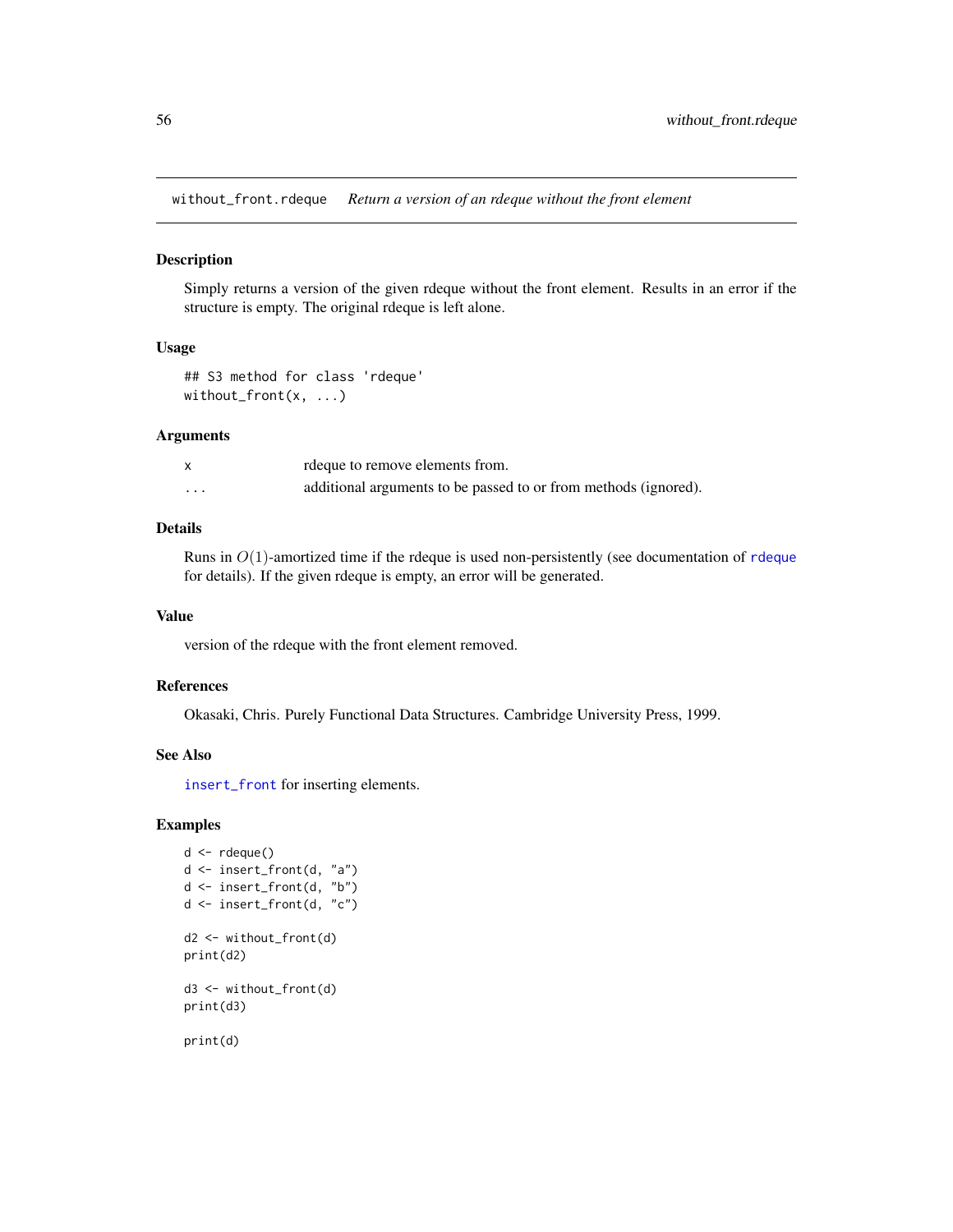<span id="page-56-0"></span>without\_front.rpqueue *Return a version of an rpqueue without the front element*

### Description

Simply returns a version of the given rpqueue without the front element. Results in an error if the structure is empty. The original rpqueue is left alone.

#### Usage

## S3 method for class 'rpqueue' without\_front(x, ...)

### Arguments

|          | roqueue to remove elements from.                                |
|----------|-----------------------------------------------------------------|
| $\cdots$ | additional arguments to be passed to or from methods (ignored). |

### Details

Runs in  $O(1)$  worst case time.

#### Value

version of the rpqueue with the front element removed.

#### References

Okasaki, Chris. Purely Functional Data Structures. Cambridge University Press, 1999.

#### See Also

[peek\\_front](#page-34-1) for accessing the front element.

```
q \leftarrow rpqueue()
q <- insert_back(q, "a")
q <- insert_back(q, "b")
q <- insert_back(q, "c")
q2 <- without_front(q)
print(q2)
q3 <- without_front(q)
print(q3)
print(q)
```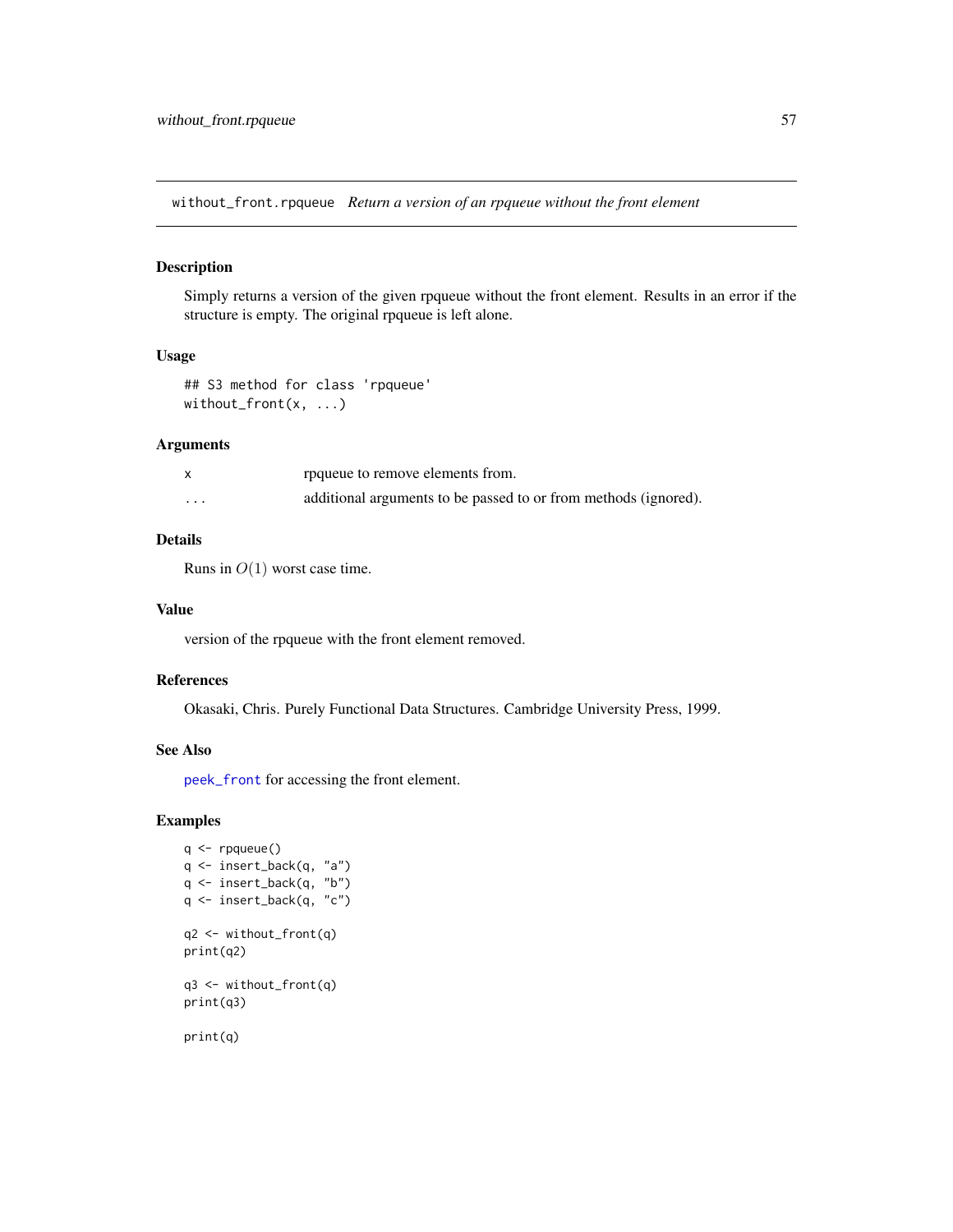<span id="page-57-1"></span><span id="page-57-0"></span>

Simply returns a version of the given stack without the top element. Results in an error if the structure is empty. The original rstack is left alone.

### Usage

without\_top(s, ...)

### Arguments

|          | rstack to remove elements from.                                 |
|----------|-----------------------------------------------------------------|
| $\cdots$ | additional arguments to be passed to or from methods (ignored). |

### Details

Runs in  $O(1)$  time worst case.

#### Value

version of the stack with the top  $n$  elements removed.

### References

Okasaki, Chris. Purely Functional Data Structures. Cambridge University Press, 1999.

#### See Also

[insert\\_top](#page-25-1) for inserting elements.

```
s <- rstack()
s <- insert_top(s, "a")
s <- insert_top(s, "b")
s \leftarrow insert_top(s, "c")
s2 <- without_top(s)
print(s2)
print(s)
```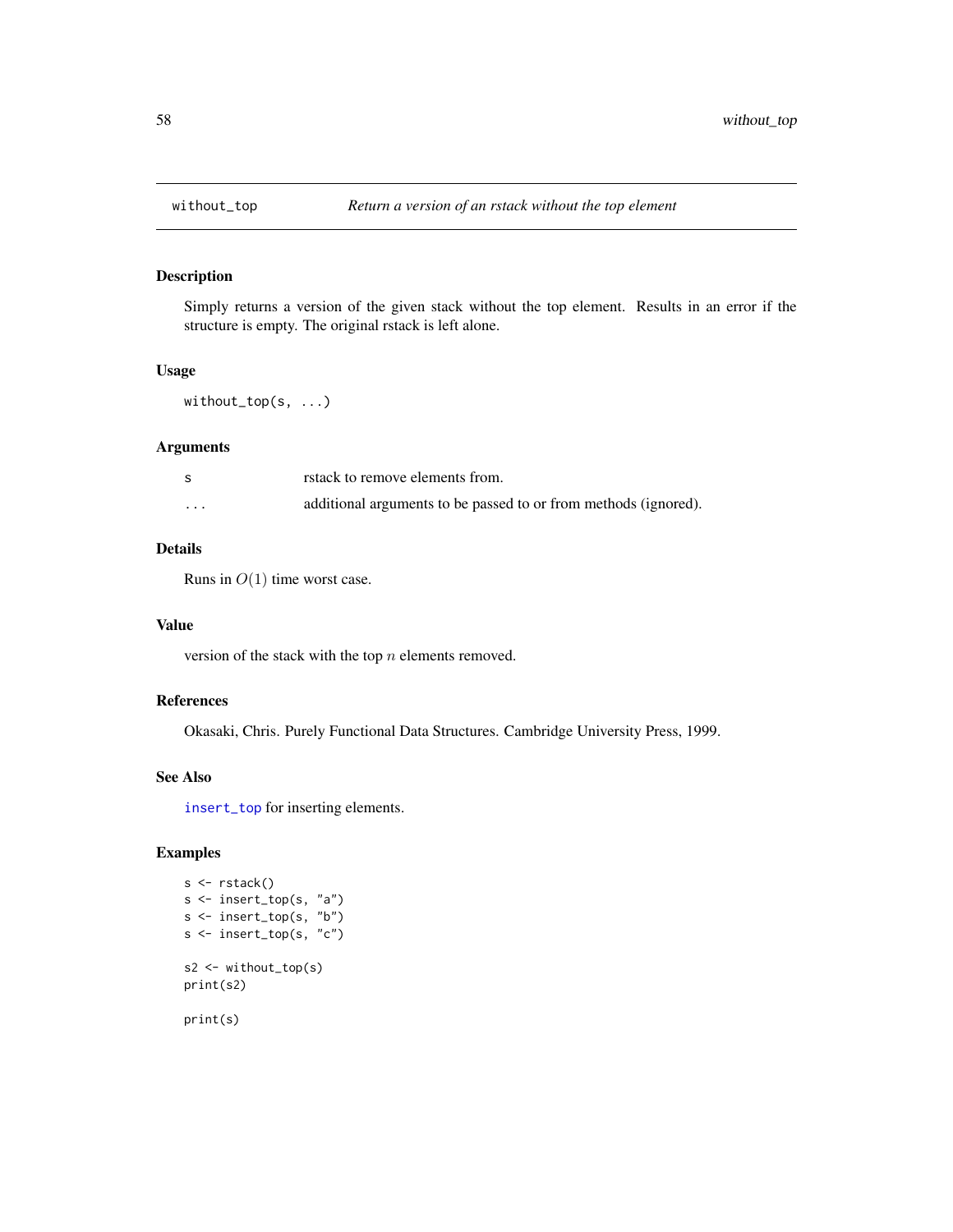<span id="page-58-0"></span>without\_top.rstack *Return a version of an rstack without the top element*

### Description

Simply returns a version of the given stack without the top element. Results in an error if the structure is empty. The original rstack is left alone.

#### Usage

```
## S3 method for class 'rstack'
without_top(s, ...)
```
### Arguments

|                         | rstack to remove elements from.                                 |
|-------------------------|-----------------------------------------------------------------|
| $\cdot$ $\cdot$ $\cdot$ | additional arguments to be passed to or from methods (ignored). |

### Details

Runs in  $O(1)$  time worst case.

#### Value

version of the stack with the top  $n$  elements removed.

#### References

Okasaki, Chris. Purely Functional Data Structures. Cambridge University Press, 1999.

#### See Also

[insert\\_top](#page-25-1) for inserting elements.

### Examples

```
s <- rstack()
s <- insert_top(s, "a")
s <- insert_top(s, "b")
s <- insert_top(s, "c")
s2 <- without_top(s)
print(s2)
```
print(s)